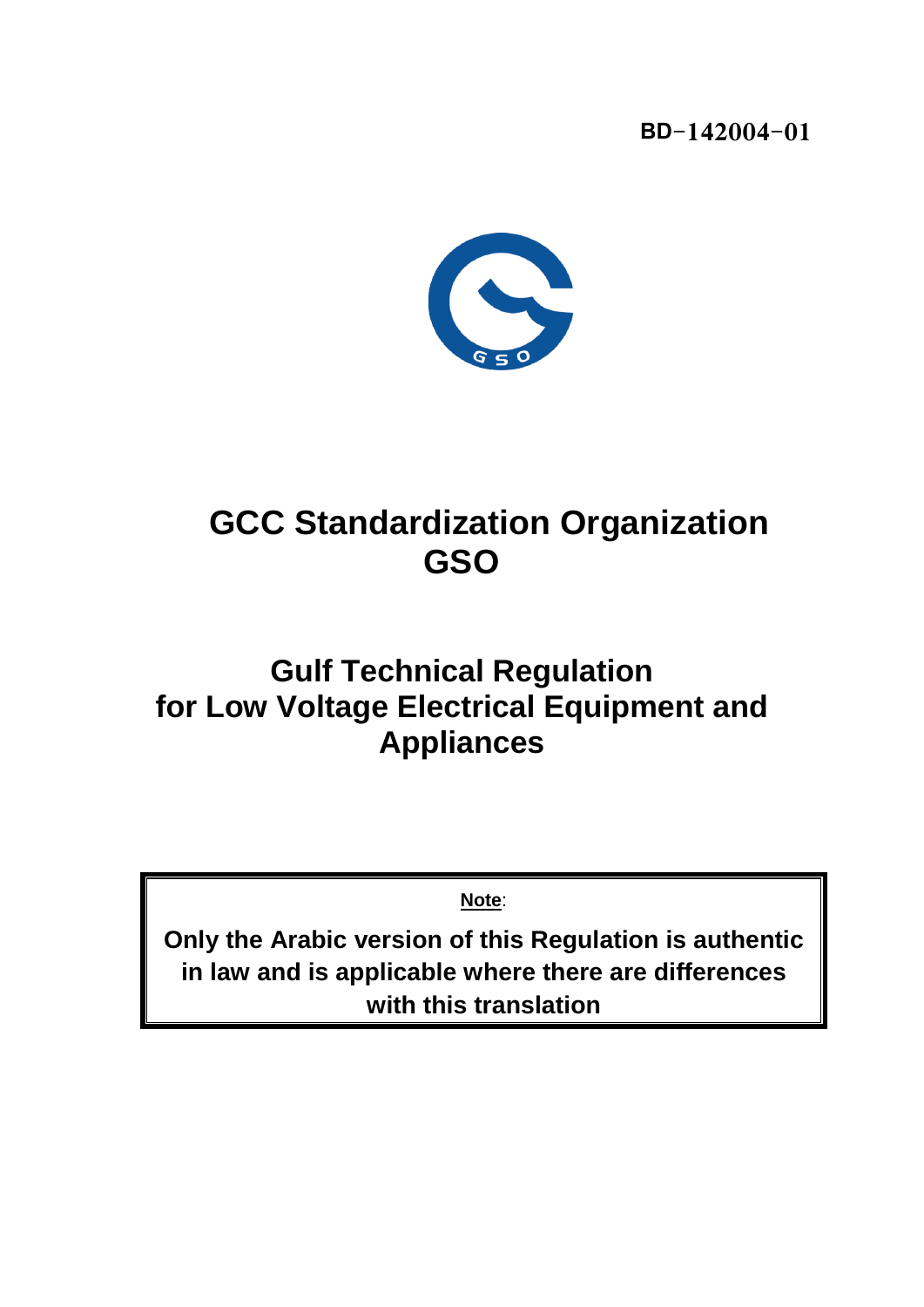

# **Content**

| ARTICLE (12): CASES IN WHICH OBLIGATIONS OF THE MANUFACTURER APPLY TO THE IMPORTER AND THE DISTRIBUTOR 19  |  |
|------------------------------------------------------------------------------------------------------------|--|
|                                                                                                            |  |
|                                                                                                            |  |
| ARTICLE (17): MANUFACTURER DECLARATION OF CONFORMITY / IMPORTER DECLARATION OF CONFORMITY 21               |  |
|                                                                                                            |  |
|                                                                                                            |  |
|                                                                                                            |  |
|                                                                                                            |  |
|                                                                                                            |  |
| ARTICLE (26): THE RELATIONSHIP BETWEEN THE COMPETENT NATIONAL AUTHORITIES AND THE BODIES ISSUING THE IECEE |  |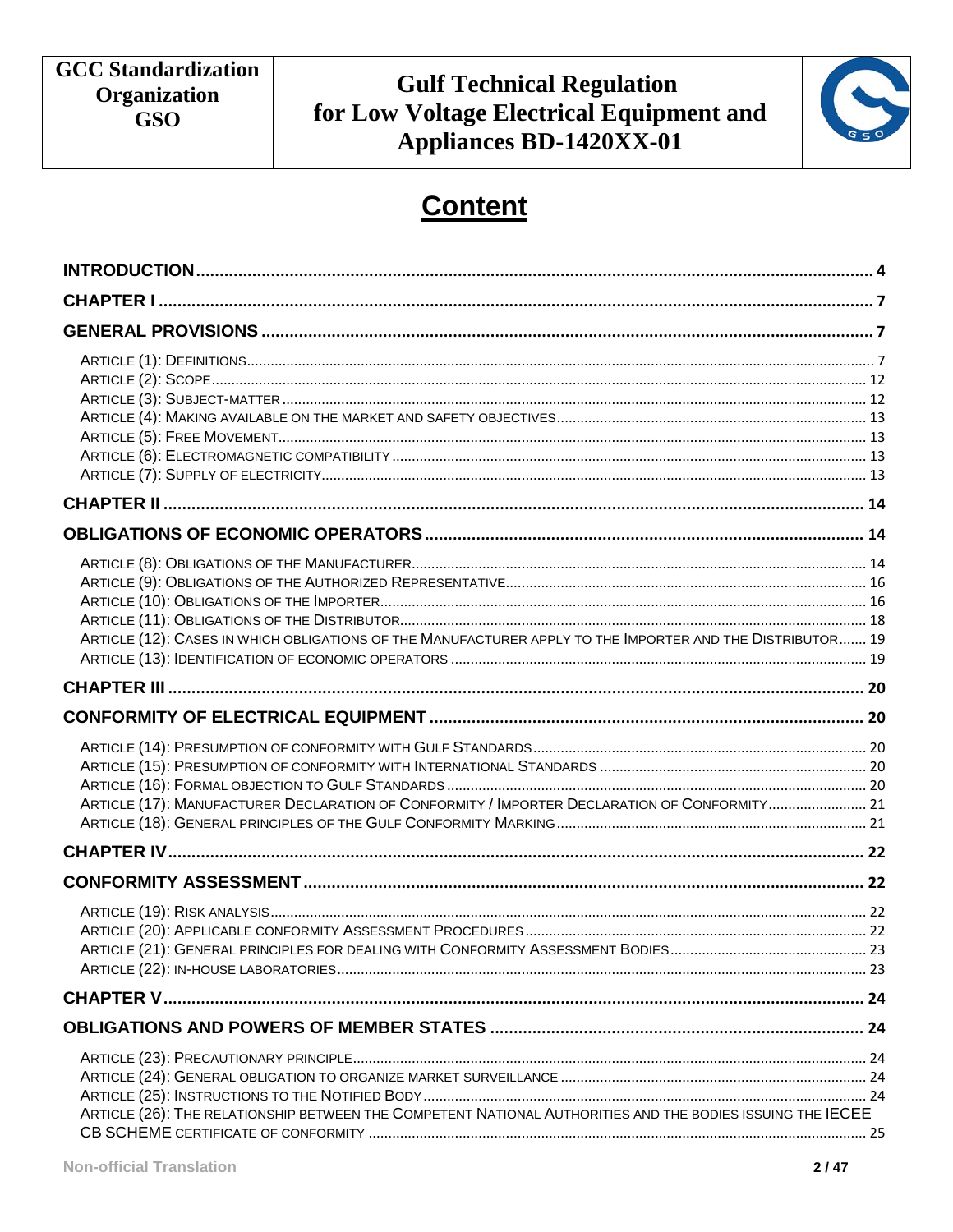# **Gulf Technical Regulation<br>for Low Voltage Electrical Equipment and** Appliances BD-1420XX-01



| ARTICLE (27): PROCEDURE FOR DEALING WITH ELECTRICAL EQUIPMENT PRESENTING A RISK AT NATIONAL LEVEL 25 |
|------------------------------------------------------------------------------------------------------|
|                                                                                                      |
|                                                                                                      |
|                                                                                                      |
|                                                                                                      |
|                                                                                                      |
|                                                                                                      |
|                                                                                                      |
|                                                                                                      |
|                                                                                                      |
|                                                                                                      |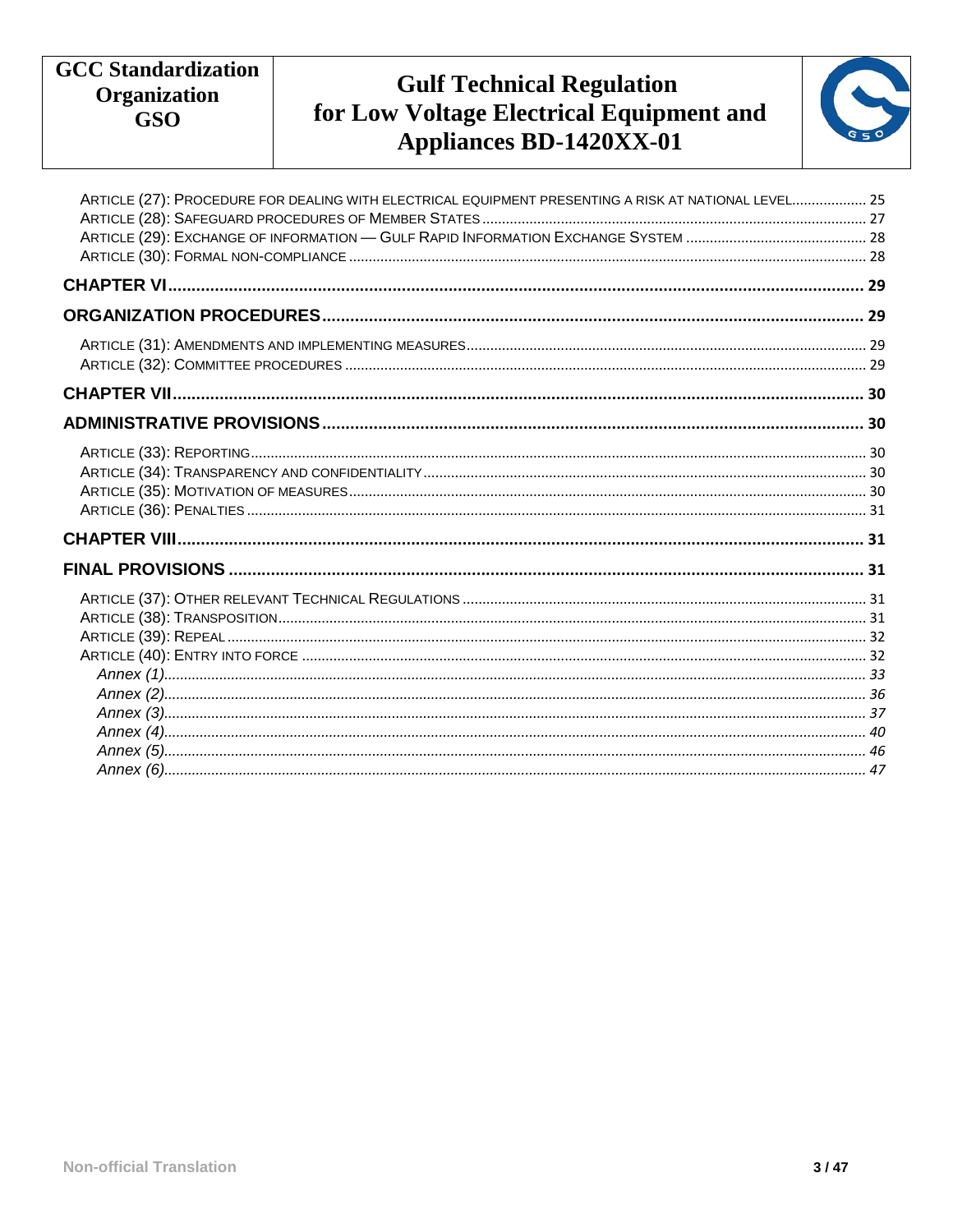# **Gulf Technical Regulation for Low Voltage Electrical Equipment and Appliances BD-1420XX-01**



#### Introduction

- <span id="page-3-0"></span>1. Starting off the goals of the Gulf Cooperation Council (GCC) aiming at achievement of integration and in conjunction among member states in all fields reaching to their unity, in agreement with the objectives of the new unified economic agreement between GCC states that laid the foundations for the common GCC market to develop common action between GCC states, and marked the steps of economic integration starting with creation of a free trade zone, then customs union, and then completion of GCC common market requirements, and ultimately the monetary and economic union as well as standardization of business, industrial and customs legislations applicable in the member states.
- 2. In realization of the GCC goals of creating Gulf Standardization Organization (GSO), promoting the economic integration march, going along with the customs union requirements including unification of standards and metrology in the member states, ensuring safety and quality of the goods entering GCC markets for the interests of their citizens, consolidation, follow up and implementation and unification by various standardization activities to participate in development of its production and services sectors, development of GCC intra-trade, protection of consumers, environment and public health, promotion of GCC industries to bolster GCC economy and maintain and preserve the gains of GCC states, and reduction of technical barriers to trade (TBT) in agreement with goals of the customs unification and GCC states concessions in World Trade Organization (WTO).
- 3. In implementation of the resolutions of the GCC Financial Economic and Cooperation Committee in its 72<sup>nd</sup> session (4-5 November 2006) "urging GSO to complete its efforts in setting unified procedures to apply GSO standards in GCC countries to be applied collectively in the same manner at inter-state entry ports in implementation of the customs notification requirements at the scheduled time and to streamline flow of commodities traffic".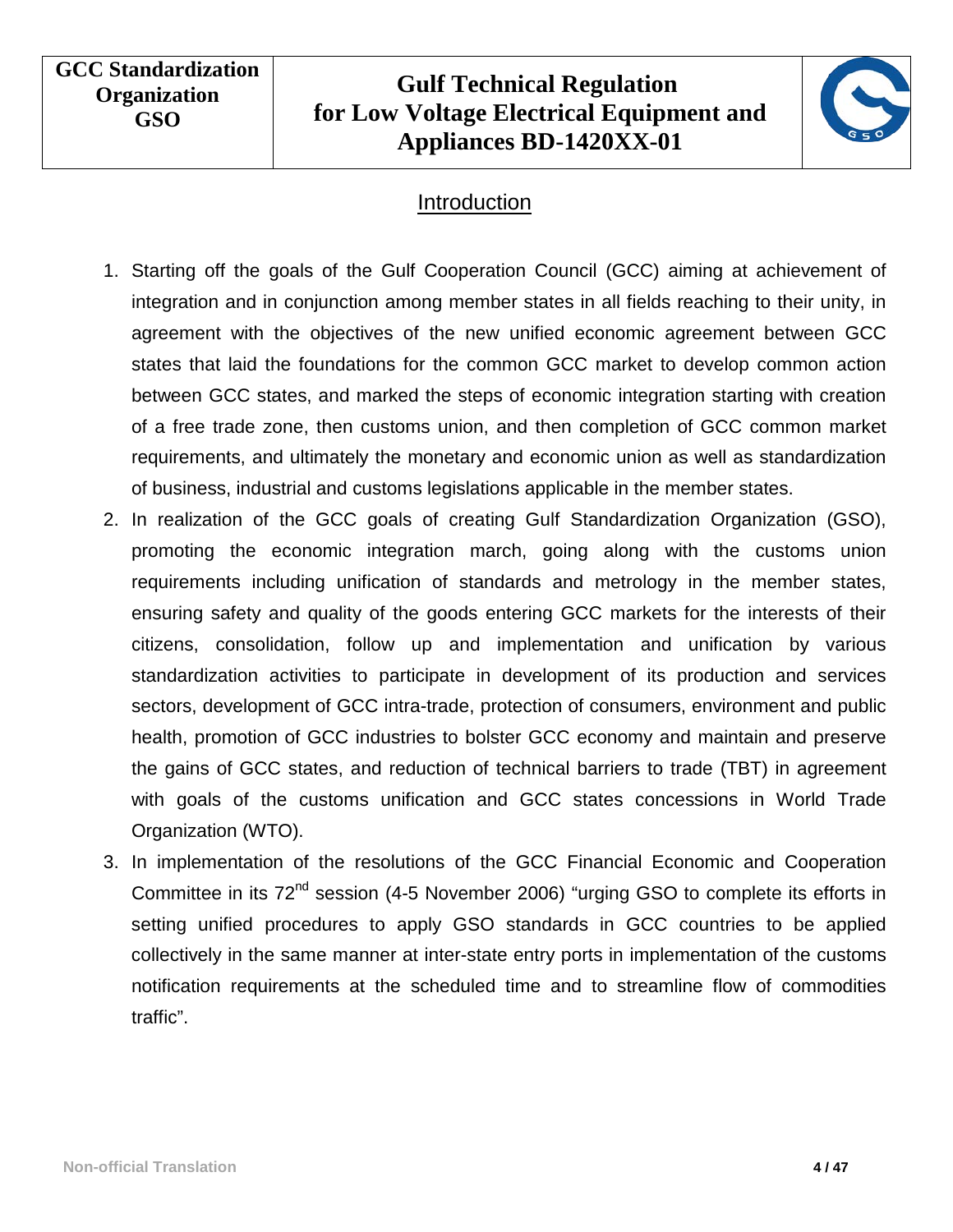

- 4. In implementation of the resolution of GSO Board of directors in its  $6<sup>th</sup>$  session (5 June 2007) approving commencement of implementing recommendations of the project of developing compliance verification in GCC states; Regional Conformity Assessment Scheme (RCAS) including "adoption of the concept that obligation should be based on the product essential requirements (safety, health and environment) as a basis for setting the new GCC approach to legislative obligation.
- 5. In implementation of the resolution of GSO Board of directors in its 11<sup>th</sup> session (Doha, 22 November 2009) by announcing the official accession of the Republic of Yemen to the GCC Standardization Organization starting from 01 January 2010, pursuant to the decision of the GCC Supreme Council in its 29<sup>th</sup> session (Muscat, 30 December 2008).
- 6. Whereas the Laws and Regulations and control procedures applicable in the Member states on safety features of electrical equipment vary in scope and content leading to barriers to trade and difference in tender conditions in the desired GCC common market, without tangible return of this difference on customer protection against the hazards that may arise from these products.
- 7. Whereas barriers to the desired GCC common market should be lifted to allow selling of safe products with sufficient safety.
- 8. Whereas consistency and adaptation should be achieved through specifying the basic requirements and the unified rules between the GCC Member states regarding consumer health and safety required in Low-Voltage electrical equipment to allow placing it on the market and free movement in the customs union territory.
- 9. Whereas the Low-Voltage electrical equipment placed on the desired common market should not cause harm to the direct user or the surrounding environment.
- 10.Whereas the safety of Low-Voltage electrical equipment should be determined by reference to the intended use, it should allow higher limits to cover any unseen conditions taking into account consumer's behavior.
- 11.Whereas safety standards of Low-Voltage electrical equipment should be considered when placed on the market taking into account the requirement to abide thereby during the specified normal period of use for Low-Voltage electrical equipment.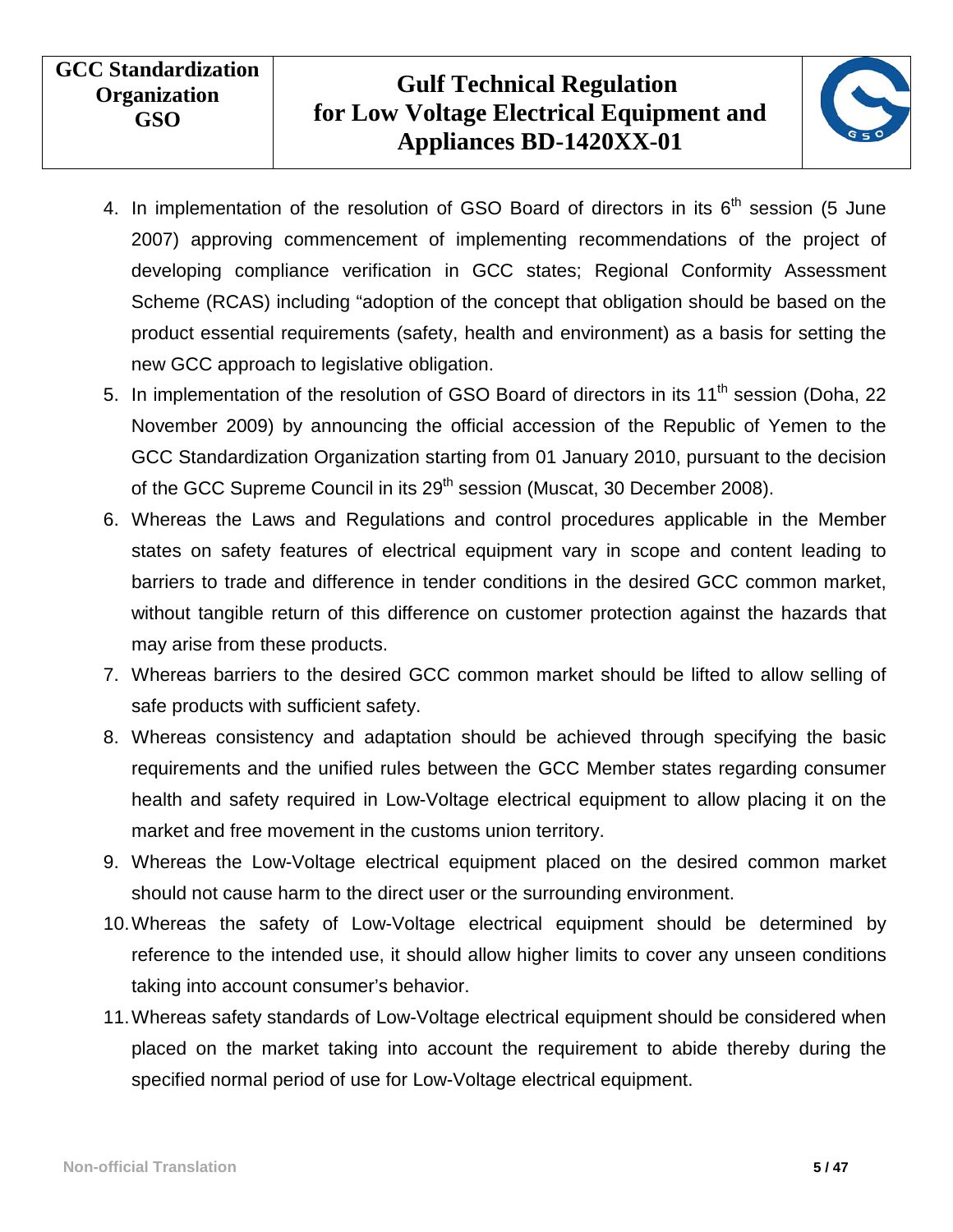

12.And whereas GSO is entrusted with developing, approval, updating and publishing of Gulf Technical Regulations and standards together with procedures of GCC compliance verification for commodities, products, measurement and calibration instruments, definitions, technical symbols and terminology, and requirements of sampling, inspection, testing and calibration in accordance with the executive bylaws issued thereof.

This Regulation related to Low-Voltage equipment has been issued stating the essential requirements to be met in Low-Voltage equipment manufactured locally or imported to any of GCC states. Any of these products shall be allowed to be freely distributed in GCC Member states markets without impediment in custom ports, since they are complying with the requirements of this Technical Regulation.

Note: This introduction and all annexes are integral part of this Regulation.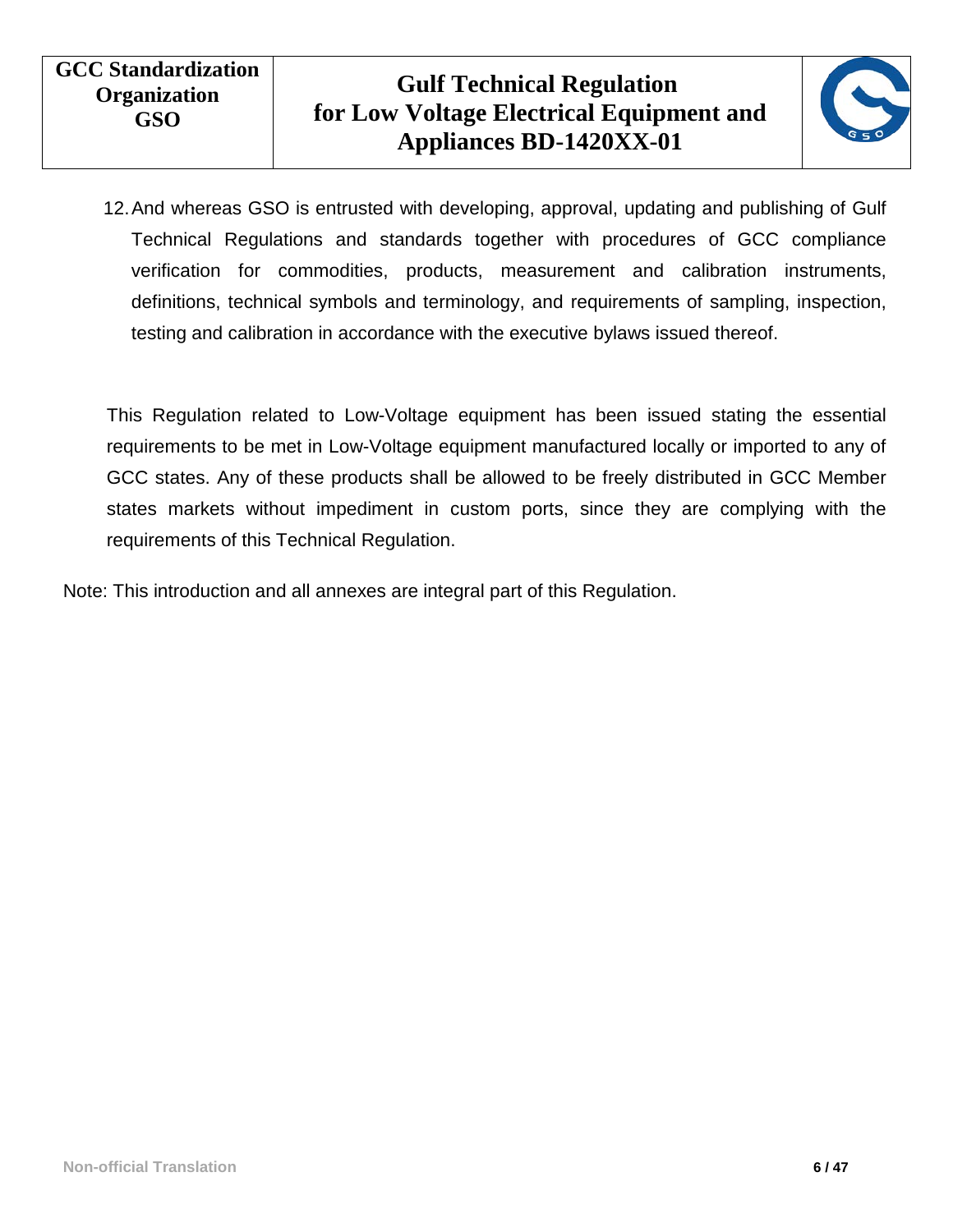

# **CHAPTER I**

## **GENERAL PROVISIONS**

<span id="page-6-1"></span><span id="page-6-0"></span>Introduction: This Technical Regulation "Gulf Technical Regulation for Low Voltage Electrical Equipment and Appliances" is the second issue, which considered an amendment and an update of the first issue number (BD07070503), dated 27/11/2007, and entiteled "The Conformity Assessment Regulation related to electrical equipment designed for use within certain voltage limits".

The most important amendments and updates:

- a. Precise definition and determining obligations of "economic operators", "Conformity Assessment Procedures" and obligations of "the Notified Bodies";
- b. Oblige the Manufacturers to carry out a risk analysis of all hazards that the electrical equipment may present, as well as an assessment of the potential exposure to such hazards;
- c. Add requirements related to electromagnetic compatibility of Low-Voltage electrical equipment.

#### **Article (1): Definitions**

<span id="page-6-2"></span>For the purposes of this Technical Regulation, the following definitions shall apply:

- 1. Cooperation Council: Cooperation Council for the Arab States of the Gulf.
- 2. Organization: Standardization Organization for the Cooperation Council for the Arab States of the Gulf (GSO).
- 3. Member States: Member States of the Standardization Organization for the Cooperation Council for the Arab States of the Gulf (United Arab Emirates, Kingdom of Bahrain, Kingdom of Saudi Arabia, Sultanate of Oman, State of Qatar, State of Kuwait and Republic of Yemen).
- 4. Board of Directors: Organization's Board of Directors.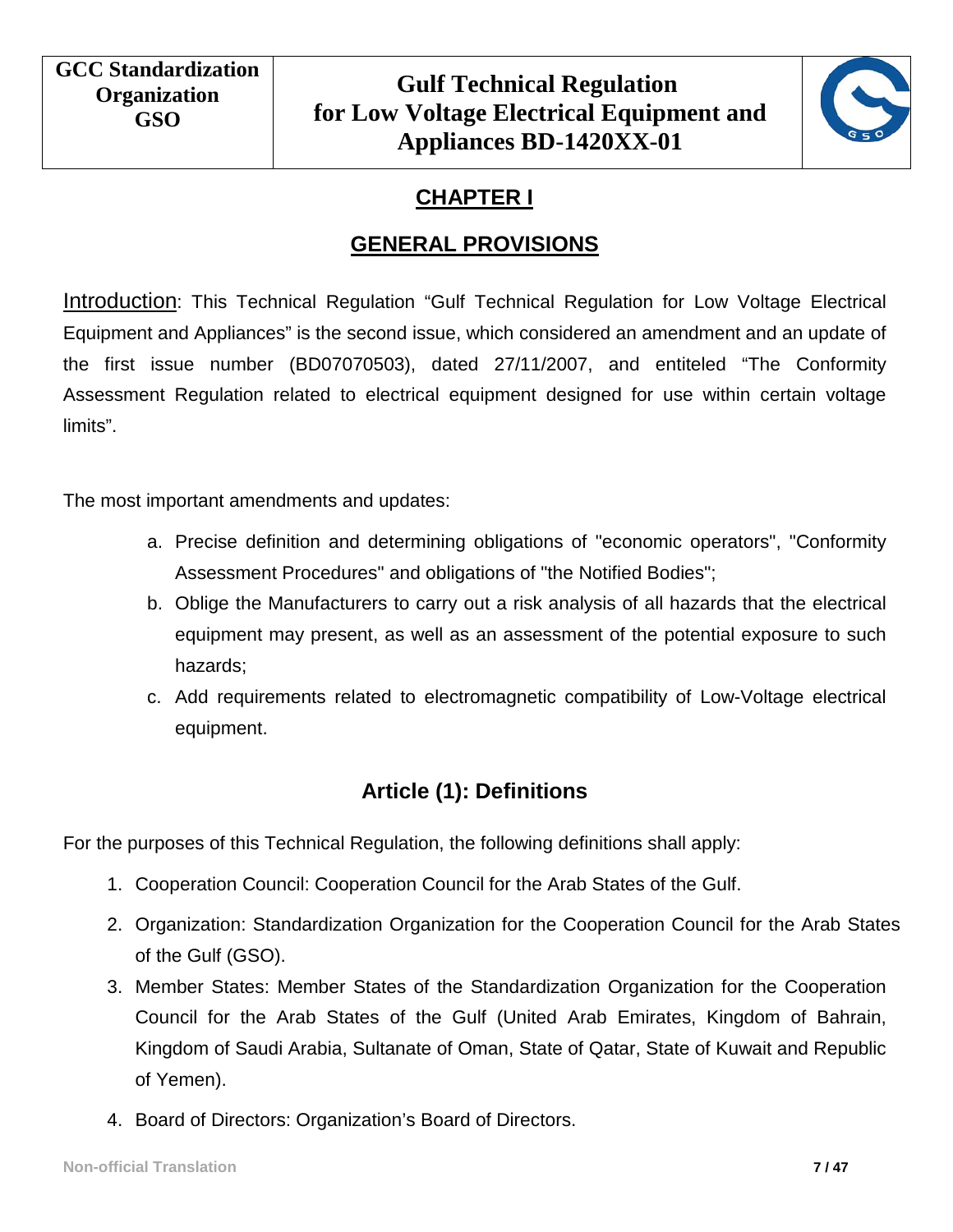

- 5. Technical Council: Organization's Technical Council.
- 6. Gulf Committee of Conformity Assessment: The committee overseeing the process of issuing the Gulf Technical Regulations, and its Membership includes representatives from national Standardization Organization of Member States, which are specialists in conformity assessment or Standards application fields.
- 7. General Committee for Standards: The Committee supervising the process of issuing Standards and the activities of Technical Committees of Standards in the organization, and has in its Membership directors of national Standards departments in the National Standardization Bodies of Member States.
- 8. Electrical equipment: means all electrical and electronic devices and appliances and fixtures that contain electrical and/or electronic components designed for use with a voltage rating of between 50 and 1000 V for alternating current and between 75 and 1500 V for direct current, other than the electrical equipment and phenomena listed in Annex (2).
- 9. Rated voltage: means the nominal voltage specified by the Manufacturer for the electrical equipment.
- 10.Rated voltage range: means the voltage range specified for the electrical equipment by the Manufacturer, expressed by its minimum and maximum limits.
- 11.Rated power input: The power input specified for the electrical equipment by the Manufacturer.
- 12.Rated power input range: The power input range specified for the electrical equipment by the Manufacturer, expressed by its minimum and maximum limits.
- 13.Rated current: The current specified for the electrical equipment by the Manufacturer.
- 14.Rated frequency: The frequency specified for the electrical equipment by the Manufacturer.
- 15.Rated frequency range: The frequency range specified for the electrical equipment by the Manufacturer, expressed by its minimum and maximum limits.
- 16.Normal operation: The circumstances under which the electrical equipment is operated for ordinary use when it is connected to a power source.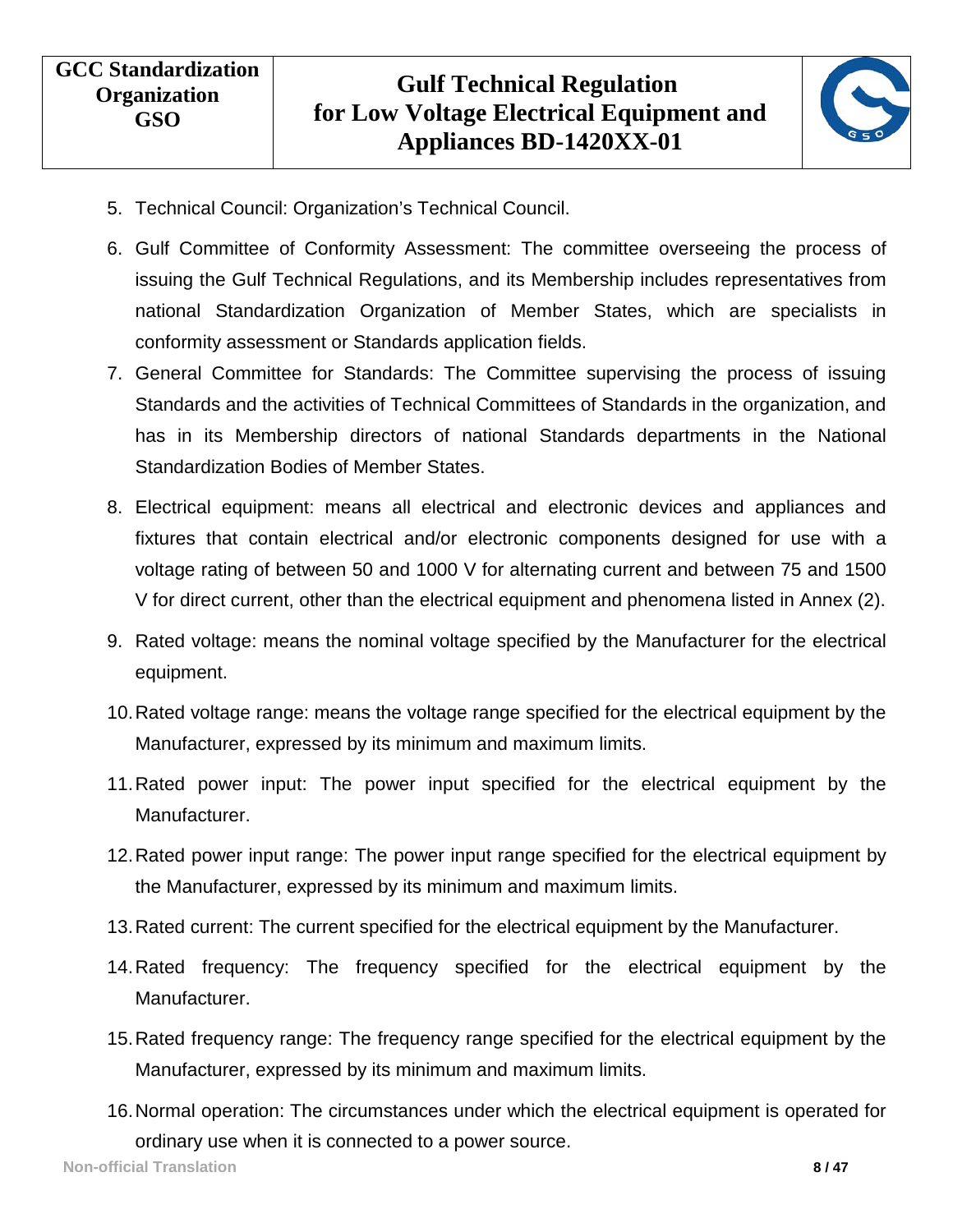

- 17.Electromagnetic disturbance: Any electromagnetic phenomenon that can degrade the operation of a device or a unit of a device or a system. An electromagnetic disturbance can be equivalent to electromagnetic noise, an unwanted signal, or a change in the diffusion of the medium itself.
- 18.Immunity: The ability of a device or a unit of a device or a system to operate without degradation of quality in the presence of an electromagnetic disturbance.
- 19.Electromagnetic compatibility: The ability of a device or a unit of a device or a system to function satisfactorily in its electromagnetic environment without introducing electromagnetic disturbances that are not tolerated by anything in that environment.
- 20.Economic operators: Means the Manufacturer, the Authorized Representative, the Importer or the Distributor.
- 21.Supply chain: All the stages of the electrical equipment after the production and right up to the final consumer (including import and storage operations and wholesale and retail and delivery).
- 22.Placing on the market: Means the first making available of electrical equipment on the Gulf Common Market.
- 23.Making available on the market: Means any supply of electrical equipment for distribution, consumption or use on the Member states in the course of a commercial activity, whether in return for payment or free of charge.
- 24.Withdrawal: Means any measure aimed at preventing electrical equipment in the supply chain from being made available on the market.
- 25.Recall: Means any measure aimed at achieving the return of electrical equipment that has already been made available to the end user.
- 26.Manufacturer: Means any natural or legal person who manufactures electrical equipment or has it designed or manufactured, and markets that electrical equipment under his name or trademark.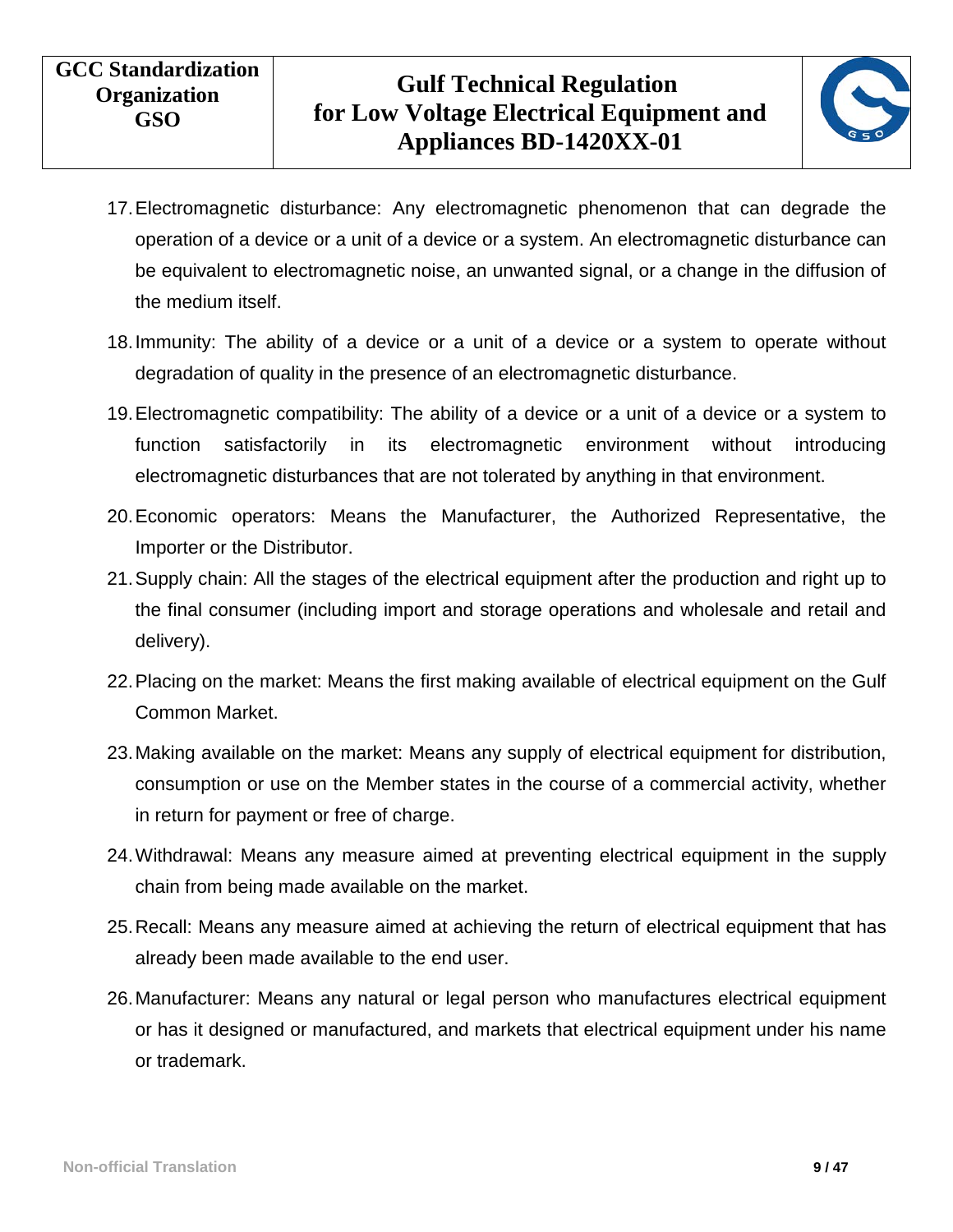

- 27.Authorized Representative: Means any natural or legal person established within one of the Member states who has received a written mandate from a Manufacturer to act on his behalf.
- 28.Importer: Means any natural or legal person established within one of the Member states who places on the market electrical equipment from a third country outside the Member states.
- 29.Distributor: Means any natural or legal person in the supply chain, other than the Manufacturer or the Importer, who makes electrical equipment available on the market.
- 30.Conformity: Means that specified requirements relating to a product, service, process, system, person or body are fulfilled. These requirements are imposed by Gulf Standards or Technical Regulations, contractual clauses, customer, etc.
- 31.Conformity assessment: Means the process demonstrating whether specified requirements relating to electrical equipment have been fulfilled.
- 32.Gulf-Type examination: Is the part of a conformity assessment procedure in which a Notified Body examines the technical design of a product, verifies, and attests that the technical design of the product meets the requirements of the Gulf Technical Regulations that apply to it.
- 33.Gulf-Type examination certificate: Is a certificate issued by a Notified Body after examining the technical design of a product and verifying that the technical design of the product meets the requirements of the applicable Gulf Technical Regulations.
- 34.Conformity Assessment Bodies: Means bodies that perform conformity assessment activities, including calibration, testing, certification and inspection.
- 35.Notified Body: A Conformity Assessment Body notified by the Notifying Authority as a notified Conformity Assessment Body in a specific field according to the applicable Gulf Technical Regulations.
- 36.Notifying Authority: the competent authority which is responsible for the notification.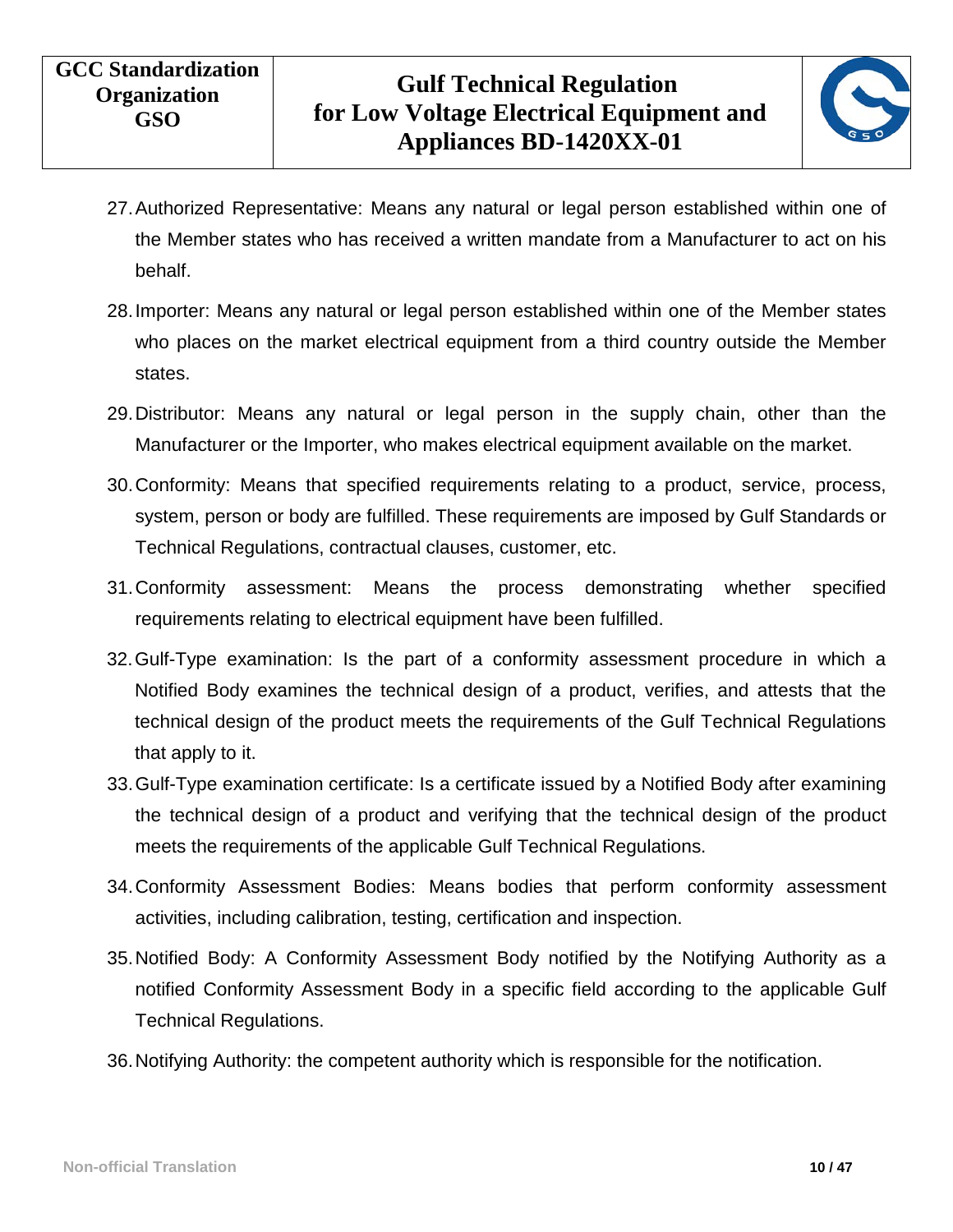

- 37.Gulf procedures of Conformity Assessment: A document approved by the Board of Directors, which describes the procedures used directly, or indirectly for the conformity assessment.
- 38.Precautionary principle : Principle, which gives Member States the right to take preventive and protective measures temporary, based on the information available and in the absence of sufficient scientific evidence on the lack of safety of the product, provided that State sought to obtain the additional information necessary for the objective assessment of the source of danger in the product.
- 39.National Regulations: A mandatory document issued by the competent authorities in the Member States sets out the essential requirements for a product or for a specific category of products.
- 40.Accreditation: Shall mean an attestation by a third party, which formally prove that a particular notified conformity assessment body is competent to carry out a specific conformity assessment activities.
- 41.Gulf Conformity Marking: Is a specific marking of the Cooperation Council for the Arab States of the Gulf which is stuck on the product or/and the Declaration of Conformity to indicate that the product is in conformity with the requirements set out in the applicable Gulf Technical Regulations.
- 42.Gulf Standards: A document approved by the Board of Directors that provides- for voluntary, regular and frequent use - the rules and instructions or characteristics of the products or relevant processes and production methods, and include in particular terminology and definitions, packaging and labeling requirements or labels that apply to the products or services, processes or production methods.
- 43.Gulf Technical Regulation: A document approved by the Board of Directors that provides the characteristics of the products, the related processes and their production methods, and includes the administrative provisions in force, with which the compliance is mandatory. It could include in particular terminology and definitions, packaging and labeling requirements or labels that apply to the products or services, processes or production methods.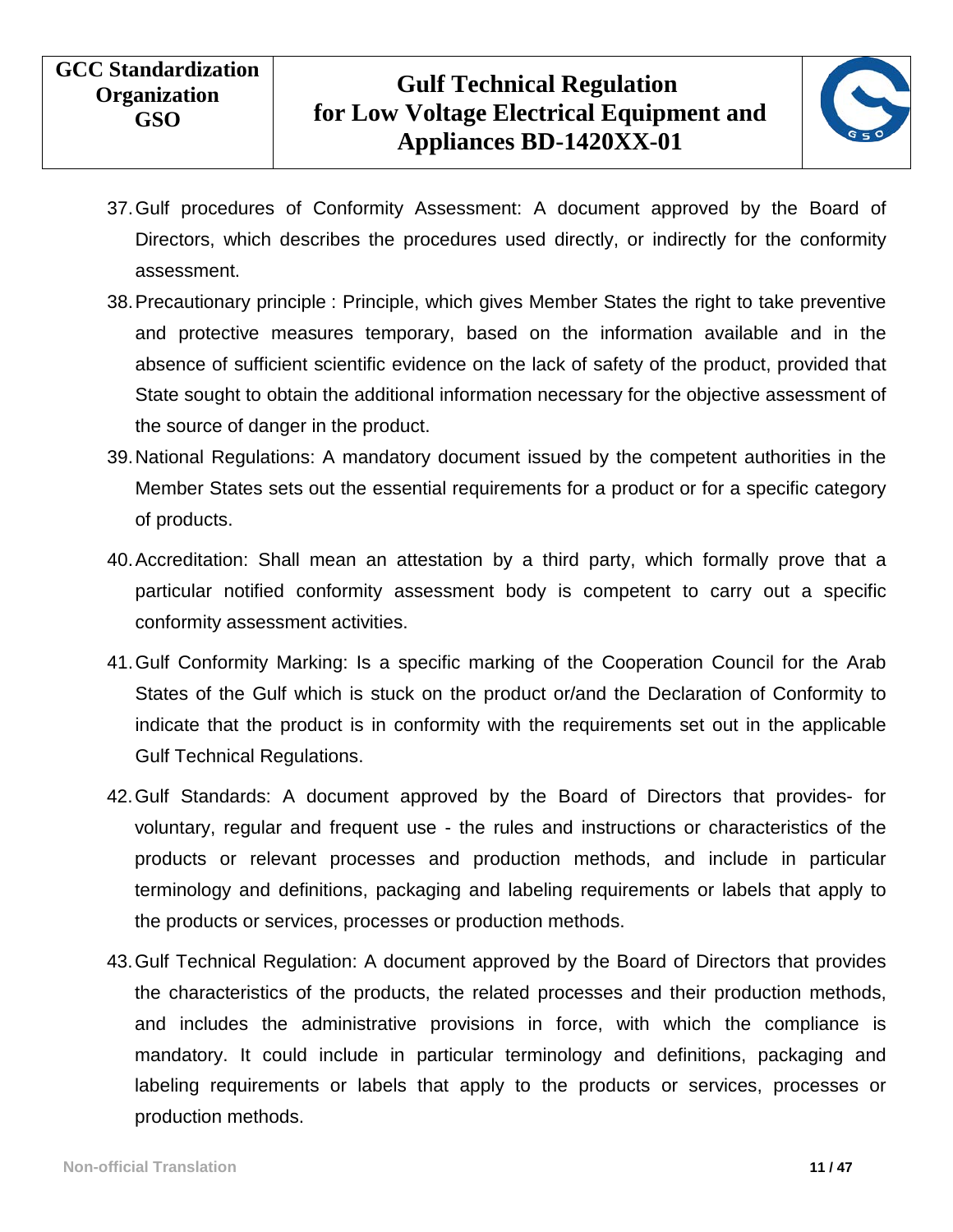

- 44.Technical documents: Documents listed in Annexes (3) and (4) of this Technical Regulation.
- 45.Essential requirements: Requirements for products, which may affect the safety, health and the environment, and that, must be respected.
- 46.Market surveillance: Means the activities carried out and measures taken by the Market Surveillance Authorities to ensure that the products comply with the applicable requirements set out in the relevant Gulf Technical Regulations and do not endanger health, safety and environment or any other aspect of public interest protection.
- 47.Market Surveillance Authority: Shall mean an authority determined by each Member States as a qualified body responsible for carrying out market surveillance on its territory. Member States may designate more than one body for this purpose.
- 48.Hazard: Means a potential source of harm.
- <span id="page-11-0"></span>49.Risk: Means the probable rate of occurrence of a hazard causing harm and the degree of severity of the harm.

#### **Article (2): Scope**

<span id="page-11-1"></span>This Technical Regulation shall apply to electrical equipment hereinbefore referred to as electrical equipment in Article (1).

#### **Article (3): Subject-matter**

This Technical Regulation lays down the mandatory requirements for the safety and electromagnetic compatibility of electrical equipment with which all electrical equipment must comply before its placing on the market and then move freely within the Member States markets.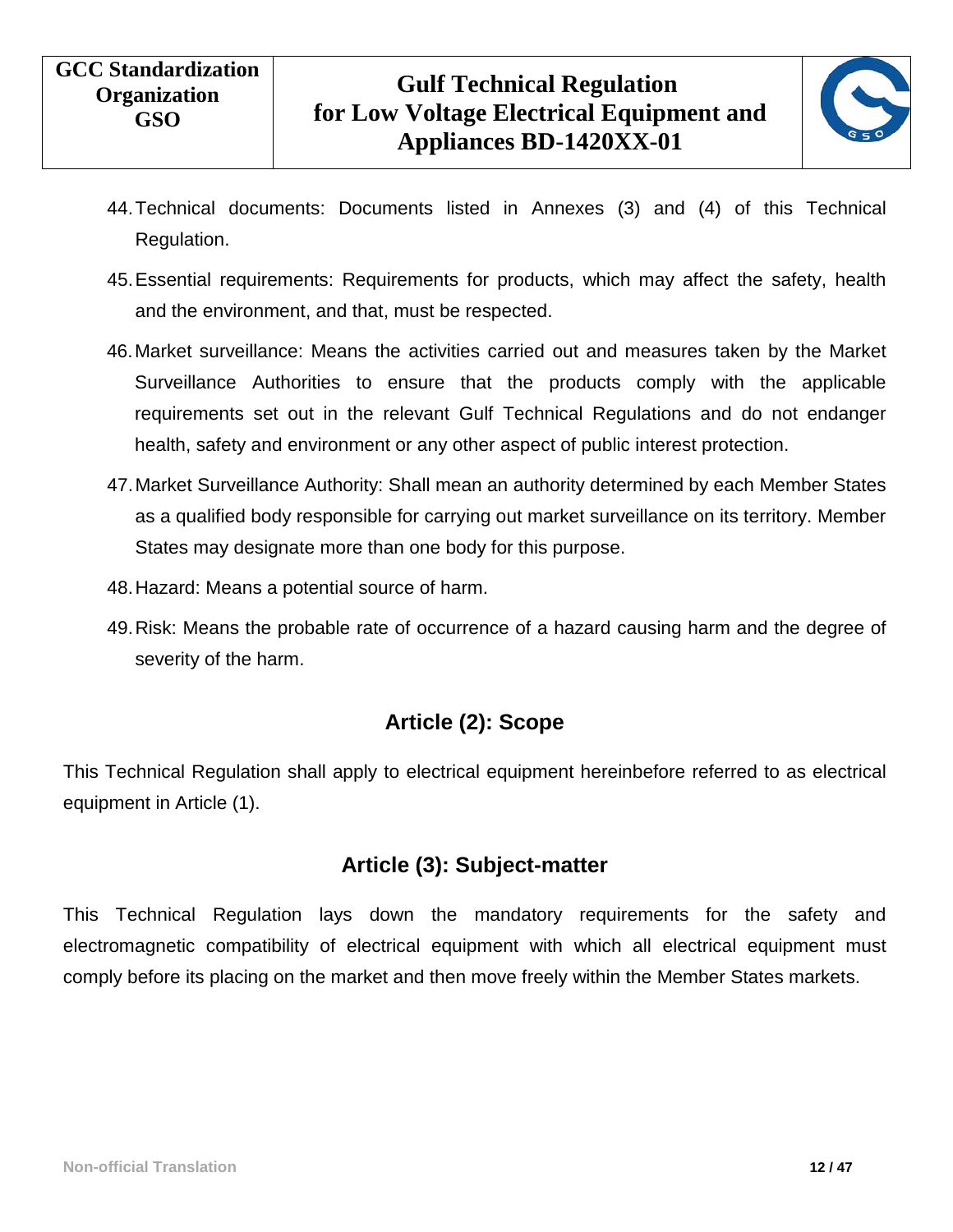

## **Article (4): Making available on the market and safety objectives**

<span id="page-12-0"></span>Electrical equipment may be made available on the market only if, having been constructed in accordance with good engineering practice in safety matters in force in the Member States it does not endanger the safety of persons, property and environment when properly installed, maintained, and used in applications for which it was made.

<span id="page-12-1"></span>Annex (1) shows all the essential requirements of safety necessary to achieve the objectives referred to in this Article.

## **Article (5): Free Movement**

<span id="page-12-2"></span>Member States shall take all appropriate measures to ensure the free movement within the Member States markets of electrical equipment complying with the requirements of this Technical Regulation, taking into account national differences.

## **Article (6): Electromagnetic compatibility**

<span id="page-12-3"></span>Electrical equipment covered by this Technical Regulation shall be designed and manufactured so as to achieve electromagnetic compatibility requirements as indicated in paragraph (4) of Annex (1).

## **Article (7): Supply of electricity**

Member States shall ensure that stricter safety requirements than those laid down in Articles (4) and (6) and Annex (1) are not imposed to electrical equipment by electricity supply bodies for connection to the grid, or for the supply of electricity to users of electrical equipment.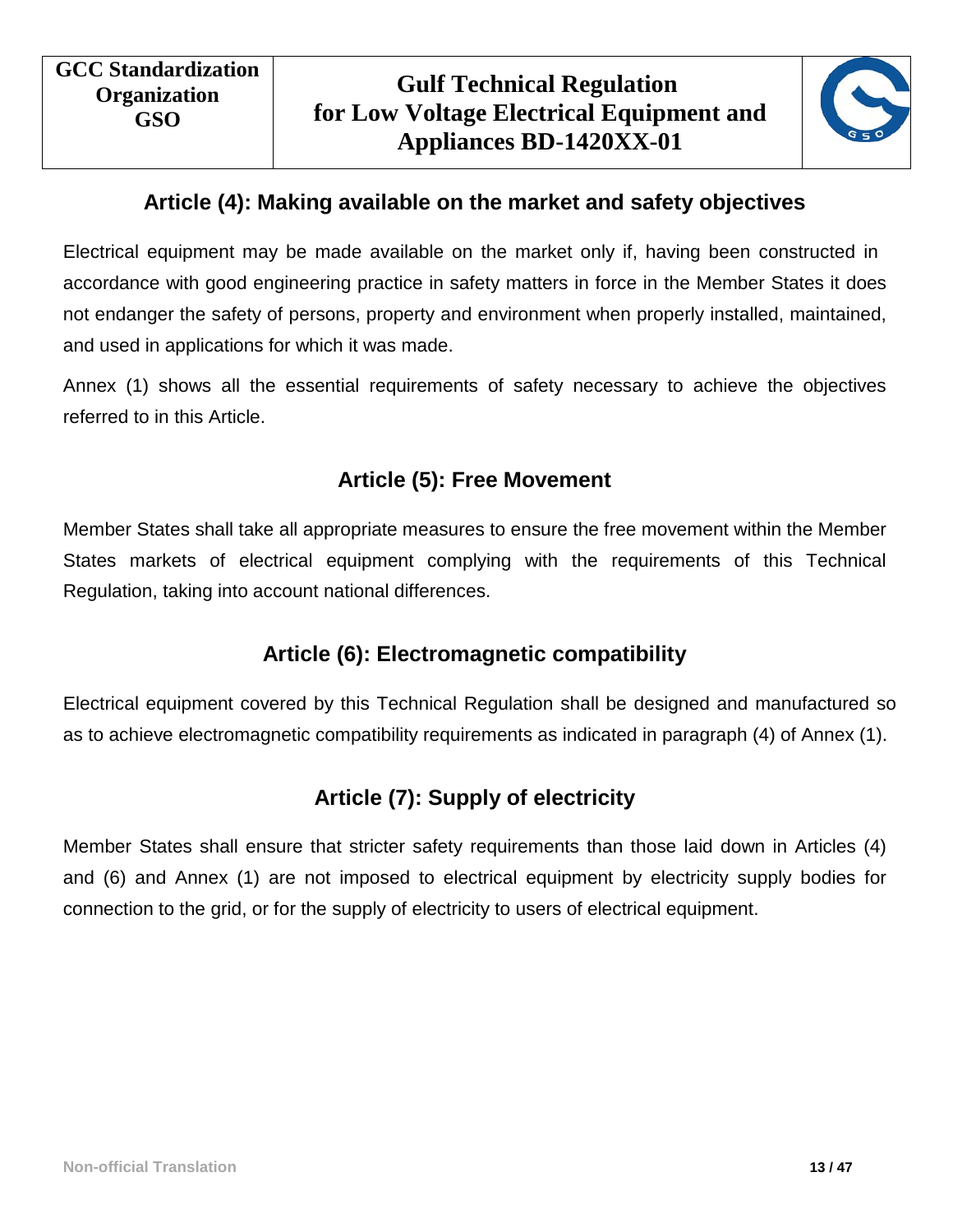

# **CHAPTER II**

#### **OBLIGATIONS OF ECONOMIC OPERATORS**

## **Article (8): Obligations of the Manufacturer**

- <span id="page-13-2"></span><span id="page-13-1"></span><span id="page-13-0"></span>1. The Manufacturer shall place on the market only electrical equipment conforming to the requirements of this Technical Regulation.
- 2. When placing electrical equipment on the market, the Manufacturer shall ensure that it has been designed and manufactured in accordance with the requirements set out in Articles (4) and (6) and Annex (1).
- 3. The Manufacturer shall carry out the applicable conformity assessment procedure in accordance with Article (20) and shall provide the necessary evidence about it.
- 4. Where compliance of electrical equipment with the requirements referred to in paragraph (2) of this Article has been demonstrated, the Manufacturer shall draw up a Manufacturer Declaration of Conformity, as referred to in paragraph (1) of Article (17), and affix the Gulf Conformity Marking in accordance with the relevant gulf requirements related to Gulf Conformity Marking.
- 5. The Manufacturer Declaration of Conformity shall be kept for a period of 10 years after the electrical equipment has been placed on the market.
- 6. The Manufacturer shall ensure that procedures are in place for series production to remain in conformity. Changes in electrical equipment design or characteristics and changes in the Gulf Standards or in technical specifications by reference to which conformity of electrical equipment is declared shall be adequately taken into account.
- 7. When deemed appropriate with regard to the risks presented by electrical equipment, the Manufacturer shall, to protect the health and safety of consumers and the environment, carry out sample testing of marketed electrical equipment, investigate, and, if necessary, keep a register of complaints, of non-conforming electrical equipment and electrical equipment recalls, and shall keep Distributors informed of any such monitoring.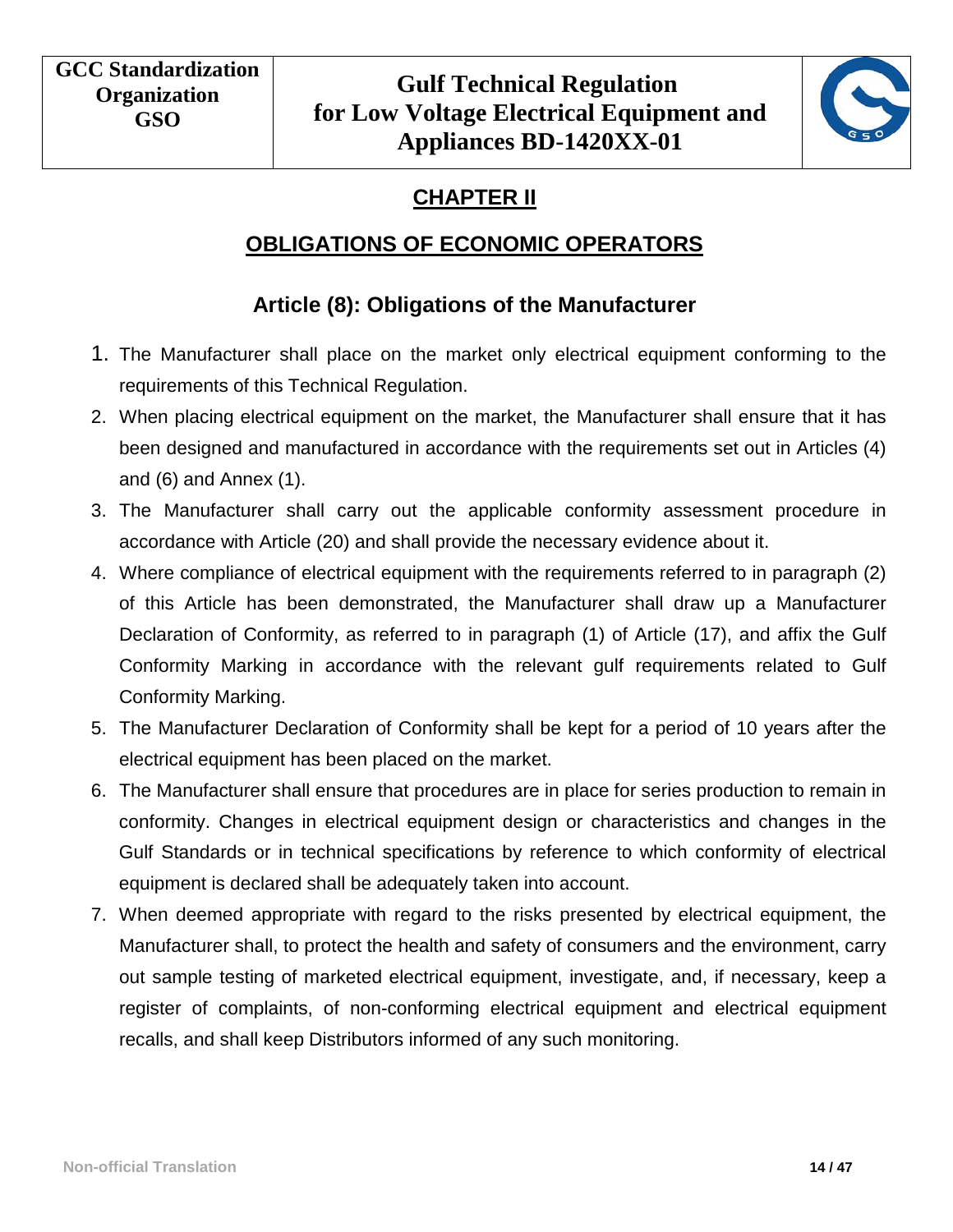

- 8. The Manufacturer shall ensure that electrical equipment bear a type number, and batch or serial number or other element allowing its identification, except, where the size or nature of electrical equipment does not allow it. In addition, the required information shall be provided on the packaging or in a document accompanying the electrical equipment.
- 9. The Manufacturer shall indicate his registered trademark on the electrical equipment. In addition, he shall indicate on the electrical equipment, his name or registered trade name, and the address at which he can be contacted, except where it is not possible. All the required information shall be provided on the packaging or in a document accompanying the electrical equipment.
- 10.The Manufacturer shall ensure that the electrical equipment is accompanied by safety information in Arabic language, and that the instructions for use are provided in Arabic language.
- 11.A Manufacturer who consider or have reason to believe that electrical equipment, which he has placed on the market, is not in conformity with the Gulf Technical Regulations in force shall immediately take the corrective measures necessary to bring that electrical equipment into conformity, to withdraw it or recall it, if appropriate. Where the electrical equipment presents a risk, the Manufacturer shall immediately inform the Competent National Authorities of the Member States in which he made the electrical equipment available to that effect, giving details, in particular, of the non-compliance and of any corrective measures taken.
- 12.The Manufacturer shall, further to a request from the Competent National Authorities in the Member States, provide those authorities with all the information and documentation necessary to demonstrate the conformity of the electrical equipment, in Arabic language, and if it is not possible, documents in English can be submitted after the approval of those authorities. The said information and documentation shall be provided during a period of time specified by the relevant authorities not to exceed twenty working day.
- 13.The Manufacturer shall cooperate with the Competent National Authorities in the Member States, at its request, as regards any action taken to eliminate the risks posed by electrical equipment, which he has placed on the market.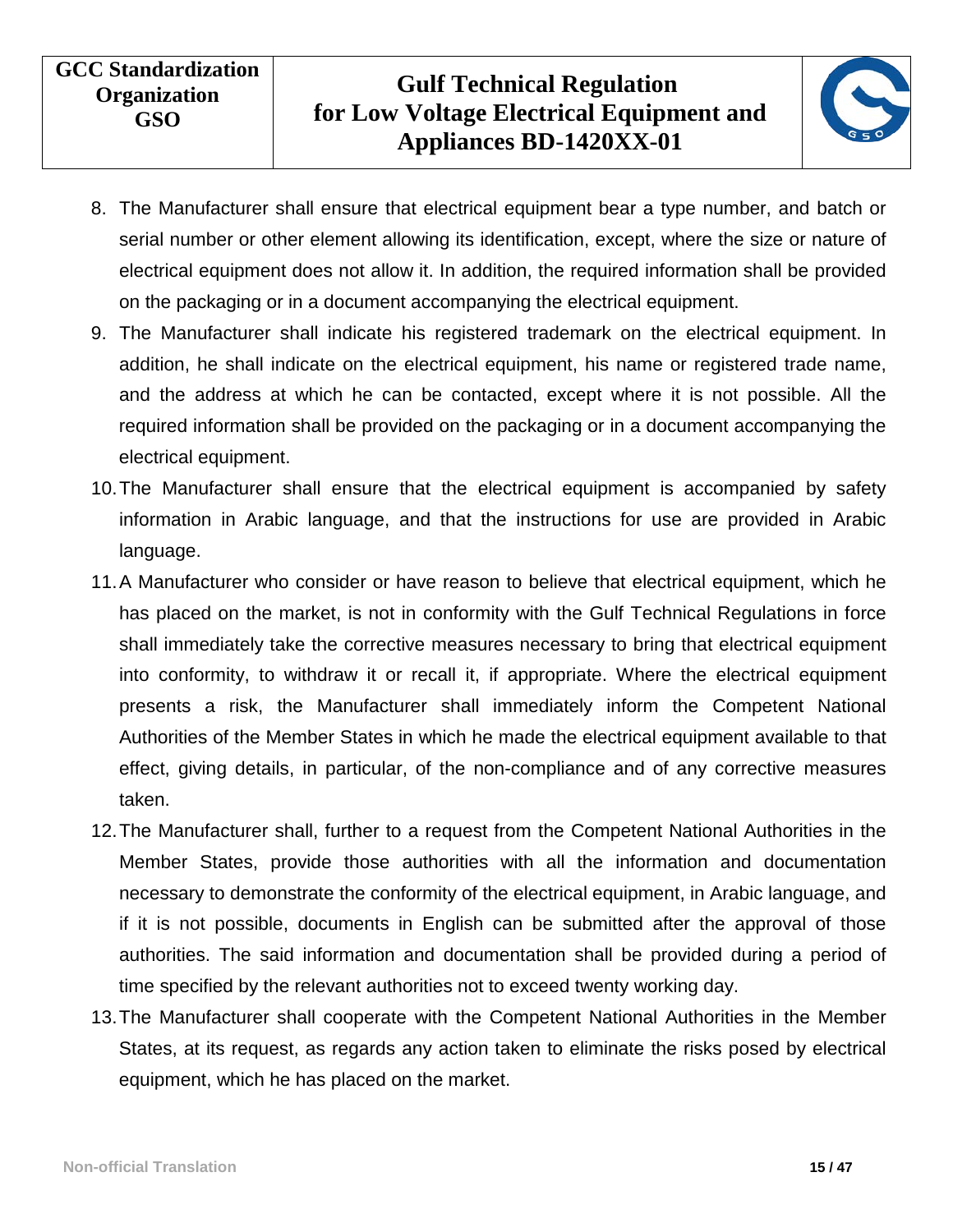

## **Article (9): Obligations of the Authorized Representative**

- <span id="page-15-0"></span>1. The Manufacturer may appoint an Authorized Representative, by a written mandate.
- 2. The obligations laid down in Article 8(2) and the drawing up of technical documentation shall not form part of the Authorized Representative's mandate.
- 3. The Authorized Representative shall perform the tasks specified in the mandate received from the Manufacturer. The mandate shall allow the Authorized Representative to do at least the following:
	- a. Keep the Manufacturer Declaration of Conformity and the Technical Documentation at the disposal of the Competent National Authorities for a period of 10 years after the product has been placed on the market;
	- b. Further to a reasoned request from the Competent National Authorities, provide those authorities with all the information and documentation necessary to demonstrate the conformity of electrical equipment;
	- c. Cooperate with the Competent National Authorities, at their request, on any action taken to eliminate the risks posed by electrical equipment covered by the mandate.

#### **Article (10): Obligations of the Importer**

- <span id="page-15-1"></span>1. The Importer shall place on the market only electrical equipment conforming to the requirements of this Technical Regulation.
- 2. The Importer shall ensure that the appropriate conformity assessment procedure has been carried out by the Manufacturer and shall provide the necessary evidence about it.
- 3. The Importer shall ensure that the electrical equipment bears the Gulf Conformity Marking and is accompanied by the required documents, and that the Manufacturer has complied with the requirements set out in paragraphs (8) and (9) of Article (8).
- 4. The Importer shall draw up a written Declaration of Conformity of electrical equipment in accordance with paragraph (2) of Article (17).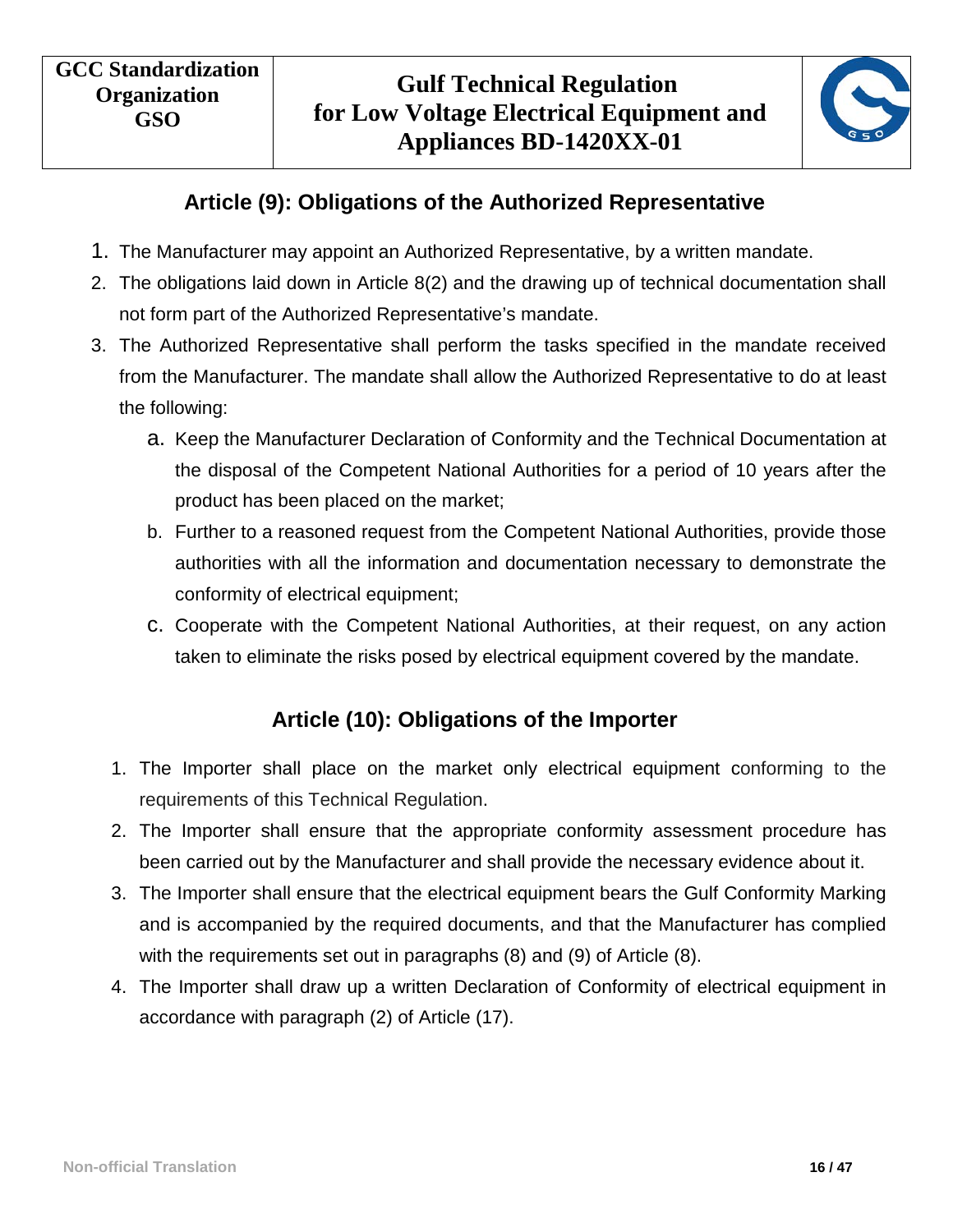

- 5. Where an Importer considers or has reason to believe that electrical equipment is not in conformity with the requirements set out in Articles (4) and (6) and Annex (1), he shall not place the electrical equipment on the market until it has been brought into conformity. Furthermore, where the electrical equipment presents a risk, the Importer shall inform the Manufacturer and the Market Surveillance Authorities to that effect.
- 6. The Importer shall indicate his name or his registered trade name, and the address at which he can be contacted, on the electrical equipment or on its packaging or in a document accompanying the electrical equipment.
- 7. The Importer shall ensure that the electrical equipment is accompanied by safety information in Arabic language, and that the instructions for use are provided in Arabic language.
- 8. The Importer shall ensure that, while electrical equipment is under his responsibility, storage or transport conditions do not jeopardize its compliance with the requirements set out in Articles (4) and (6) and Annex (1).
- 9. When deemed appropriate with regard to the risks presented by electrical equipment, the Importer shall, to protect the health and safety of consumers and the environment, carry out sample testing of marketed electrical equipment, investigate, and, if necessary, keep a register of complaints, of non-conforming electrical equipment and electrical equipment recalls, and shall keep Distributors informed of any such monitoring.
- 10.The Importer who considers or has reason to believe that electrical equipment, which he has placed on the market, is not in conformity with the Gulf Technical Regulations in force shall immediately take the corrective measures necessary to bring that electrical equipment into conformity, to withdraw it or recall it, if appropriate. Furthermore, where the electrical equipment presents a risk, the Importer shall immediately inform the Competent National Authorities of the Member States in which he made the electrical equipment available to that effect, giving details, in particular, of the non-compliance and of any corrective measures taken.
- 11.The Importer shall, for a period of 10 years after the electrical equipment has been placed on the market, keep copies of the Manufacturer Declaration of Conformity and the Importer Declaration of Conformity at the disposal of the Competent National Authorities.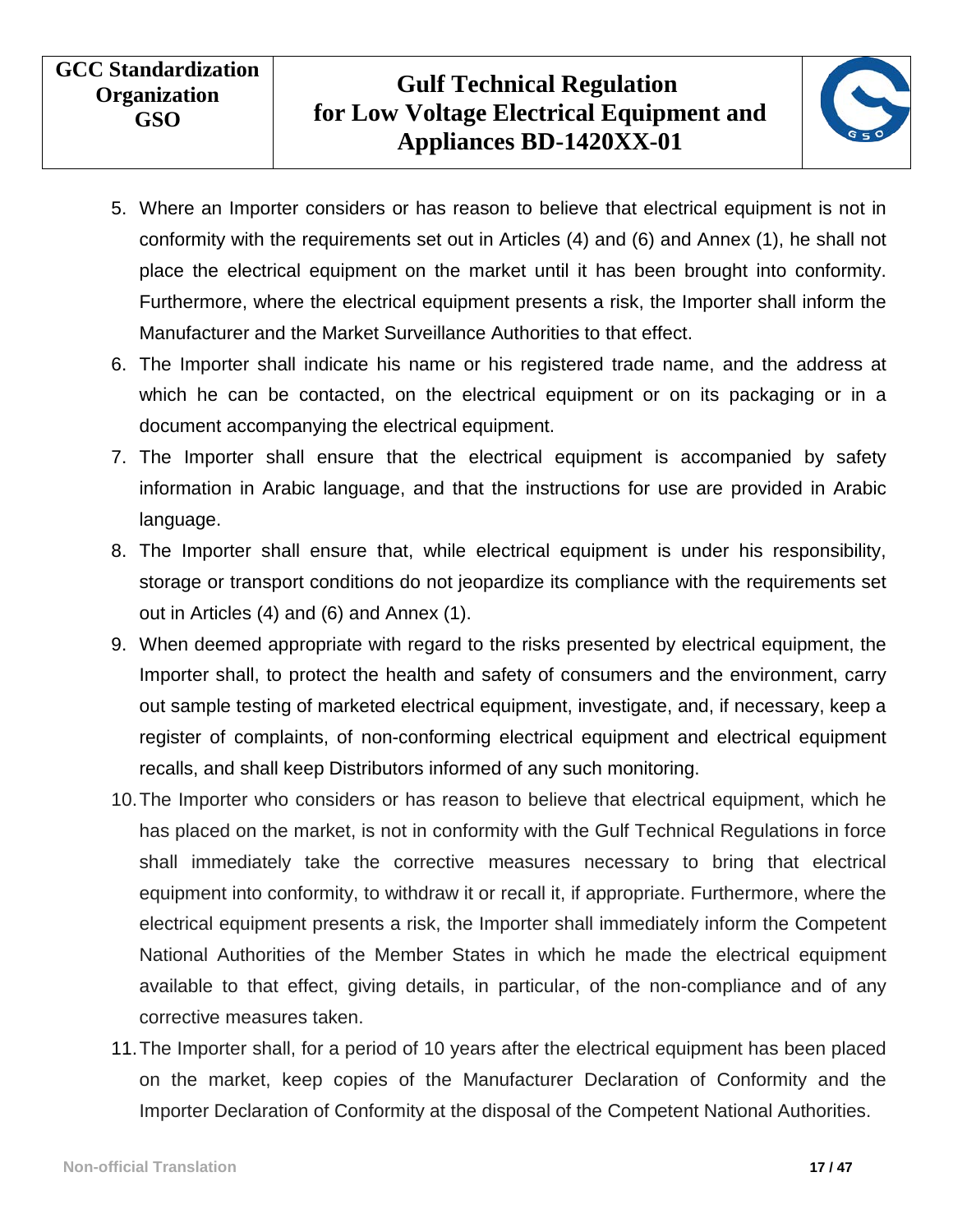

- 12.The Importer shall, further to a request from the Competent National Authorities in the Member States, provide those authorities with all the information and documentation necessary to demonstrate the conformity of the electrical equipment, in Arabic language, and if it is not possible, documents in English can be submitted after the approval of those authorities. The said information and documentation shall be provided during a period of time specified by the relevant authorities not to exceed twenty working day.
- 13.The Importer shall cooperate with the Competent National Authorities in the Member States, at its request, as regards any action taken to eliminate the risks posed by electrical equipment, which he has placed on the market.

#### **Article (11): Obligations of the Distributor**

- <span id="page-17-0"></span>1. The Distributor shall make available on the market only compliant electrical equipment.
- 2. Before making electrical equipment available on the market, the Distributor shall verify that the electrical equipment bears the Gulf Conformity Marking, that it is accompanied by the required documents and by safety information in Arabic language, and that the instructions for use are provided in Arabic language, and that the Manufacturer and the Importer have complied with the requirements set out in paragraphs (8) and (9) of Article (8) and paragraph (6) of Article (10).
- 3. Where a Distributor considers or has reason to believe that electrical equipment is not in conformity with the requirements set out in Articles (4) and (6) and Annex (1), he shall not make the electrical equipment available on the market until it has been brought into conformity. Furthermore, where the electrical equipment presents a risk, the Distributor shall inform the Manufacturer or the Importer to that effect as well as the Market Surveillance Authorities.
- 4. The Distributor shall ensure that, while electrical equipment is under his responsibility, storage or transport conditions do not jeopardize its compliance with the requirements set out in Articles (4) and (6) and Annex (1).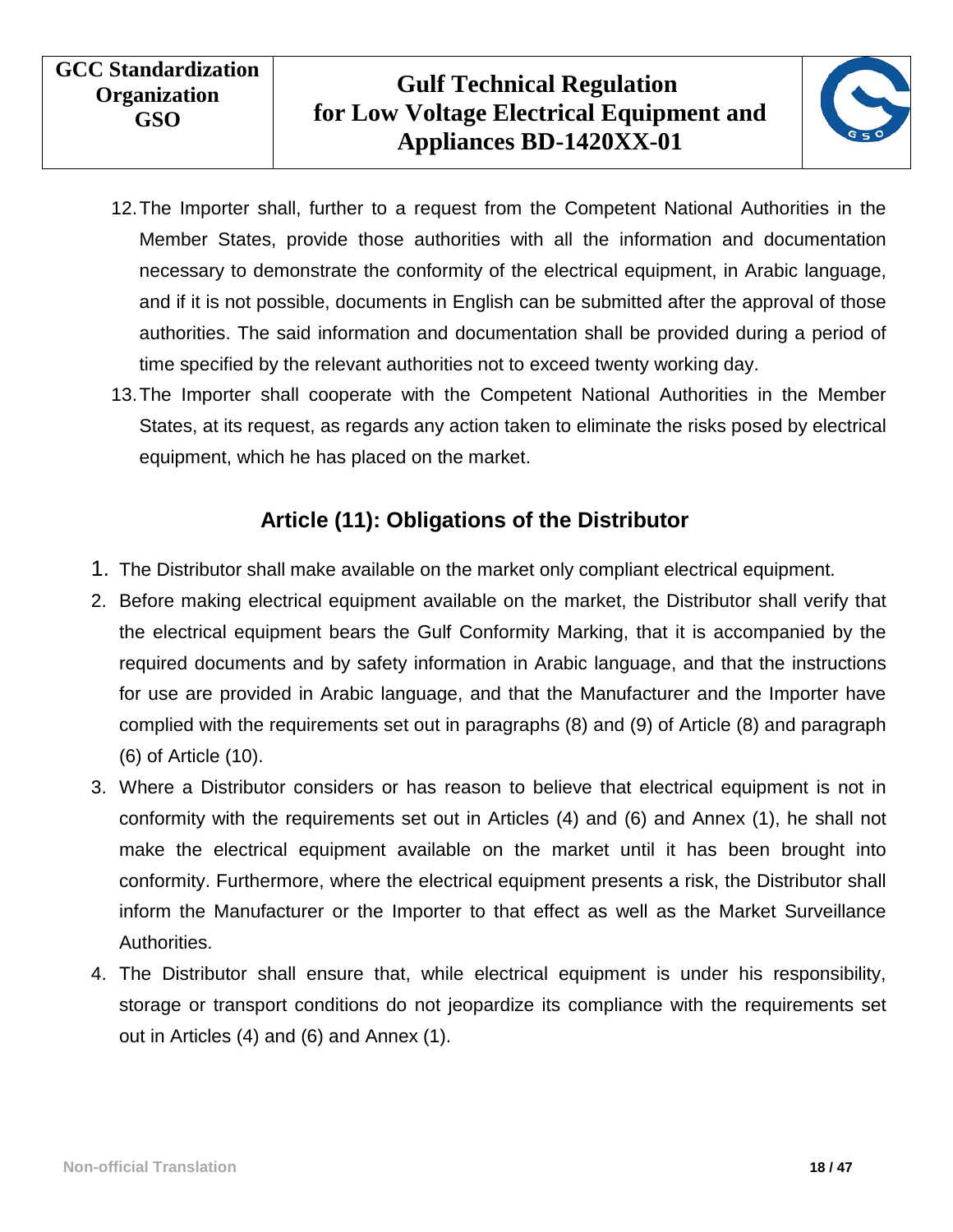

- 5. The Distributor who considers or has reason to believe that electrical equipment, which he has made available on the market, is not in conformity with the Gulf Technical Regulations in force shall make sure that the corrective measures necessary to bring that electrical equipment into conformity, to withdraw it or recall it, if appropriate, are taken. Furthermore, where the electrical equipment presents a risk, the Distributor shall immediately inform the Competent National Authorities of the Member States in which he made the electrical equipment available to that effect, giving details, in particular, of the non-compliance and of any corrective measures taken.
- 6. The Distributor shall, further to a request from a Competent National Authorities in the Member states, provide those authorities with all the information and documentation necessary to demonstrate the conformity of electrical equipment. He shall cooperate with those authorities, at their request, on any action taken to eliminate the risks posed by electrical equipment, which he has made available on the market.

#### <span id="page-18-0"></span>**Article (12): Cases in which obligations of the Manufacturer apply to the Importer and the Distributor**

An Importer or Distributor shall be considered a Manufacturer for the purposes of this Technical Regulation and he shall be subject to the obligations of the Manufacturer under Article (8), where he places electrical equipment on the market under his name or trademark or modifies electrical equipment already placed on the market in such a way that compliance with the applicable requirements may be affected.

#### **Article (13): Identification of economic operators**

- <span id="page-18-1"></span>1. Economic operators shall, on request, identify to the Market Surveillance Authorities any economic operator who has supplied them with electrical equipment, and any economic operator to whom they have supplied with electrical equipment.
- 2. Economic operators shall have the appropriate systems and procedures in order to be able to present the information referred to in the first paragraph of this Article to the Market Surveillance Authorities at the request of these authorities for a period of 10 years after they

have supplied the electrical equipment.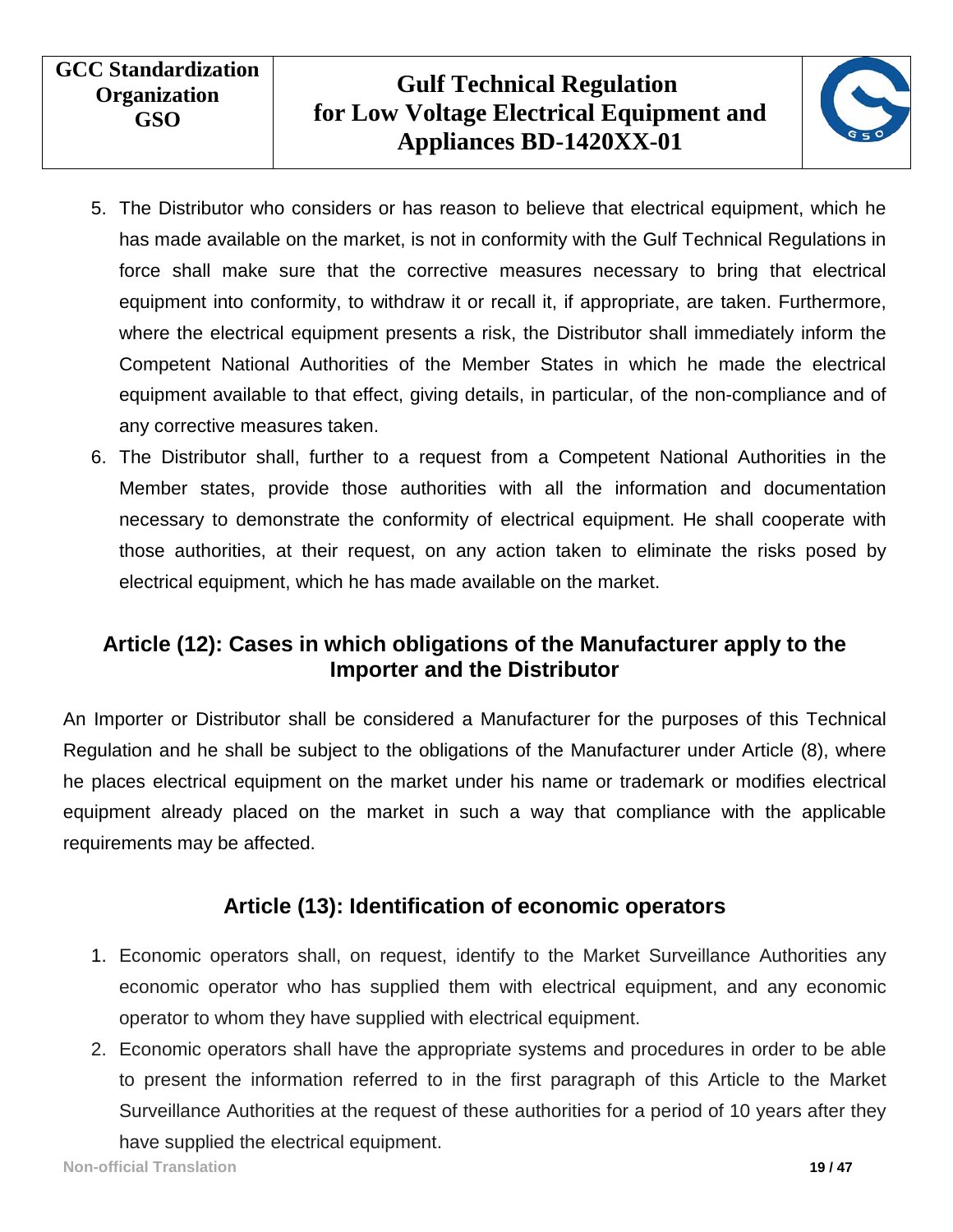

# **CHAPTER III**

## **CONFORMITY OF ELECTRICAL EQUIPMENT**

## <span id="page-19-0"></span>**Article (14): Presumption of conformity with Gulf Standards**

<span id="page-19-2"></span><span id="page-19-1"></span>Electrical equipment, which is in conformity with Gulf Standards or parts thereof, shall be presumed to be in conformity with the safety and electromagnetic compatibility requirements covered by those Standards or parts thereof, set out in Articles (4), (6), and Annex (1).

<span id="page-19-3"></span>The list of the applicable Gulf Standards is available on the Web site of the Organization.

## **Article (15): Presumption of conformity with International Standards**

Where Gulf Standards as referred to in Article (14) have not yet been drawn up or published, electrical equipment which is in conformity with the International Electrotechnical Commission (IEC) Standards or parts thereof, shall be presumed to be in conformity with the safety and electromagnetic compatibility requirements covered by those Standards or parts thereof, set out in Articles (4) and (6) and Annex (1).

#### **Article (16): Formal objection to Gulf Standards**

- <span id="page-19-4"></span>1. When a Member State or the Organization considers that a Gulf Standard does not entirely satisfy the safety and electromagnetic compatibility requirements, which it covers and which are set out in Articles (4) and (6) and Annex (1), they shall bring the matter before the Gulf Committee of Conformity Assessment, giving its arguments. The Committee shall deliver its opinion without delay.
- 2. In the light of the Committee's opinion, the Organization shall take the decision on the request to amend the concerned Gulf Standard.
- 3. When it is required to amend the Gulf Standard, the General Committee for Standards reviews and amends the concerned Gulf Standard.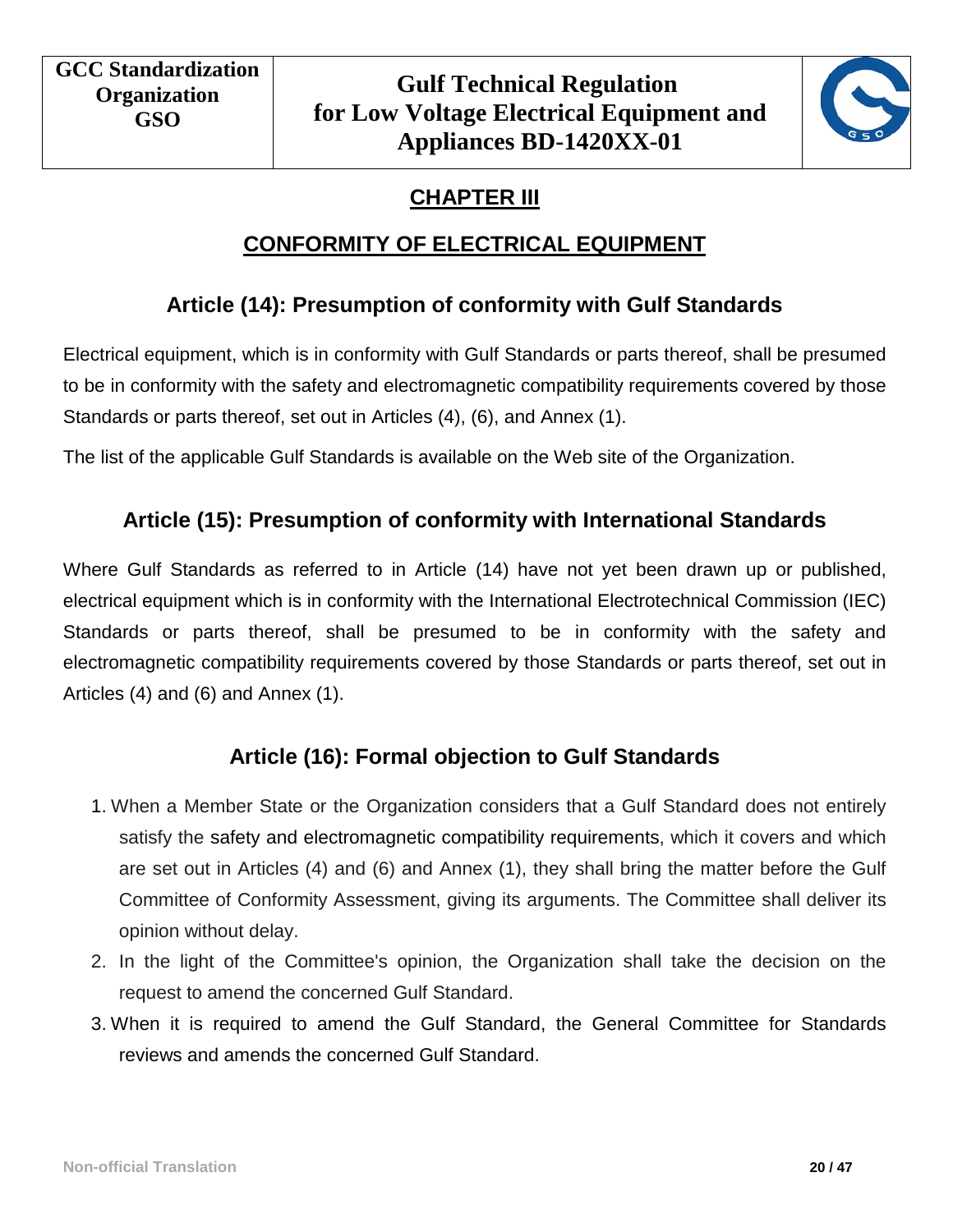

#### **Article (17): Manufacturer Declaration of Conformity / Importer Declaration of Conformity**

- <span id="page-20-0"></span>1. Manufacturer Declaration of Conformity:
	- a. The Manufacturer Declaration of Conformity shall state that the fulfillment of the safety and electromagnetic compatibility requirements set out in Articles (4) and (6) and Annex (1) has been demonstrated;
	- b. The Manufacturer Declaration of Conformity shall be drawn up in both Arabic and English. It shall have the model structure and contain the elements set out in Annex (5). It shall contain the Conformity Assessment Procedure applicable to the electrical equipment pursuant to Article (20) and shall be updated whenever necessary;
	- c. By drawing up the Manufacturer Declaration of Conformity, the Manufacturer shall assume responsibility for the compliance of the electrical equipment.
- 2. Importer Declaration of Conformity:
	- a. The Importer Declaration of Conformity shall state that the fulfillment of the safety and electromagnetic compatibility requirements set out in Articles (4) and (6) and Annex (1) has been demonstrated for all imported electrical equipment in the consignment;
	- b. The Importer Declaration of Conformity shall be drawn up in both Arabic and English. It shall have the model structure and contain the elements set out in Annex (6). It shall contain the Conformity Assessment Procedure applicable to the electrical equipment pursuant to Article (20) and shall be updated whenever necessary;
	- c. By drawing up the Importer Declaration of Conformity, the Importer shall assume responsibility for the compliance of all imported electrical equipment in the consignment.

#### **Article (18): General principles of the Gulf Conformity Marking**

- <span id="page-20-1"></span>1. Electrical equipment made available on the market shall bear the Gulf Conformity Marking.
- 2. Electrical equipment made available on the market must meet all applicable requirements related to Gulf Conformity Marking.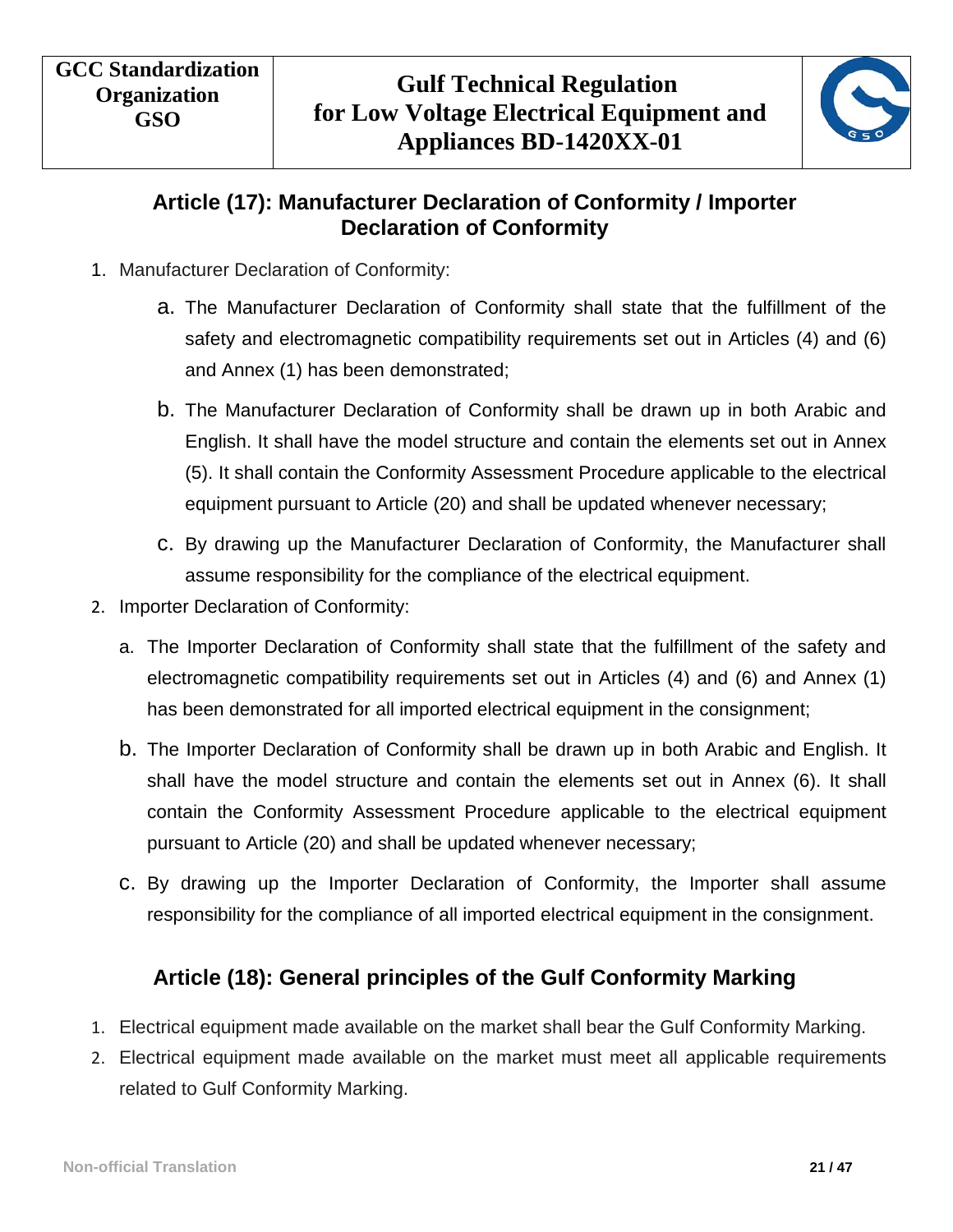

- 3. Member States shall presume that electrical equipment bearing the Gulf Conformity Marking in accordance with the requirements of this regulation, satisfy the safety and electromagnetic compatibility requirements set out in Articles (4) and (6) and Annex (1).
- <span id="page-21-0"></span>4. Electrical equipment not bearing a Gulf Conformity Marking or which do not comply with this Technical Regulation may be shown and used only at trade fairs and exhibitions, provided that they are accompanied by a sign which can not be easily removed and clearly indicates that they do not comply with this Technical Regulation and that they will not be made available in the Market before being brought into conformity.

## **CHAPTER IV**

# **CONFORMITY ASSESSMENT**

# **Article (19): Risk analysis**

<span id="page-21-2"></span><span id="page-21-1"></span>Manufacturer shall, before placing electrical equipment on the market, carry out a risk analysis through the identification of the chemical, physical, mechanical, electrical, hygiene, radioactivity, flammability and heating hazards that the electrical equipment may present, as well as an assessment of the potential exposure to such hazards.

## **Article (20): Applicable conformity Assessment Procedures**

- <span id="page-21-3"></span>1. The Gulf Committee of Conformity Assessment shall determine two lists for two categories of electrical equipment depending on their degree of hazard to persons, property and environment referred to as list (1) and list (2).
- 2. The electrical equipment in list (1) is subject to the Conformity Assessment Procedure set out in Annex (3).
- 3. The electrical equipment in list (2) is subject to the Conformity Assessment Procedure set out in Annex (4).
- 4. Electrical equipment with the IECEE CB SCHEME certificate of conformity, which must take into account the national differences of Member states including Gulf Conformity Marking,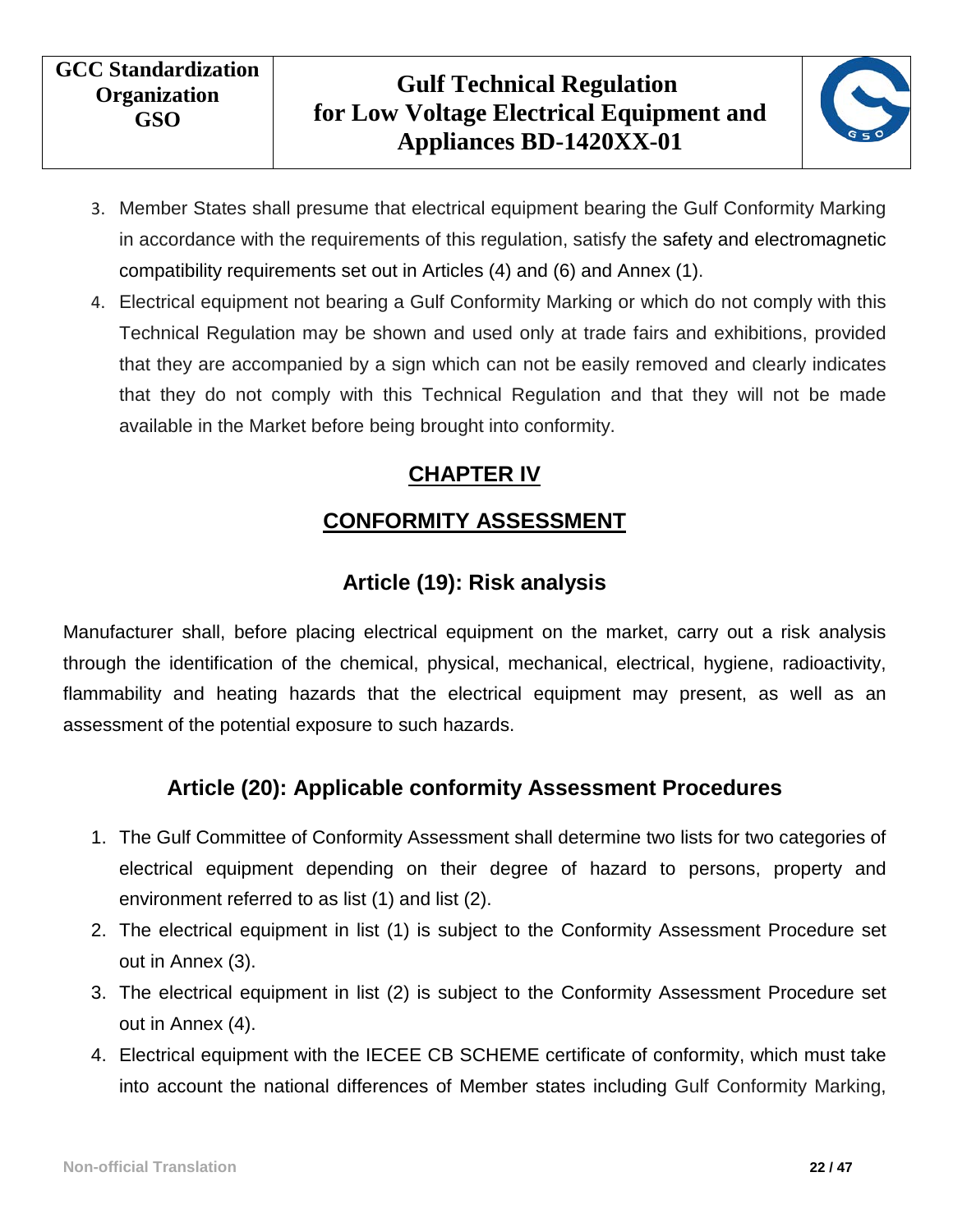

shall be considered to meet the Conformity Assessment Procedures detailed in the Annexes (3) and (4).

5. Before placing any electrical equipment on the market, Manufacturer shall use the appropriate Conformity Assessment Procedure as detailed in paragraphs (2), (3) or (4) of this Article.

#### <span id="page-22-0"></span>**Article (21): General principles for dealing with Conformity Assessment Bodies**

<span id="page-22-1"></span>In case of use of a third party Conformity Assessment Body for Conformity Assessment Procedure, it must be a Notified Body according to the definition in article (1).

#### **Article (22): in-house laboratories**

- 1. When an in-house laboratory belonging to Manufacturers or forming part of them is used to issue the test reports mentioned in paragraph (1.b) of Annex (3) and paragraph (2.b) of Annex (4), the said laboratory shall constitute a separate and distinct part of the manufacturing unit and shall not participate in the design, production, supply, installation, use or maintenance of the electrical equipment it tests.
- 2. The in-house laboratories mentioned in paragraph (1) of this Article shall meet the following requirements:
	- a. It shall be accredited in accordance with the Gulf Technical Regulations related to accreditation by the Gulf Accreditation Center or any accreditation body signatory of the Mutual Recognition Arrangement (MRA) of the International Laboratory Accreditation Cooperation (ILAC) or the Multilateral Recognition Arrangement (MLA) of the International Accreditation Forum (IAF);
	- b. It shall be organizationally identifiable and have reporting methods which ensure their impartiality and demonstrate it to the Gulf Accreditation Center or to the relevant accreditation body;
	- c. Neither the laboratory nor its personnel shall they engage in any activity that might conflict with their independence of judgment or integrity in relation to their test activities;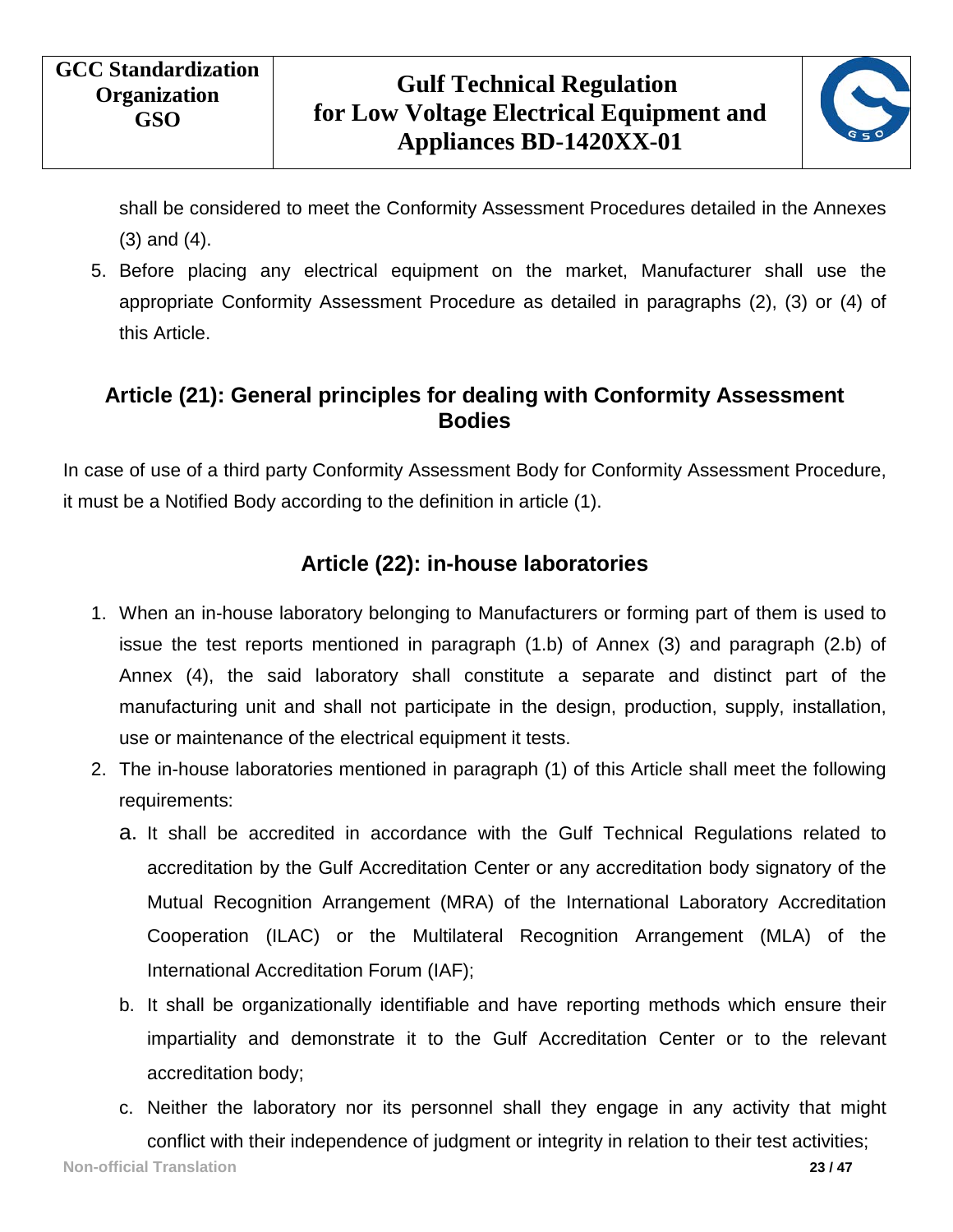

- d. The laboratory shall supply its services exclusively to the Manufacturers of which it forms a part.
- <span id="page-23-0"></span>3. Manufacturers shall give information concerning their accreditation in-house laboratories to the Notifying Authority and to the Market Surveillance Authorities at the request of these authorities.

# **CHAPTER V**

# **OBLIGATIONS AND POWERS OF MEMBER STATES**

## **Article (23): Precautionary principle**

<span id="page-23-2"></span><span id="page-23-1"></span>The Competent National Authorities in the Member States take into account the precautionary principle for the electrical equipment, as provided for in Article (1) of this Technical Regulation, especially when fulfilling the general obligation to organize market surveillance activities, in accordance with Article (24) of this Technical Regulation.

## **Article (24): General obligation to organize market surveillance**

<span id="page-23-4"></span><span id="page-23-3"></span>Member States shall organize and perform the market surveillance of electrical equipment placed on the market in accordance with the requirements of the Gulf Technical Regulations in force. In addition, Articles (25) and (26) of this Technical Regulation shall apply.

## **Article (25): Instructions to the Notified Body**

- 1. Market Surveillance Authorities may request a Notified Body to provide information relating to any type examination certificate, which that body has issued or withdrawn, or which relates to any refusal to issue such a certificate, including the test reports and Technical Documentation.
- 2. If a Market Surveillance Authority finds that electrical equipment is not in conformity with the safety and electromagnetic compatibility requirements set out in Articles (4) and (6) and Annex (1), it shall, where appropriate, instruct the Notified Body to withdraw the certificates of that electrical equipment.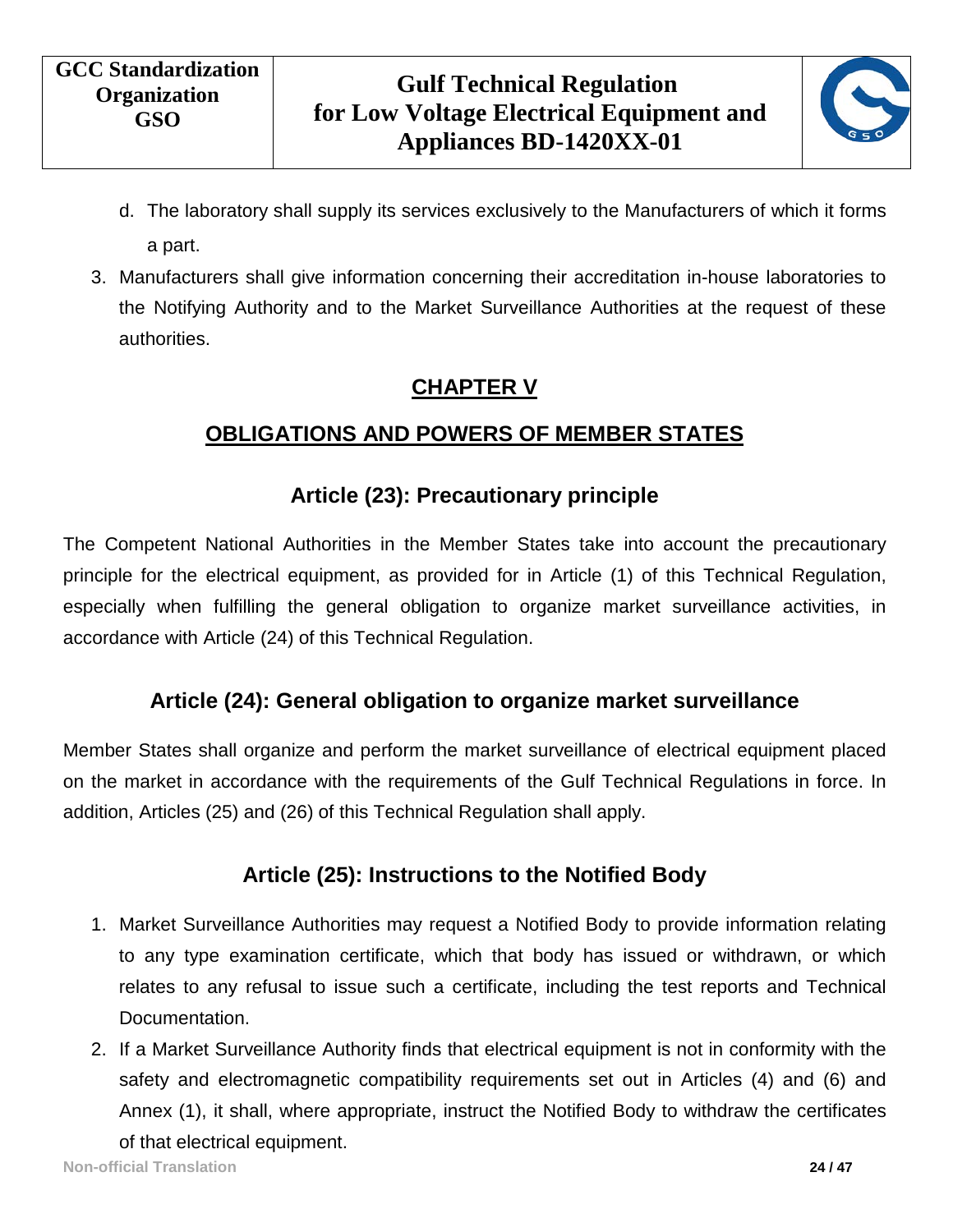

3. Where necessary, and in particular where the conditions set out in paragraph (3) of Annex (4) are not fulfilled, the Market Surveillance Authority shall instruct the Notified Body to review the certificates issued by the said Notified Body.

#### <span id="page-24-0"></span>**Article (26): The relationship between the Competent National Authorities and the bodies issuing the IECEE CB SCHEME certificate of conformity**

- 1. Competent National Authorities may request the bodies issuing the IECEE CB SCHEME certificate of conformity to provide information relating to any certificate, which those bodies have issued or withdrawn, within the scope of their work.
- 2. If the Competent National Authorities in any Member States find that electrical equipment with an IECEE CB SCHEME certificate of conformity is not complying with the safety and electromagnetic compatibility requirements set out in Articles (4) and (6) and Annex (1), it shall inform the body who has issued this certificate in order to take the necessary measures. If this body did not carry out the necessary corrective actions and did not provide sufficient guarantees about that, the concerned authority may suspend the acceptance of certificates issued by that body and informs the IECEE, the Organization and the rest of the Member States to take the necessary measures about it.

#### <span id="page-24-1"></span>**Article (27): Procedure for dealing with electrical equipment presenting a risk at national level**

1. Where the Market Surveillance Authorities of one Member State have taken action pursuant to the Gulf Technical Regulations in force related to products presenting a high risk, or where they have sufficient reason to believe that electrical equipment covered by this Technical Regulation presents a risk to the health or safety of persons, property and environment, they shall carry out an evaluation in relation to the concerned electrical equipment covering all the requirements laid down in this Technical Regulation. The relevant economic operators shall cooperate as necessary with the Market Surveillance Authorities.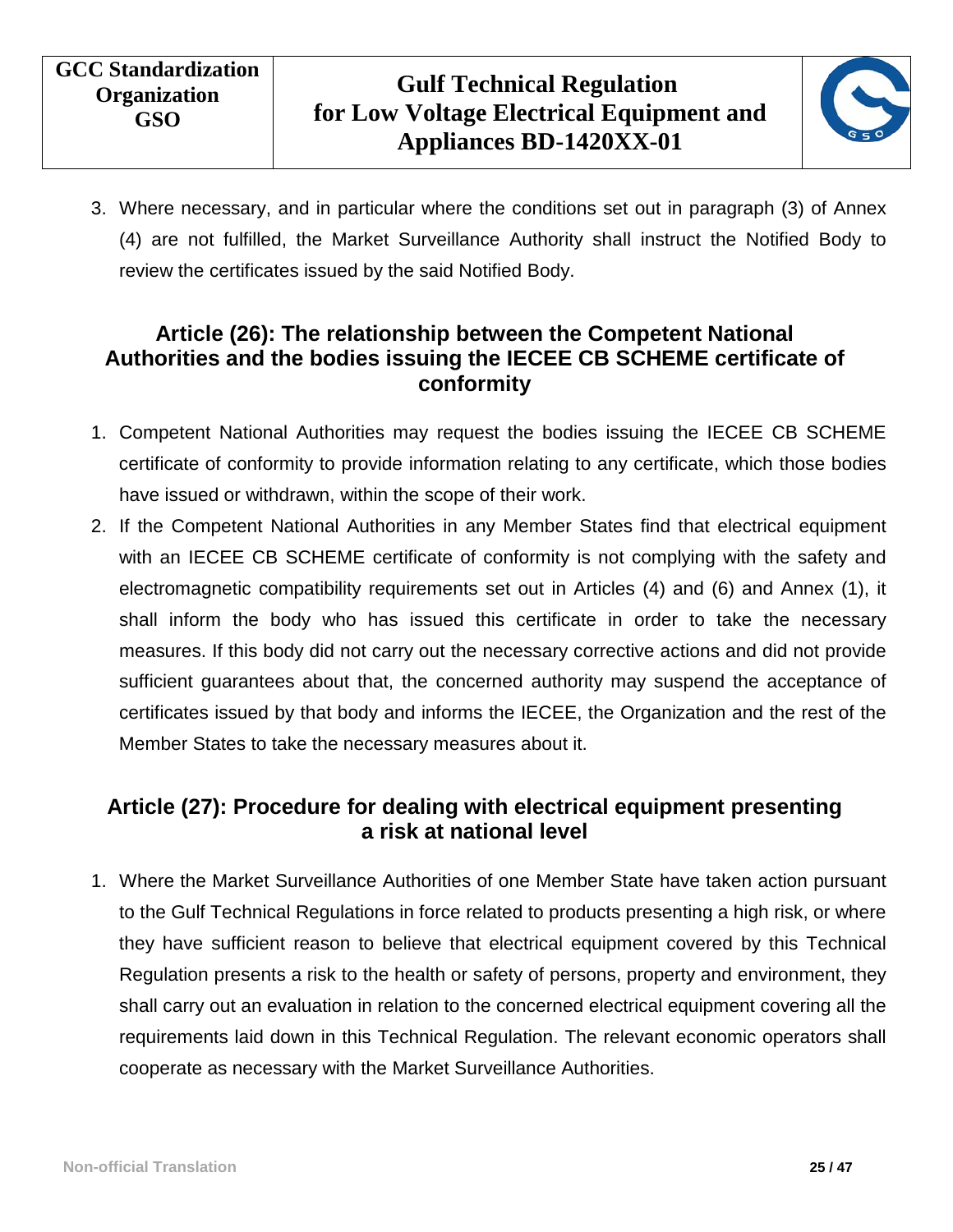

- 2. Where, in the course of the evaluation mentioned in paragraph (1) of this Article, the Market Surveillance Authorities of a Member State find that the electrical equipment does not comply with the requirements laid down in this Technical Regulation, they shall without delay require the relevant economic operator to take appropriate corrective actions to bring the electrical equipment into compliance with those requirements, to withdraw the electrical equipment from the market, or to recall it within a reasonable period, commensurate with the nature of the risk, as they may prescribe.
- 3. The Market Surveillance Authorities shall inform the body issuing the IECEE CB SCHEME certificate of conformity and the IECEE Organization, or the Notified Body about the actions taken in accordance with paragraphs (1) and (2) of this Article.
- 4. Where the Market Surveillance Authorities of one Member State consider that the noncompliance of the electrical equipment is not restricted to their national territory, they shall notify the Organization and the other Member States of the results of the evaluation and of the actions, which they have required the relevant economic operator to take.
- 5. The relevant economic operator shall ensure that appropriate corrective actions are taken in respect of electrical equipment, which that operator has made available on the market.
- 6. Where the relevant economic operator does not take adequate corrective action within the period referred to in the paragraph (2), the concerned Market Surveillance Authorities shall take appropriate provisional measures to prohibit or restrict the electrical equipment's being made available on their national market, to withdraw the electrical equipment from that market or to recall it. They shall notify the Organization and the other Member States, without delay, of those measures.
- 7. The information referred to in paragraph (6) shall include all available details, in particular the data necessary for the identification of the non-compliant electrical equipment, the origin of the electrical equipment, the nature of the alleged non-compliance and the risk involved, the nature and duration of the national measures taken by the Market Surveillance Authorities concerned and the arguments put forward by the relevant economic operator. In particular, the Market Surveillance Authority shall indicate whether the non-compliance is due to either:
	- a. Failure of the electrical equipment to meet requirements relating to the health or safety of persons, property and environment; or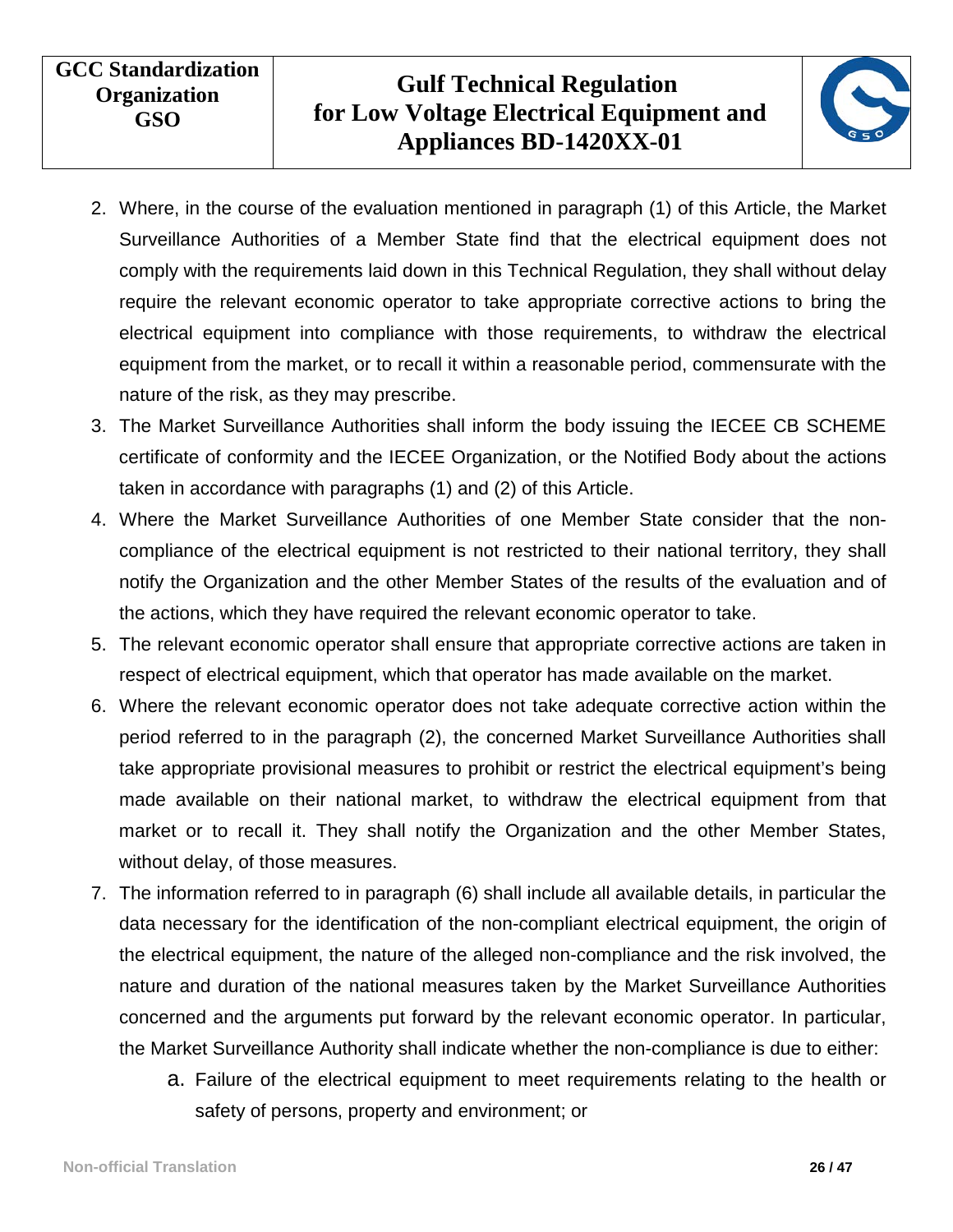

- b. Shortcomings in the Gulf Standards referred to in Articles (14) and (15) conferring the presumption of conformity.
- 8. Member States, other than the Member State initiating the procedure set out in paragraphs (6) and (7) of this Article, shall inform the Organization and the other Member States of any measures adopted and of any additional information at their disposal relating to the noncompliance of the concerned electrical equipment, and, in the event of disagreement with the notified national measures, of their objections.
- 9. Where, within three months of receipt of the information referred to in paragraph (6), no objection has been raised by either a Member State or the Organization in respect of the provisional measures taken by a Member State, those measures shall be deemed to be justified.
- <span id="page-26-0"></span>10. Member States shall ensure that appropriate restrictive measures are taken in respect of the concerned electrical equipment, such as withdrawal of the electrical equipment from their market, without delay.

#### **Article (28): Safeguard procedures of Member States**

1. Where, on completion of the procedure set out in paragraphs (5) and (6) of Article (27) of this Technical Regulation, objections are raised against measures taken by a Member State, or where the Organization considers national measures to be contrary to the Gulf Technical Regulations in force, the Organization shall without delay enter into consultation with the Member States and the relevant economic operator or operators and shall evaluate the national measures. Based on the results of that evaluation, the Organization shall decide whether the national measures are justified or not. The Organization shall address its decision to all Member States and the relevant economic operator or operators.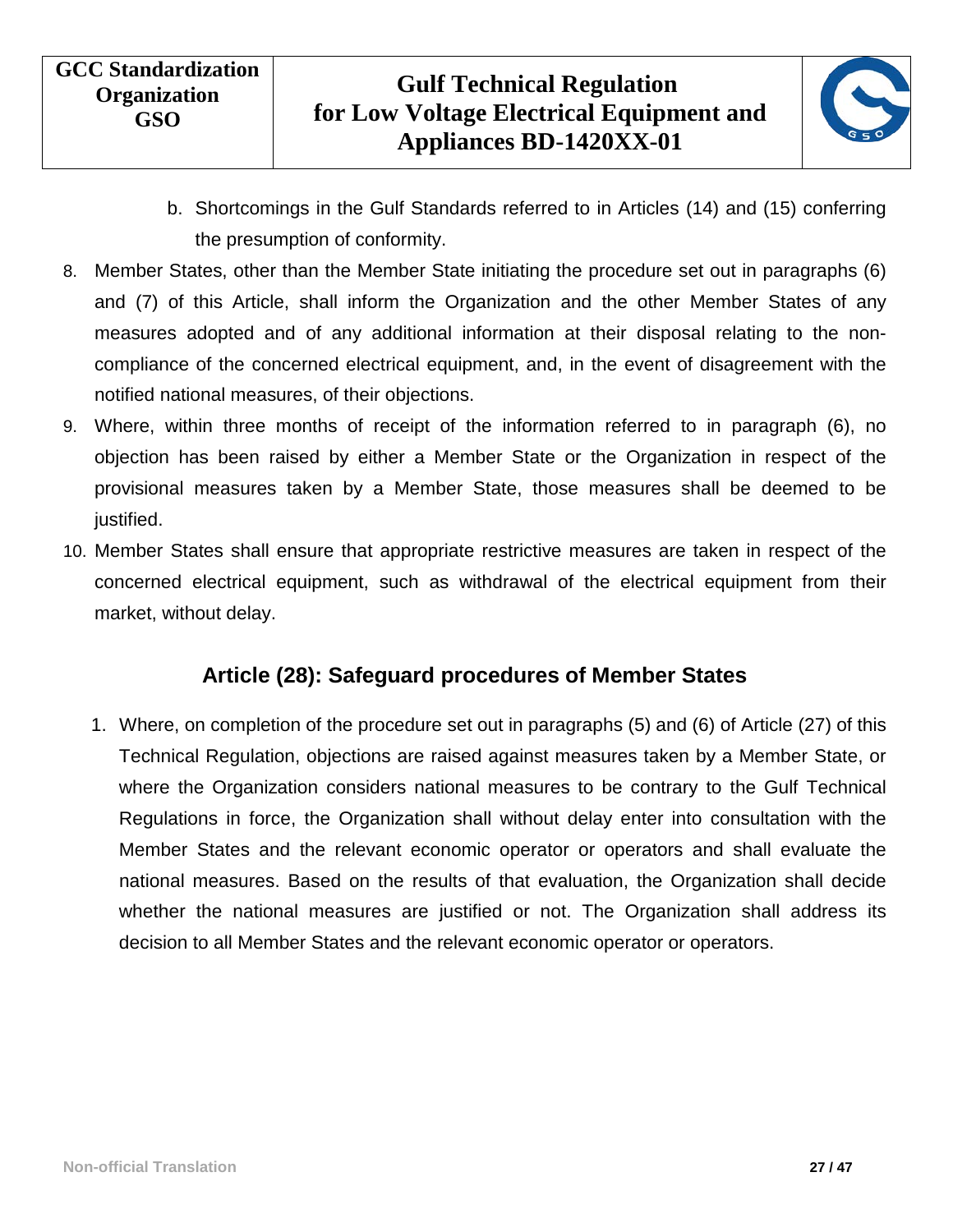

- 2. If the national measures are considered justified by the Organization, all Member States shall take the measures necessary to ensure that the non-compliant electrical equipment is withdrawn from their market, and shall inform the Organization accordingly. If the national measures are considered unjustified by the Organization, the Member State concerned shall withdraw the measures.
- 3. Where the national measures are considered by the Organization to be justified and the noncompliance of the electrical equipment is attributed to shortcomings in the Gulf Standards referred to in Article 27(7)(b), the Organization shall inform the Gulf Committee of Conformity Assessment and the General Committee of Standardization and invite them to enter into consultation and to give their opinion. The Organization shall deliver its final decision without delay.

#### <span id="page-27-0"></span>**Article (29): Exchange of information — Gulf Rapid Information Exchange System**

The notification refered to in paragraphs (4) and (6) of Article (27) shall be provided for through the Gulf Rapid Information Exchange System, and shall mention that it is a requirement of this Technical Regulation and the General Product Safety Directive, and all the information and supporting evidence shall be attached according to this Technical Regulation and the Gulf Rapid Information Exchange System.

#### **Article (30): Formal non-compliance**

- <span id="page-27-1"></span>1. Without prejudice to Article (27), where a Member State makes one of the following findings, it shall require the relevant economic operator to put an end to the non-compliance concerned:
	- a. That the Gulf Conformity Marking has been affixed in violation of Article (18);
	- b. That the Gulf Conformity Marking has not been affixed;
	- c. That the Declaration of Conformity has not been drawn up;
	- d. That the Declaration of Conformity has not been drawn up correctly;
	- e. That Technical Documentation is either not available or not complete.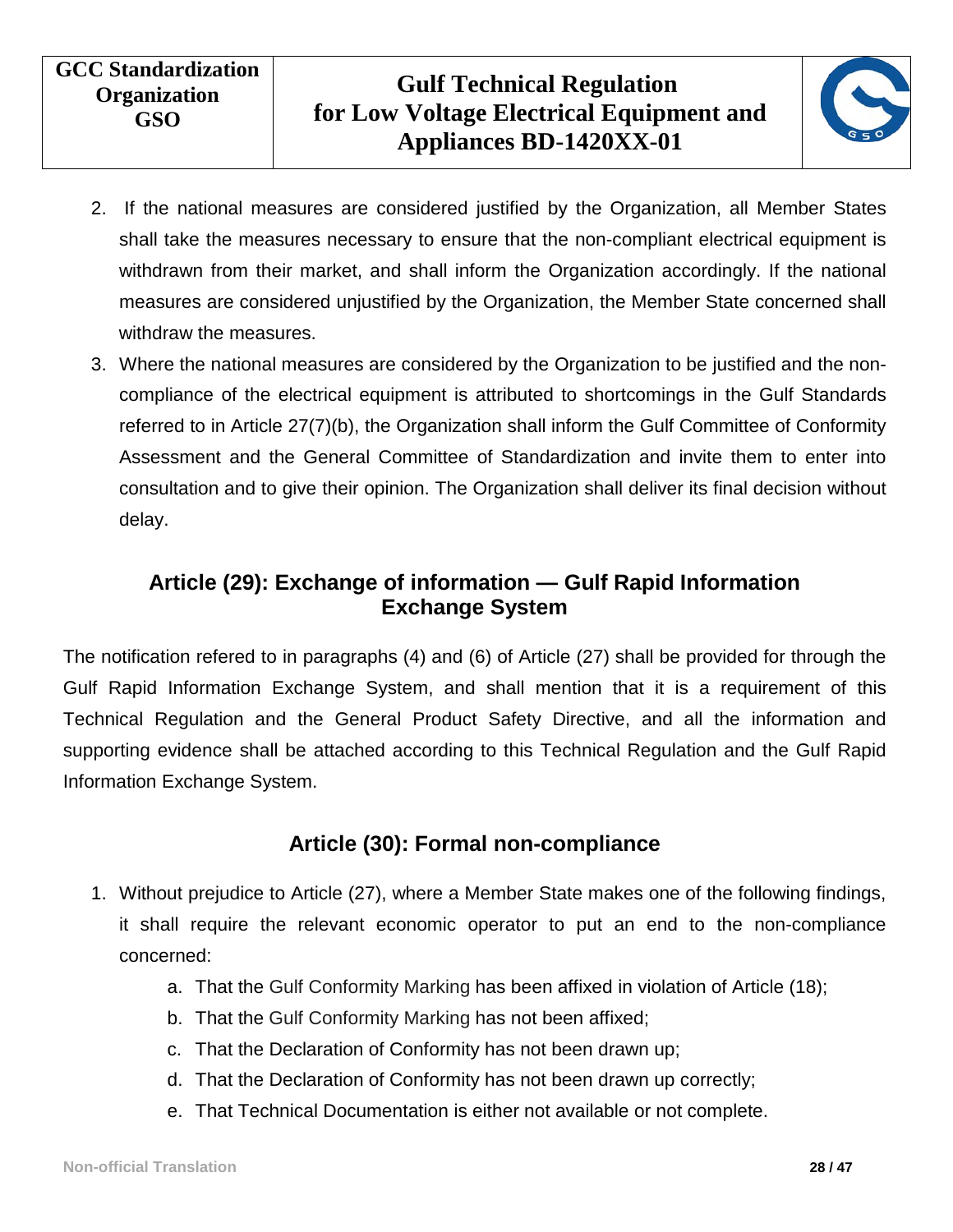

<span id="page-28-0"></span>2. Where the non-compliance referred to in paragraph (1) of this Article persists, the Member State concerned shall take appropriate measures to restrict or prohibit the electrical equipment being made available on the market, or shall ensure that it is recalled or withdrawn from the market.

#### **CHAPTER VI**

## **ORGANIZATION PROCEDURES**

#### **Article (31): Amendments and implementing measures**

- <span id="page-28-2"></span><span id="page-28-1"></span>1. The Gulf Committee of Conformity Assessment may, for the purposes of adapting them to technical and scientific developments, do the following:
	- a. Amend the paragraph (2.e) of Annex (1);
	- b. Amend the Annex (2);
	- c. Issue, review and publish the list (1) and list (2) referred to in paragraph (1) of Article (20);
- <span id="page-28-3"></span>2. The amendments carried out by the Gulf Committee of Conformity Assessment in accordance with this Article become effective after approval by the Technical Council.

#### **Article (32): Committee procedures**

For this Technical Regulation and their amendments, the Gulf Committee of Conformity Assessment can be assisted by the General Committee of Standardization and have the right to refer any technical subject to sectorial or specialized committees or subcommittees from these committees, who can appeal to experts and consultants outside the organization.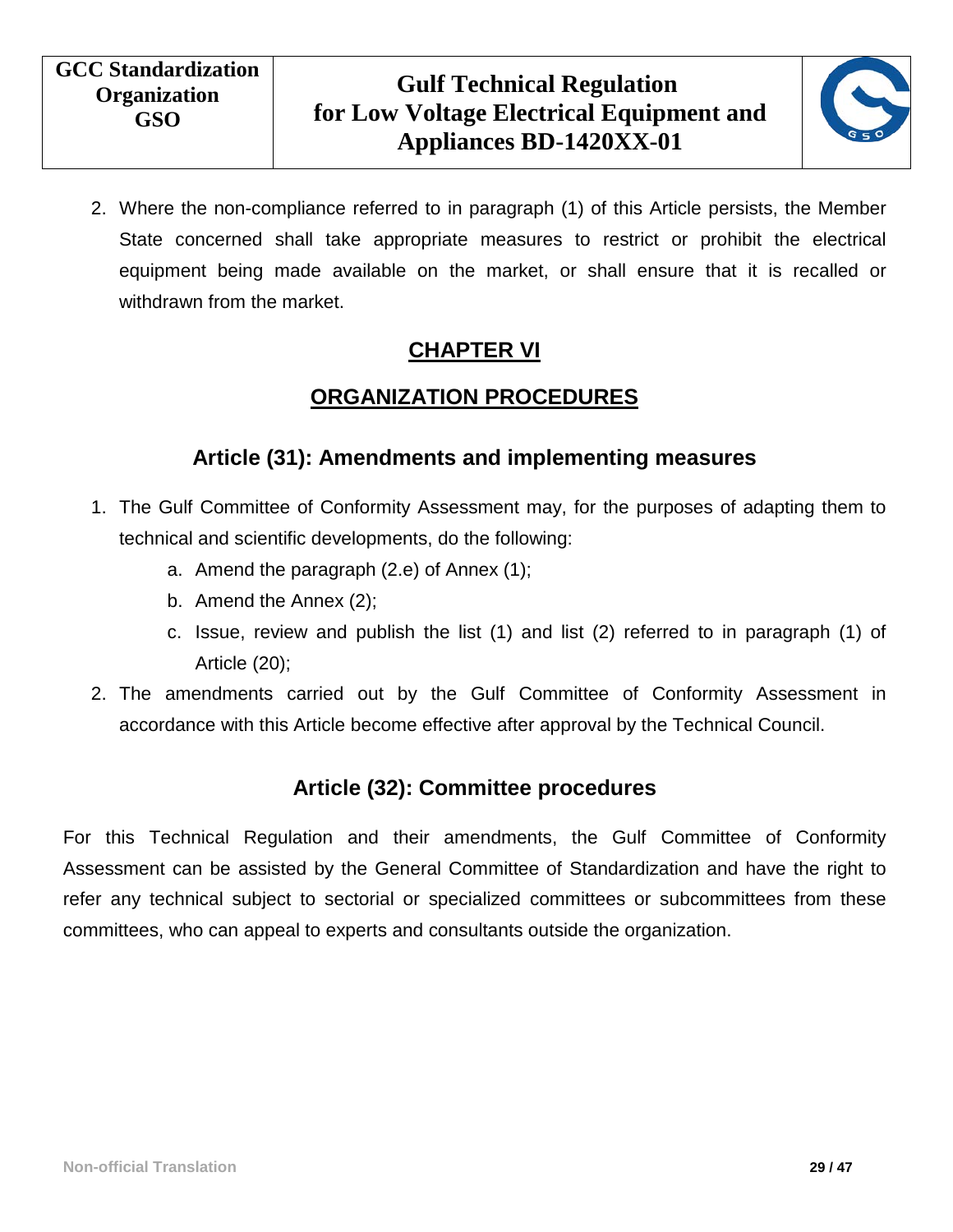

# **CHAPTER VII**

#### **ADMINISTRATIVE PROVISIONS**

# **Article (33): Reporting**

- <span id="page-29-2"></span><span id="page-29-1"></span><span id="page-29-0"></span>1. Six months after the entry into force of this Technical Regulation and every year thereafter, Member States will send to the Organization a report on the application of this Technical Regulation.
- 2. The report mentioned in paragraph (1) of this Article shall contain an evaluation of the situation concerning the safety of electrical equipment and of the effectiveness of this Technical Regulation, as well as a presentation of the market surveillance activities performed by the Member States and the statement of the barriers and give statistical data with a focus on non-conforming products.
- <span id="page-29-3"></span>3. The Organization draws up and publishes a summary of the national reports.

#### **Article (34): Transparency and confidentiality**

When the Competent National Authorities of the Member States and the Organization adopt measures under this Technical Regulation, it must commit the requirements of transparency in terms of the need to inform consumers on the health and safety risks that can be exposed them as a result of the use of electrical equipment, and must take into account confidentiality requirements in terms of the need for non-disclosure of information not related to health and safety obtained for the purposes of this Technical Regulation and the market surveillance activities which, by its nature, is covered by professional secrecy, except for information relating to the safety properties of electrical equipment which must be made public.

## **Article (35): Motivation of measures**

<span id="page-29-4"></span>1. Any measure taken pursuant to this Technical Regulation to prohibit or restrict the placing on the market of electrical equipment, to withdraw electrical equipment or to recall electrical equipment from the market shall state the exact grounds on which it is based.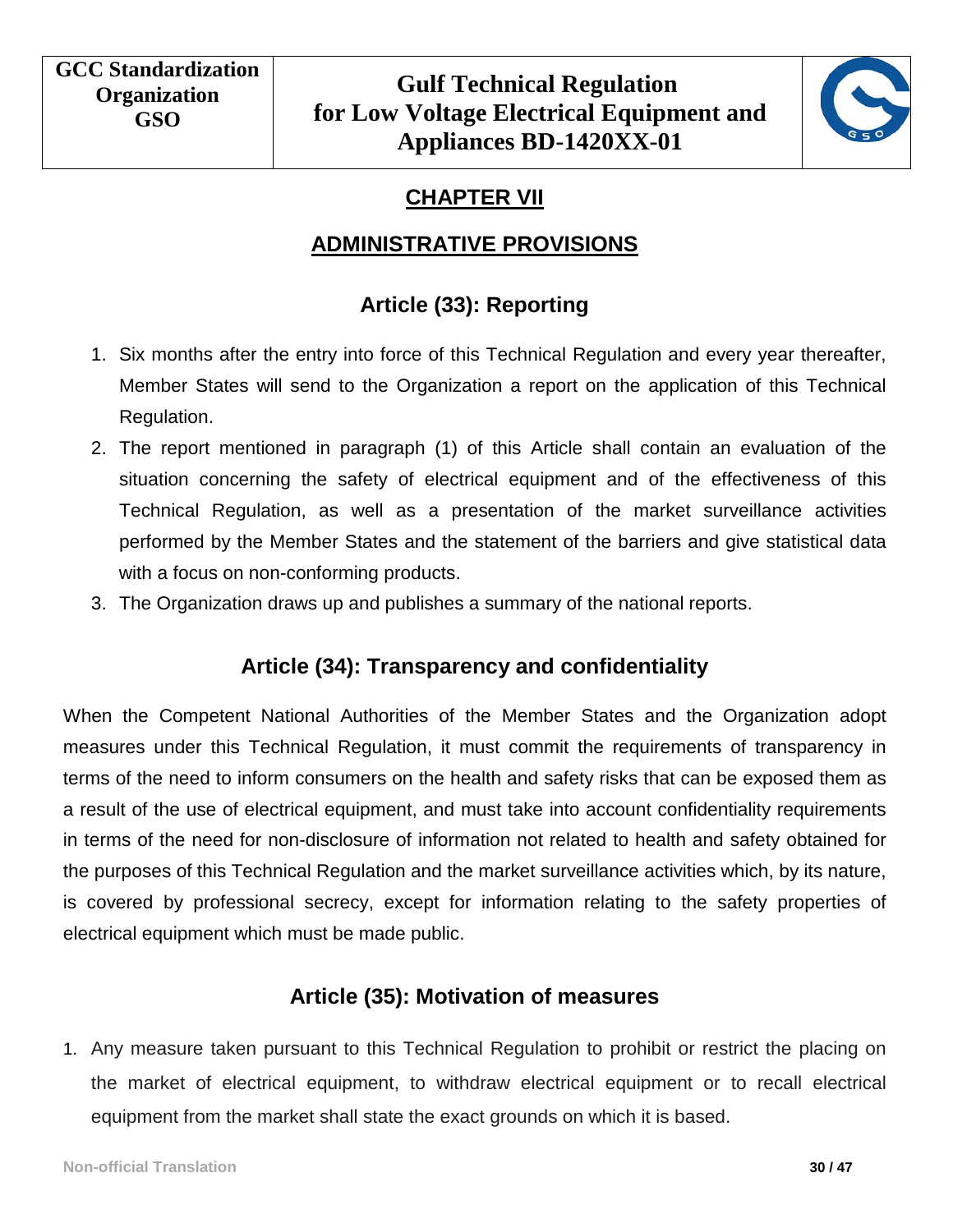

2. Such a measure shall be notified without delay to the concerned party, which shall at the same time be informed of the remedies available to it under the laws in force in the Member State in question and of the time limits applicable to them.

#### **Article (36): Penalties**

- <span id="page-30-0"></span>1. Member States lay down rules on penalties for economic operators, which may include criminal sanctions for serious infringements, applicable to infringements of the national provisions adopted pursuant to this Technical Regulation, and shall take all measures necessary to ensure that they are implemented.
- 2. The penalties mentioned in paragraph (1) of this Article shall be effective, proportionate and dissuasive and may be increased if the relevant economic operator has previously committed a similar infringement of this Technical Regulation.
- <span id="page-30-1"></span>3. One year after the entry into force of this Technical Regulation, the Member States will notify the Organization of the rules mentioned in paragraph (1) and (2) of this Article, and will notify it without delay of any subsequent amendment to them.

#### **CHAPTER VIII**

#### **FINAL PROVISIONS**

## **Article (37): Other relevant Technical Regulations**

<span id="page-30-4"></span><span id="page-30-3"></span><span id="page-30-2"></span>The General Product Safety Directive (BD-091005-04) shall apply to electrical equipment for topics not covered by this Technical Regulation.

#### **Article (38): Transposition**

Member States, which their legal systems require the transfer of the Gulf Technical Regulations to national legislation before their entry into force will enact such national legislation prior to the effective date of this Technical Regulation, and will forthwith inform the Organization thereof.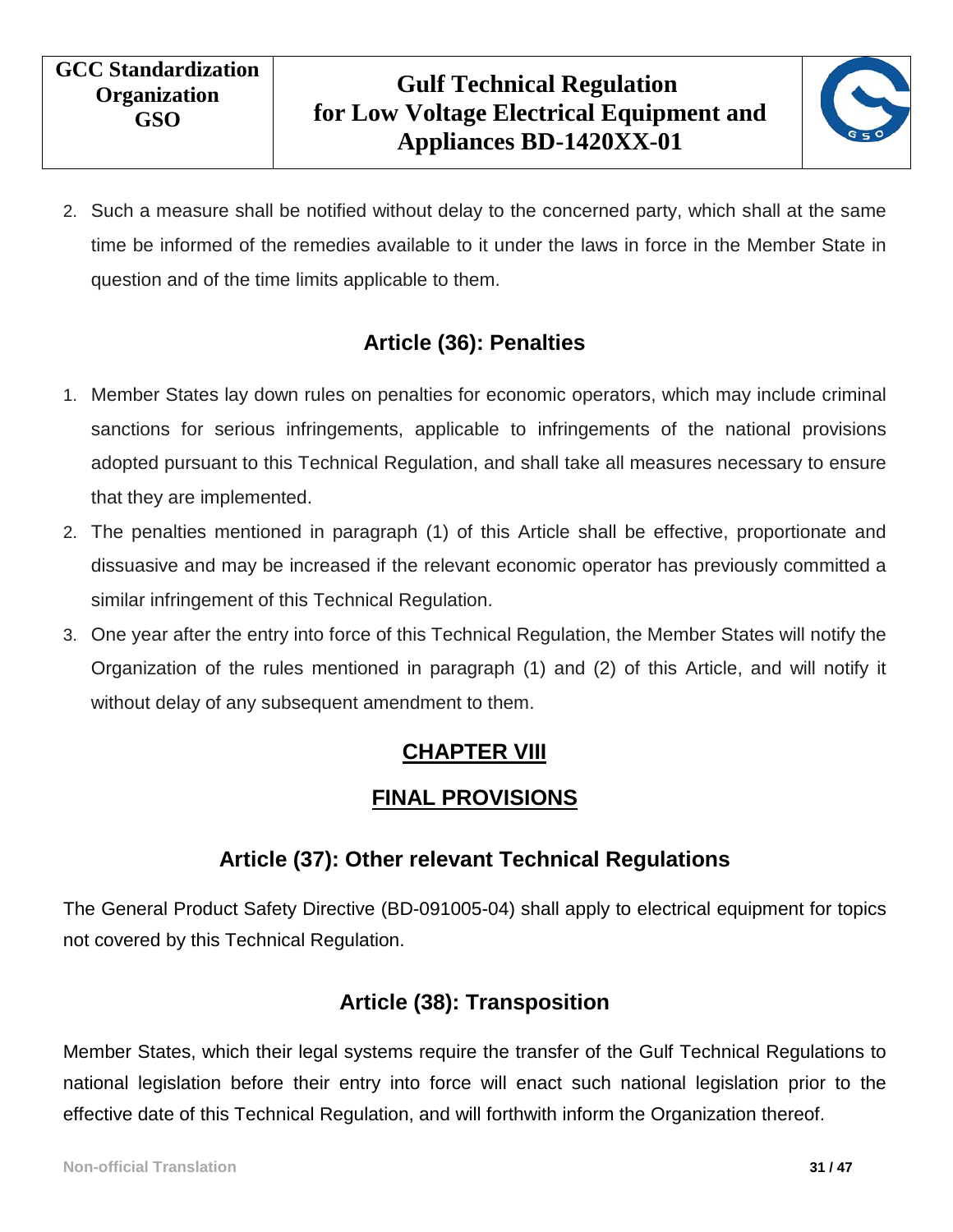

# **Article (39): Repeal**

<span id="page-31-1"></span><span id="page-31-0"></span>The issue N°1 of the Conformity Assessment Regulation N° (BD 07070503) dated 27/11/2007, as well as any Gulf or National Technical Regulation related to the safety of electrical equipment in the same scope, are repealed as from the date of the entry into force of this Technical Regulation.

# **Article (40): Entry into force**

This Technical Regulation shall enter into force on the 01/07/2016.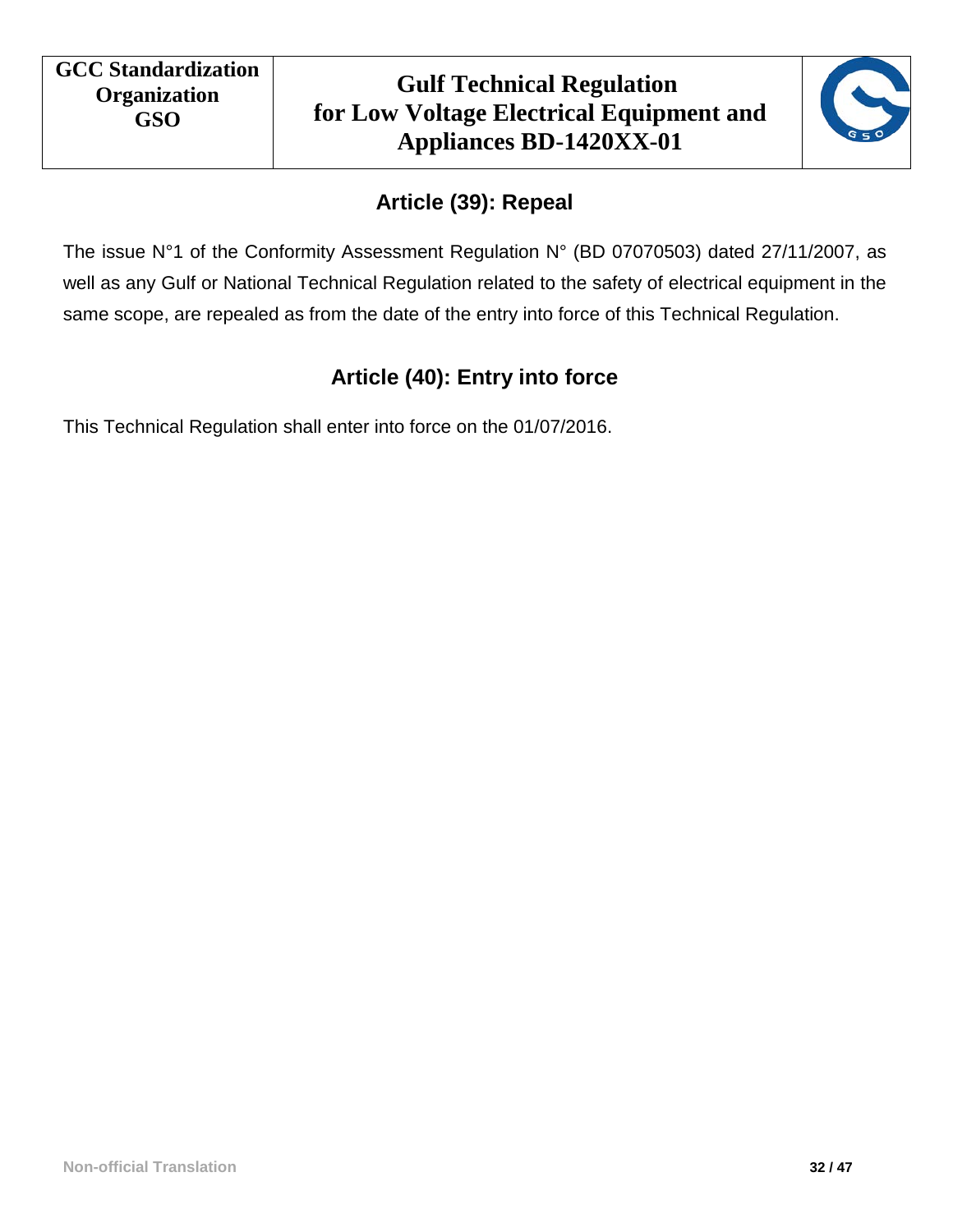

#### **Annex (1)**

#### <span id="page-32-0"></span>**Essential requirements of the safety objectives for electrical equipment designed for use within certain voltage limits and the requirements of the electromagnetic compatibility**

#### **1. Essential requirements**

- a. The essential characteristics shall be marked on the electrical equipment clearly and in a way that cannot be removed easily, or, if this is not possible, on an accompanying notice, and shall include the instructions for use, in order to ensure that electrical equipment will be used safely and in applications for which it was made.
- b. The electrical equipment, together with its component parts, shall be made in such a way as to ensure that it can be safely and properly assembled and connected.
- c. The electrical equipment shall be so designed and manufactured as to ensure that protection against the hazards set out in paragraphs (2) and (3) of this Annex is assured, providing that the electrical equipment is used in applications for which it was made and is adequately maintained.

#### **2. Protection against hazards arising from the electrical equipment**

Measures of a technical nature shall be prescribed in accordance with paragraph (1) above, in order to ensure:

- a. That persons are adequately protected against the danger of physical injury or other harm which might be caused by direct or indirect contact;
- b. That temperatures, arcs, radiations or electromagnetic influences which would cause a danger for persons or property or environment, are not produced;
- c. That persons and property are adequately protected against nonelectrical dangers caused by the electrical equipment which are revealed by experience;
- d. That the insulation must be suitable for foreseeable conditions of use of the electrical equipment.
- e. Must be taking into account the voltage and frequency of each Member State, as well as the type and shape of the plugs and socket outlets used in each state according to the following table: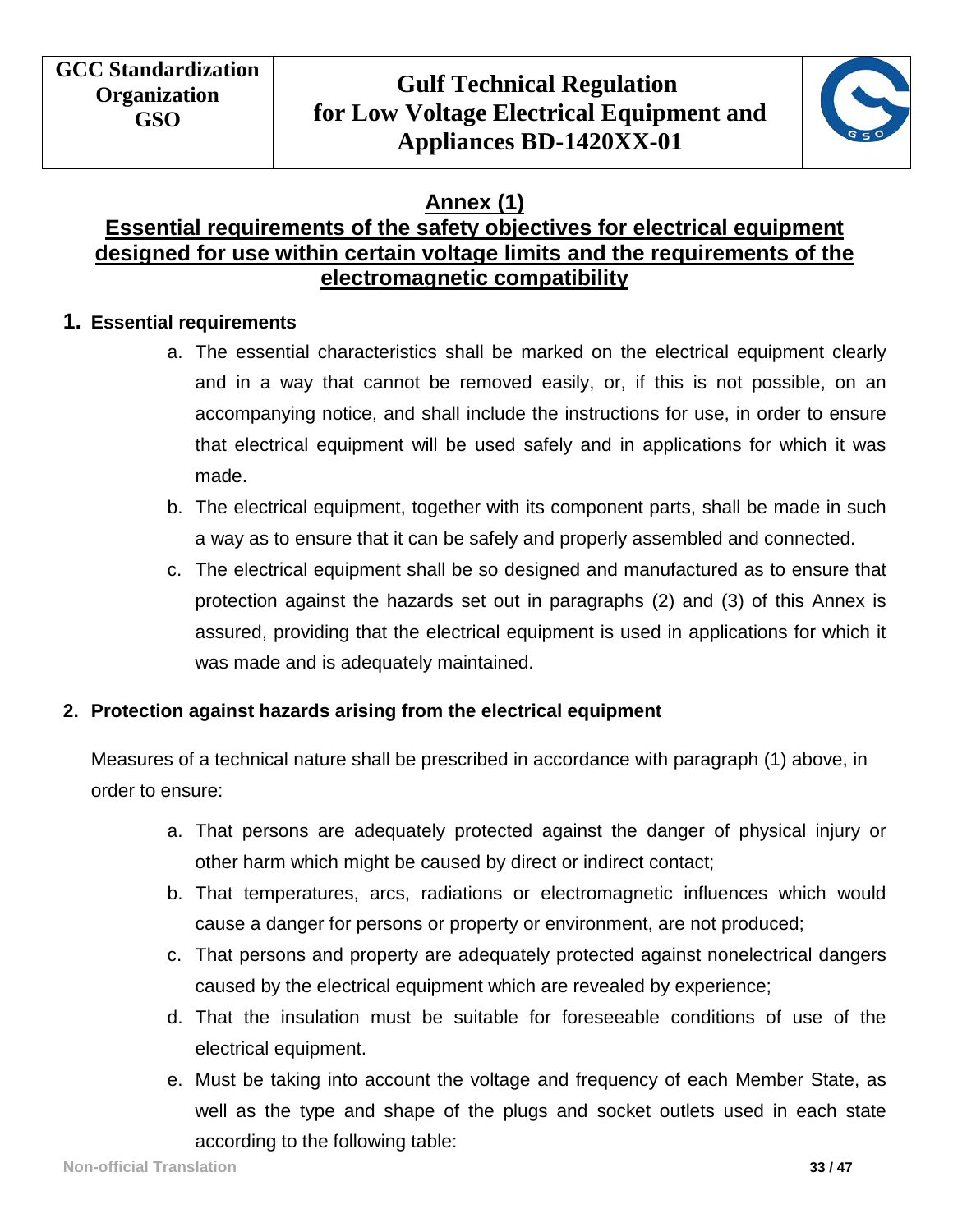# **Gulf Technical Regulation for Low Voltage Electrical Equipment and Appliances BD-1420XX-01**



|                                            | <b>United Arab</b>                                                                               | Kingdom of        | Kingdom of                                                              | <b>Sultanate</b>  | State of          | State of          | <b>Republic</b> |
|--------------------------------------------|--------------------------------------------------------------------------------------------------|-------------------|-------------------------------------------------------------------------|-------------------|-------------------|-------------------|-----------------|
|                                            | <b>Emirates</b>                                                                                  | <b>Bahrain</b>    | Saudi Arabia                                                            | of Oman           | Qatar             | <b>Kuwait</b>     | of Yemen        |
| Rated voltage<br>(Volt)                    | 230/400±10%_6%                                                                                   | 230/400±6%        | $127/220+5$<br>For domestic<br>and commercial<br>use<br>$220/380 \pm 5$ | 240/415±6%        | 240/415±6%        | 240/415±6%        | 220/400±6%      |
|                                            |                                                                                                  |                   | For industrial<br>use                                                   |                   |                   |                   |                 |
|                                            | 50 Hz<br>±0.5(1%)                                                                                | 50 Hz<br>±0.5(1%) | 60 Hz<br>$\pm$ 0.1                                                      | 50 Hz<br>±0.5(1%) | 50 Hz<br>±0.5(1%) | 50 Hz<br>±0.5(1%) | 50 Hz           |
| Frequency<br>(Hertz)                       |                                                                                                  |                   |                                                                         |                   |                   |                   |                 |
| Type and shape of the plugs<br>and sockets | C/D/G                                                                                            | G                 | G                                                                       | C/G               | D/G               | C/G               | A/D/G           |
|                                            | Note: Type and shape of the plugs and sockets shall be reviewed from the IEC website www.iec.ch. |                   |                                                                         |                   |                   |                   |                 |

f. Electrical equipment intended to operate in non-air-conditioned or external atmospheres shall be designed to work in those atmospheres commensurate with the weather conditions in the Member States.

#### **3. Protection against hazards, which may be caused by external influences on the electrical equipment**

Technical measures are to be laid down in accordance with paragraph (1) of this Annex, in order to ensure:

a. That the electrical equipment meets the expected mechanical requirements in such a way that persons and property are not endangered;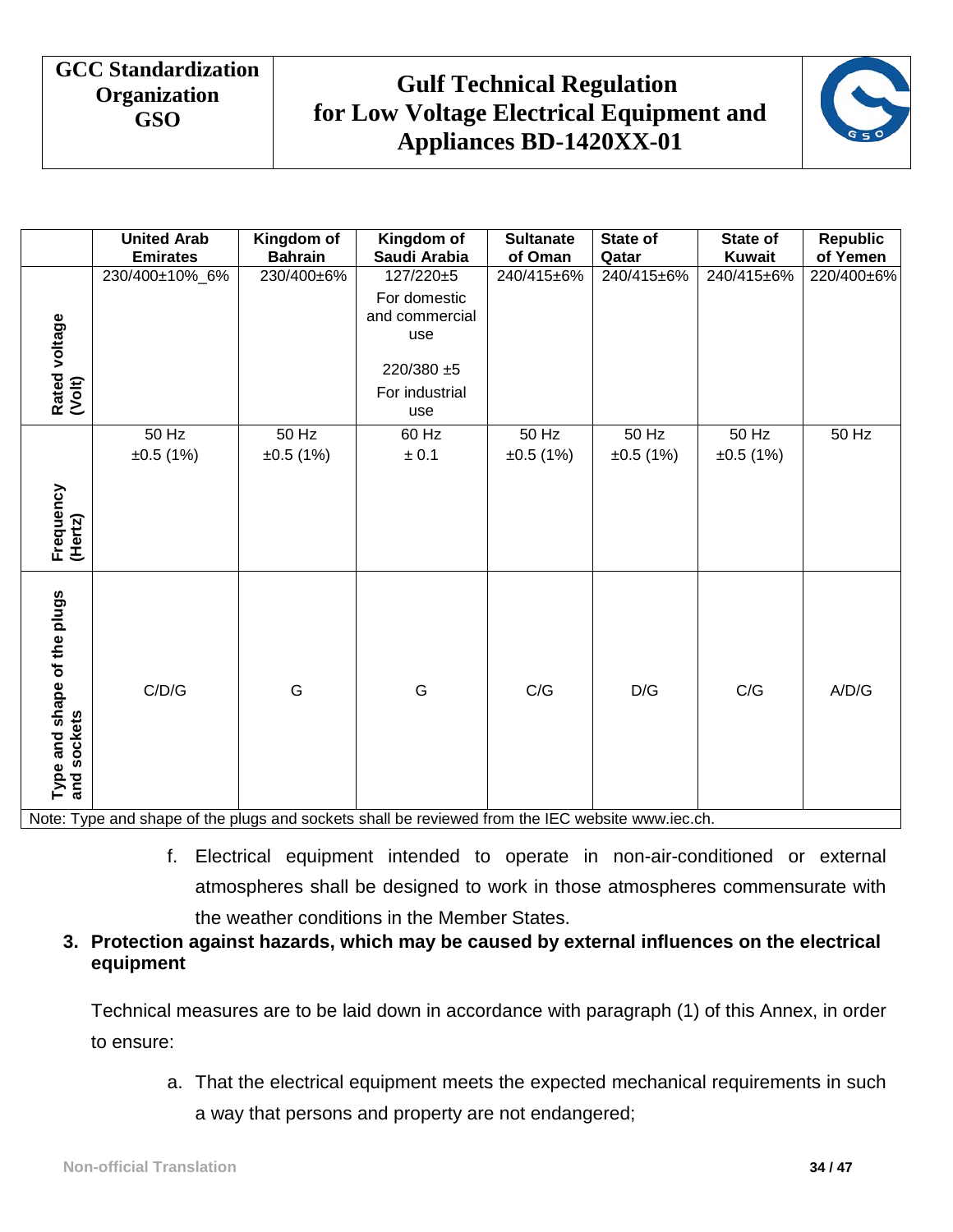

- b. That the electrical equipment shall be resistant to non-mechanical influences in expected environmental conditions, in such a way that persons and property are not endangered;
- c. That the electrical equipment shall not endanger persons and property in foreseeable conditions of overload.

#### **4. Requirements for electromagnetic compatibility**

- a. The electromagnetic disturbance generated by electrical equipment does not exceed the level above which radio and telecommunications equipment or other equipment cannot operate as intended;
- b. Electrical equipment has a level of immunity to the electromagnetic disturbance to be expected in its intended use, which allows it to operate without unacceptable degradation of its intended use.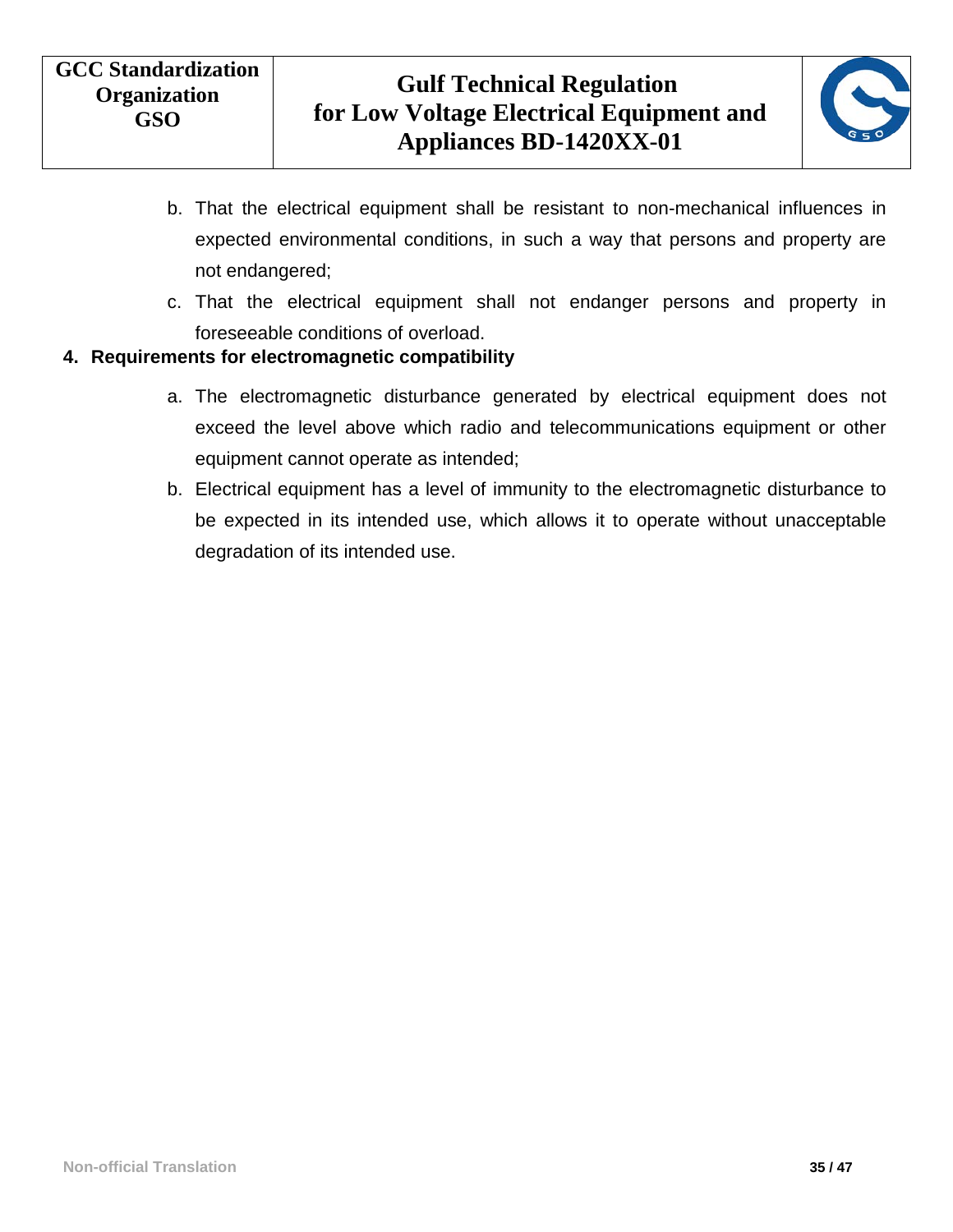

# **Annex (2)**

## <span id="page-35-0"></span>**Equipment and phenomena outside the scope of this technical regulation**

- 1. Electrical equipment for use in an explosive atmosphere
- 2. Electrical equipment for radiology and medical purposes
- 3. Electrical parts for goods and passenger lifts
- 4. Electricity meters
- 5. Electric fence controllers
- 6. Radio-electrical interference
- 7. Specialized electrical equipment, for use on ships, aircraft or railways, which complies with the safety provisions drawn up by International Bodies in which the Member States participate.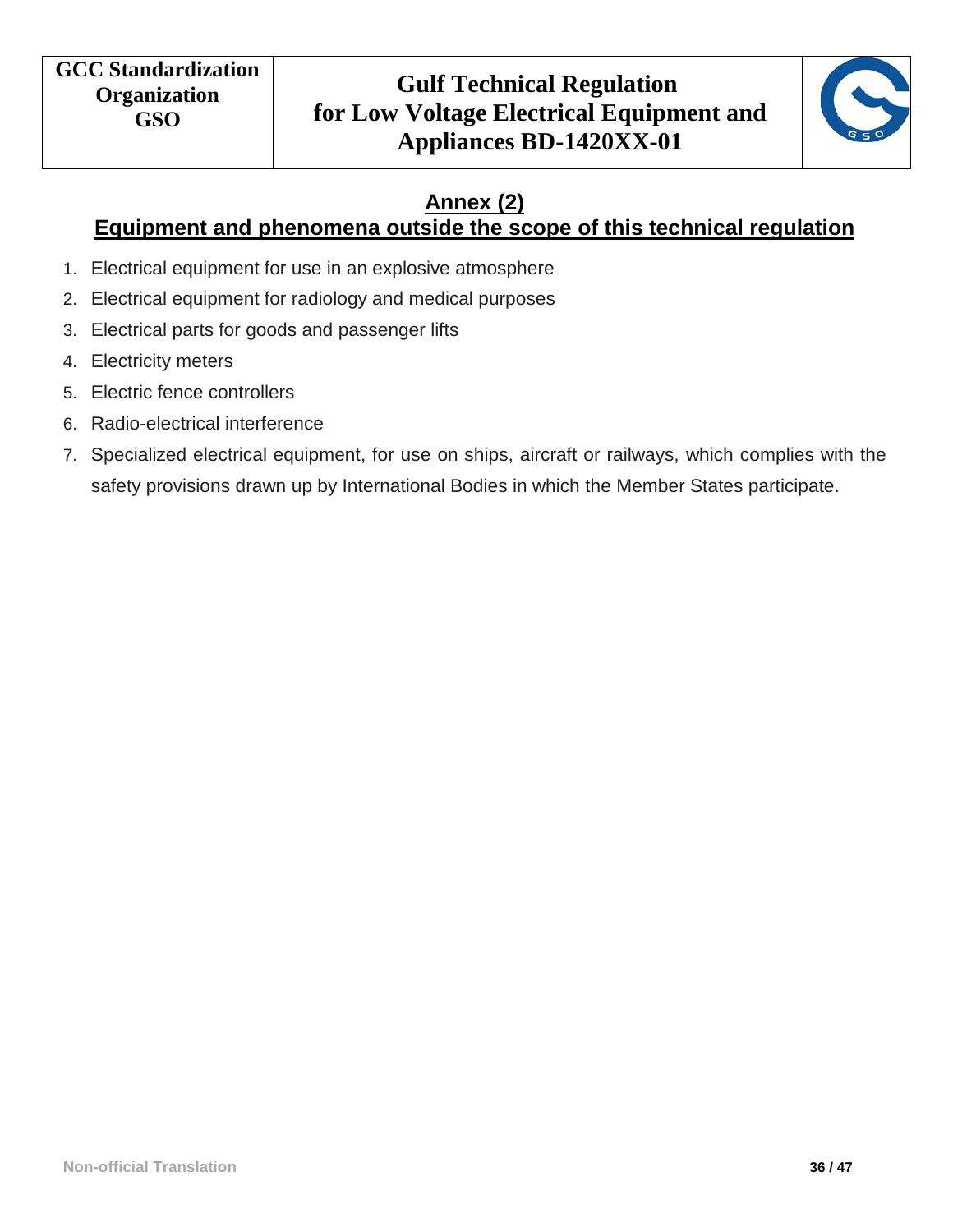

#### **Annex (3)**

#### <span id="page-36-0"></span>**Conformity Assessment Procedure related to electrical equipment in list (1)**

#### **1. Technical Documentation:**

- a. The Manufacturer shall establish the Technical Documentation, which shall make it possible to assess the conformity of electrical equipment to the relevant requirements, and shall include an adequate analysis and assessment of the risk(s).
- b. The Technical Documentation shall specify the applicable requirements and cover, as far as relevant for the assessment, the design, manufacture and operation of electrical equipment. The Technical Documentation shall, wherever applicable, contain at least the following elements:
	- 1. A general description of electrical equipment;
	- 2. A detailed description with conceptual design and manufacturing drawings, including a list of components, materials, sub-assemblies and circuits used in the electrical equipment;
	- 3. Descriptions and explanations necessary for the understanding of those drawings and schemes and the operation of electrical equipment;
	- 4. The addresses of the places of manufacture and storage of electrical equipment;
	- 5. A list of the Gulf or IEC Standards applied in full or in part, and descriptions of the solutions adopted to meet the essential requirements of the Gulf Technical Regulations in force where those Gulf or IEC Standards have not been applied. In the event of partly applied Gulf Standards, the Technical Documentation shall specify the parts, which have been applied;
	- 6. Results of design calculations made, examinations carried out, etc.;
	- 7. A description of the conformity assessment procedure followed;
	- 8. Test reports from in-house laboratories belonging to the Manufacturer, in accordance with Article (22) of this Regulation, or from a Notified Body.
- c. The Technical Documentation shall be drawn up in Arabic language. If it is not possible, documents in English can be submitted after the approval of the Competent National Authorities in the Member States.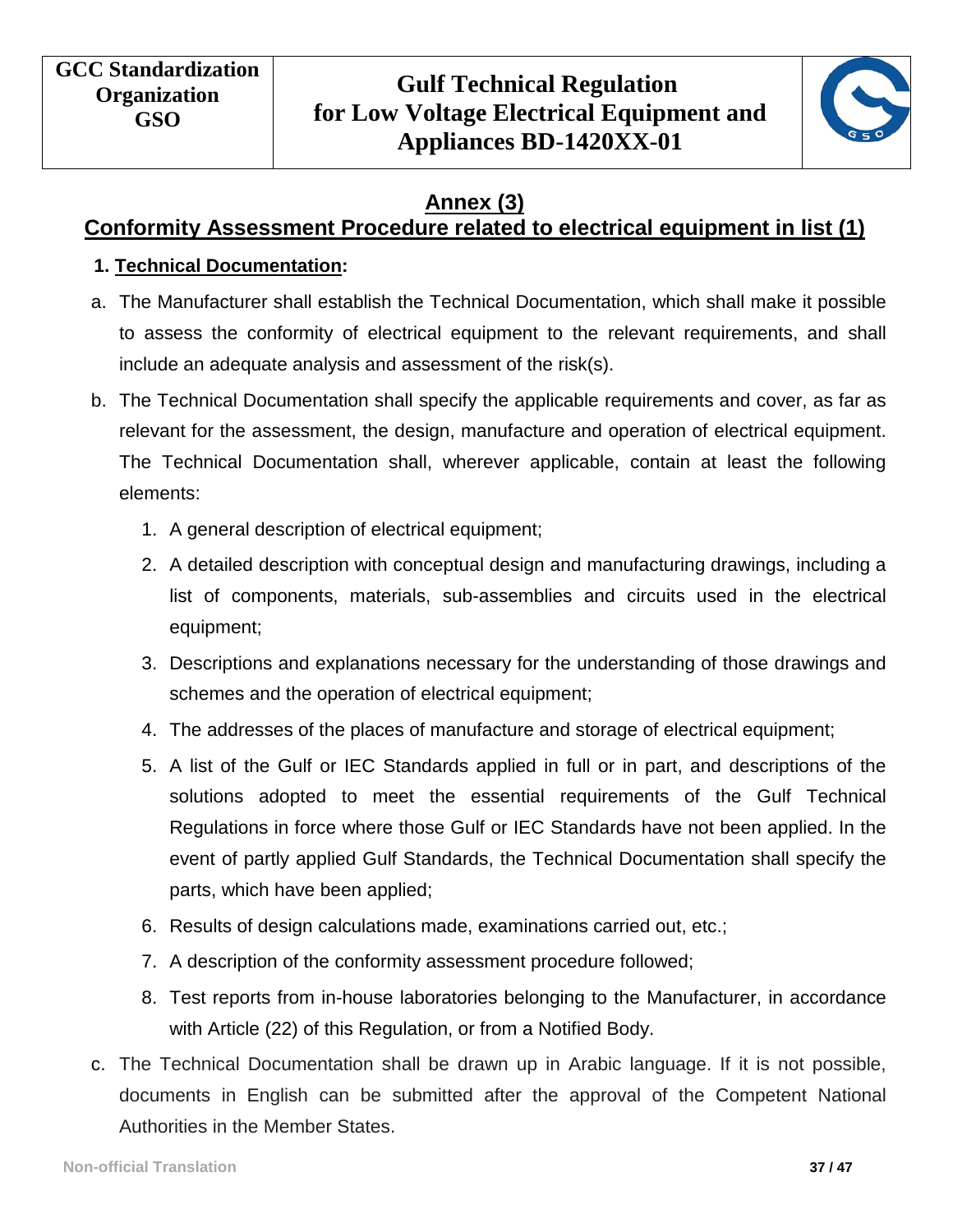

- d. Following a reasoned request from the Market Surveillance Authority of a Member State, the Manufacturer shall provide a translation of the relevant parts of the Technical Documentation into the Arabic language.
- e. When the Competent National Authorities request the Technical Documentation or a translation of parts thereof from a Manufacturer or an Importer, it may fix a deadline for receipt of such file or translation, which shall be 20 working days, unless a shorter deadline is justified in the case of serious and immediate risk.
- f. If the Manufacturer or the Importer does not comply with the requirements of points (c), (d) and (e) of this paragraph, the Market Surveillance Authorities may require it to have a test performed by a Notified Body at its own expense within a specified period in order to verify the compliance of the electrical equipment with the homologated Standards and the safety and electromagnetic compatibility requirements set out in Articles (4) and (6) and Annex (1).

#### **2. Manufacturing:**

- a. The Manufacturer shall take all measures necessary so that the manufacturing process and its monitoring ensure conformity of the manufactured electrical equipment with the Technical Documentation mentioned in paragraph (1), and with the requirements of the Gulf Technical Regulations that apply to them.
- b. The management systems which are in conformity with the relevant Gulf or ISO Standards specifications related to management systems shall presume conformity with the requirements set out in point (a) of this paragraph.

#### **3. Gulf Conformity Marking and Declaration of Conformity:**

a. The Manufacturer shall affix the GCC Conformity Marking in accordance with the relevant Gulf Technical Regulations and requirements to each individual electrical equipment that is in conformity with the requirements of the Gulf Technical Regulations in force.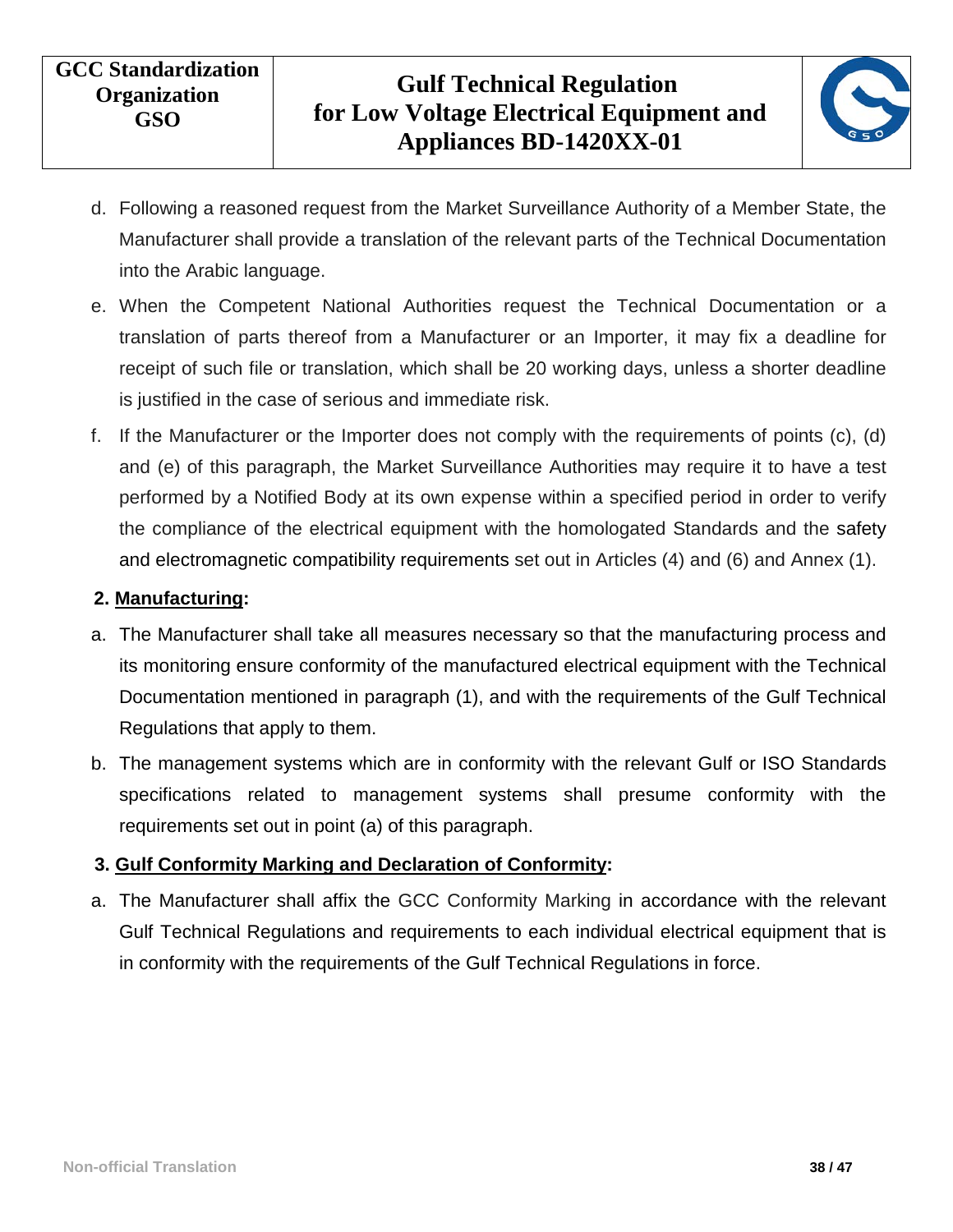

- b. The Manufacturer shall draw up a written Declaration of Conformity for each electrical equipment Model (Manufacturer Declaration of Conformity) in accordance with Article 17(1) and the model sets out in Annex (5), and shall keep it among the Technical Documentation at the disposal of the Competent National Authorities for 10 years after the product has been placed on the market. The Manufacturer Declaration of Conformity shall identify the product Model for which it has been drawn up.
- c. A copy of the Manufacturer Declaration of Conformity shall be made available to the relevant authorities upon request.

#### **4. The Manufacturer's Authorized Representative:**

The Manufacturer's Authorized Representative may fulfill the obligations set out in paragraph (3) on behalf the Manufacturer, provided that they are specified in the mandate.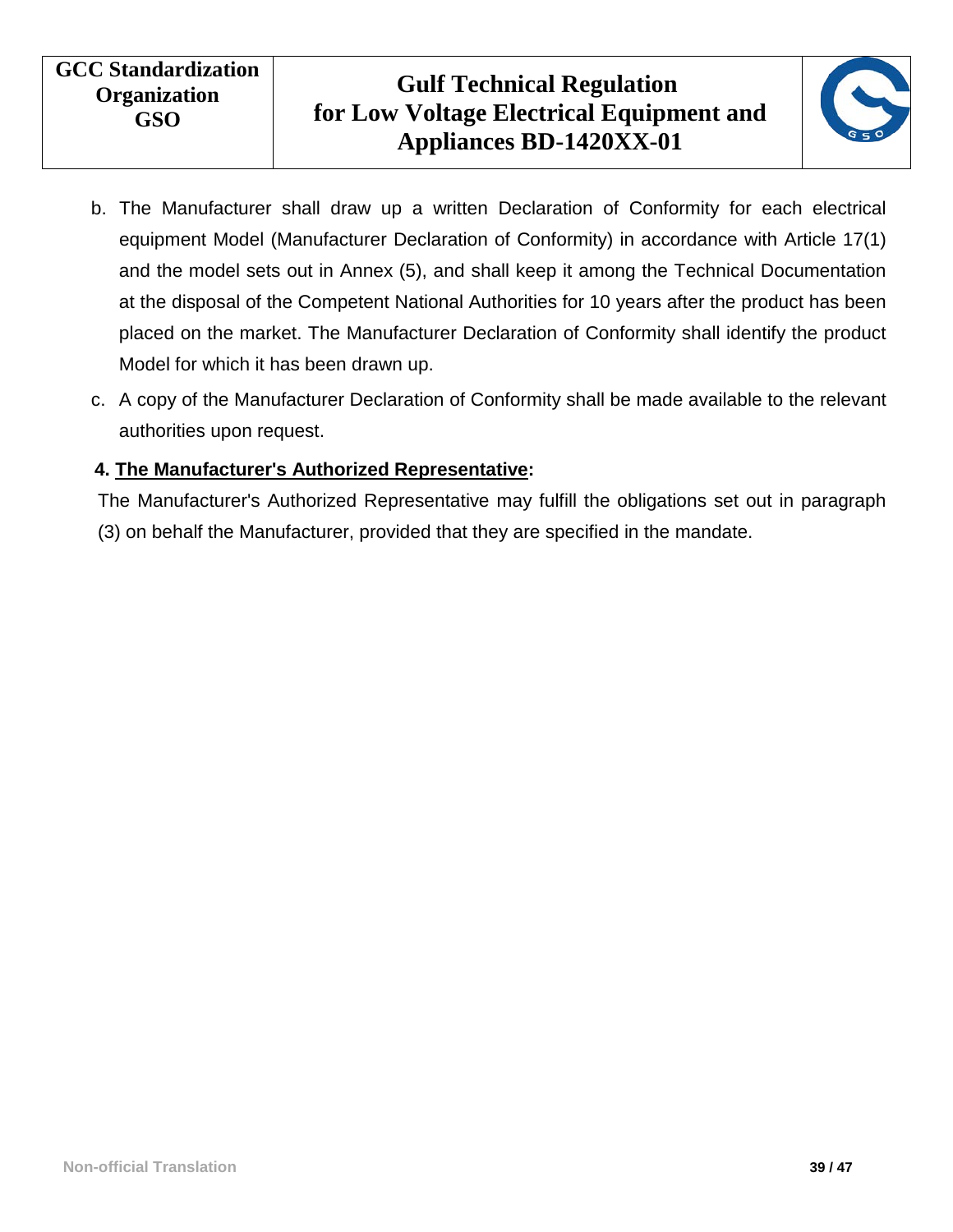

## **Annex (4)**

## <span id="page-39-0"></span>**Conformity Assessment Procedure related to electrical equipment in list (2)**

- 1. The Manufacturer shall lodge an application for Gulf-type examination with a single Notified Body of his choice. The application shall include:
	- a. The name and address of the Manufacturer and, if the application is lodged by the Authorized Representative, his name and address as well;
	- b. A written declaration that the same application has not been lodged with any other Notified Body;
	- c. The Technical Documentation set out in paragraph (2) below;
	- d. The representative specimens of the product. The Notified Body may request further specimens if needed for carrying out the test programme;
	- e. The supporting evidence for the adequacy of the technical design solution. This supporting evidence shall mention any documents that have been used, in particular where the relevant Gulf or IEC Standards have not been applied in full. The supporting evidence shall include, where necessary, the results of tests carried out by the appropriate laboratory of the Manufacturer, or by another testing laboratory on his behalf and under his responsibility.

#### 2. **Technical Documentation**:

- a. The Manufacturer shall establish the Technical Documentation, which shall make it possible to assess the conformity of electrical equipment to the relevant requirements, and shall include an adequate analysis and assessment of the risk(s).
- b. The Technical Documentation shall specify the applicable requirements and cover, as far as relevant for the assessment, the design, manufacture and operation of electrical equipment. The Technical Documentation shall, wherever applicable, contain at least the following elements:
	- 1. A general description of electrical equipment;
	- 2. A detailed description with conceptual design and manufacturing drawings, including a list of components, materials, sub-assemblies and circuits used in the electrical equipment;
	- 3. Descriptions and explanations necessary for the understanding of those drawings and schemes and the operation of electrical equipment;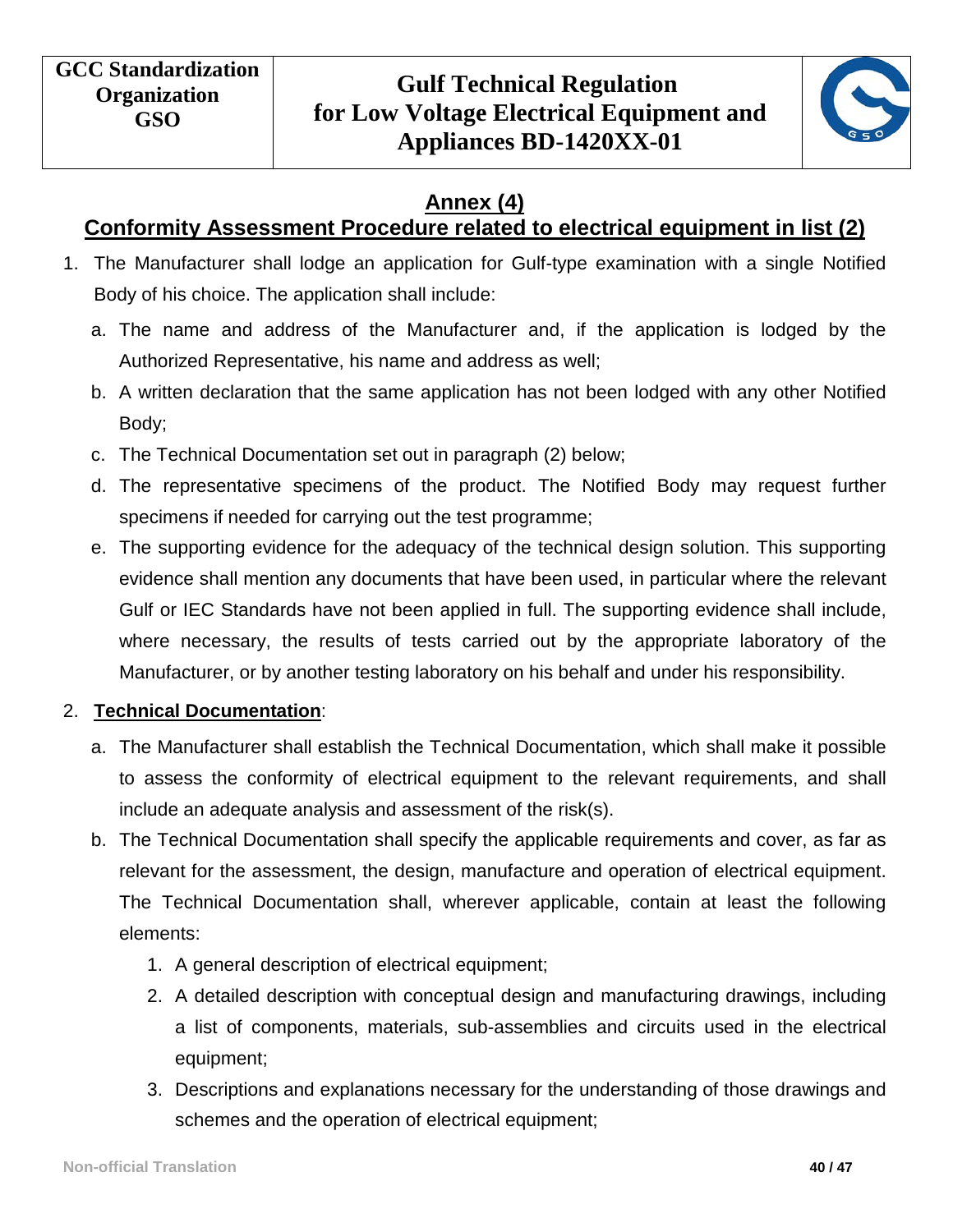

- 4. The addresses of the places of manufacture and storage of electrical equipment;
- 5. A list of the Gulf or IEC Standards applied in full or in part, and descriptions of the solutions adopted to meet the essential requirements of the Gulf Technical Regulations in force where those Gulf or IEC Standards have not been applied. In the event of partly applied Gulf Standards, the Technical Documentation shall specify the parts, which have been applied;
- 6. Results of design calculations made, examinations carried out, etc.;
- 7. A copy of the Gulf-type examination certificate and a description of the solutions adopted by the Manufacturer to ensure the conformity of the production with the type specified in the Gulf-type examination certificate, and copies of documents sent by the Manufacturer to the Notified Body.
- 8. A description of the conformity assessment procedure followed.
- 9. Test reports from in-house laboratories belonging to the Manufacturer, in accordance with Article (22) of this Regulation, or from a Notified Body.
- c. The Technical Documentation shall be drawn up in Arabic language. If it is not possible, documents in English can be submitted after the approval of the Competent National Authorities in the Member States.
- d. Following a reasoned request from the Market Surveillance Authority of a Member State, the Manufacturer shall provide a translation of the relevant parts of the Technical Documentation into the Arabic language.
- e. When the Competent National Authorities request the Technical Documentation or a translation of parts thereof from a Manufacturer or an Importer, it may fix a deadline for receipt of such file or translation, which shall be 20 working days, unless a shorter deadline is justified in the case of serious and immediate risk.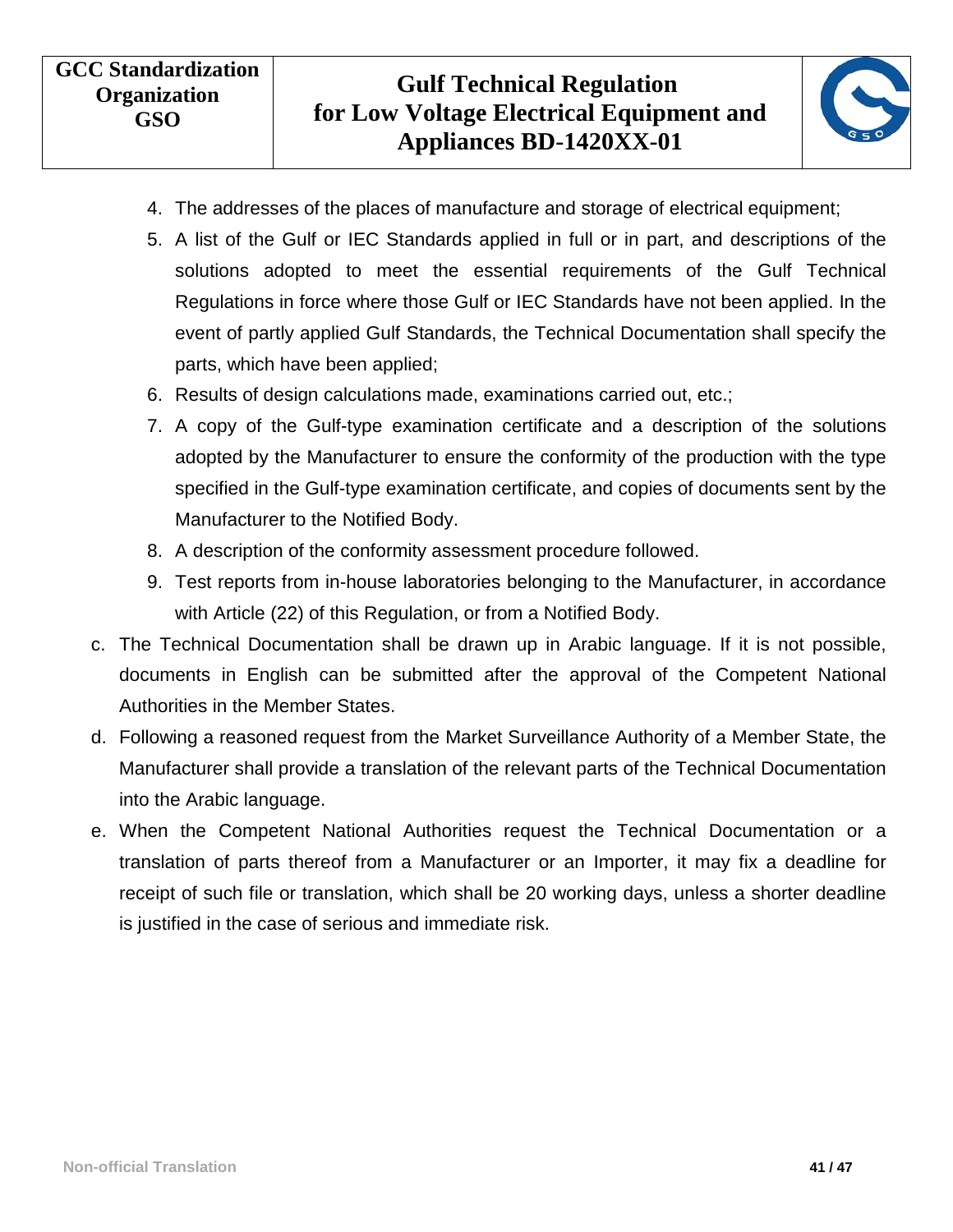

- f. If the Manufacturer or the Importer does not comply with the requirements of points (c), (d) and (e) of this paragraph, the Market Surveillance Authorities may require it to have a test performed by a Notified Body at its own expense within a specified period in order to verify the compliance of the electrical equipment with the homologated Standards and the safety and electromagnetic compatibility requirements set out in Articles (4) and (6) and Annex (1).
- g. The Manufacturer shall keep the Technical Documentation at the disposal of the Competent National Authorities for 10 years after the electrical equipment has been placed on the market.

#### 3. **The Notified Body shall**:

#### a. **For Electrical equipment**:

- 1. Examine the Technical Documentation and supporting evidence to assess the adequacy of the technical design of electrical equipment.
- 2. Evaluate, if necessary together with the Manufacturer, the risk analysis carried out by the Manufacturer in accordance with Article (19).

#### **b. For the specimen(s):**

- 1. Verify that the specimen(s) have been manufactured in conformity with the Technical Documentation, and identify the elements which have been designed in accordance with the applicable provisions of the relevant Gulf or IEC Standards, as well as the elements which have been designed without applying the relevant provisions of those Standards;
- 2. Carry out appropriate examinations and tests, or have them carried out, to check whether, where the Manufacturer has chosen to apply the solutions in the relevant Gulf or IEC Standards, these have been applied correctly;
- 3. Carry out appropriate examinations and tests, or have them carried out, to check whether, where the solutions in the relevant Gulf or IEC Standards have not been applied, the solutions adopted by the Manufacturer meet the corresponding essential requirements of the Gulf Technical Regulations in force;
- 4. Agree with the Manufacturer on a location where the examinations and tests will be carried out.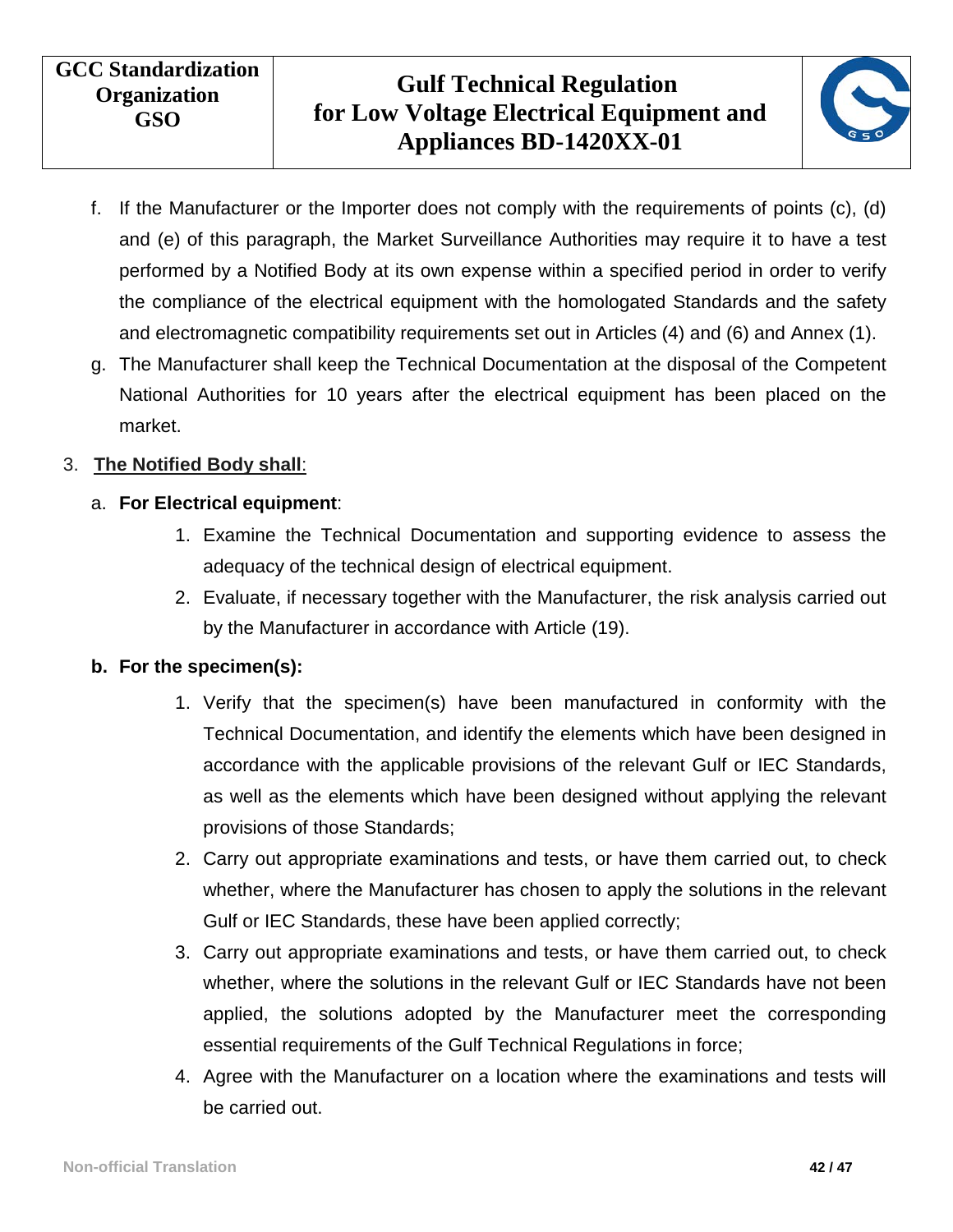

- c. The Notified Body shall draw up an evaluation report that records the activities undertaken in accordance with points (a) and (b) of paragraph (3) and their outcomes. Without prejudice to its obligations vis-à vis the Notifying Authority, the Notified Body shall release the content of that report, in full or in part, only with the agreement of the Manufacturer.
- d. For the Gulf-type examination certificate:
	- 1. Where the type meets the requirements of the Gulf Technical Regulations in force that apply to the concerned electrical equipment, the Notified Body shall issue a Gulf-type examination certificate to the Manufacturer.
	- 2. The Gulf-type examination certificate shall include a reference to this Technical Regulation and shall contain the name and address of the Manufacturer, a list of the tests performed, their conclusions together with a reference to the relevant test report, the conditions (if any) for its validity, and a color image of the electrical equipment, its clear description, including its dimensions and the necessary data for identification of the approved type. The certificate may have one or more Annexes attached.
	- 3. The certificate and its Annexes shall contain all relevant information to allow the conformity of manufactured electrical equipment with the examined type to be evaluated and to allow for in-service control.
	- 4. Where the type does not satisfy the requirements of the Gulf Technical Regulations in force that apply to the concerned electrical equipment, the Notified Body shall refuse to issue a Gulf-type examination certificate and shall inform the applicant accordingly, giving detailed reasons for its refusal.
- e. For changes in the state of the art:

The Notified Body shall keep itself apprised of any changes in the generally acknowledged state of the art, and where these changes indicate that the approved type may no longer comply with the requirements of the Gulf Technical Regulations in force, and shall:

1. The Notified Body shall determine whether such changes require further investigation. If so, the Notified Body shall inform the Manufacturer accordingly.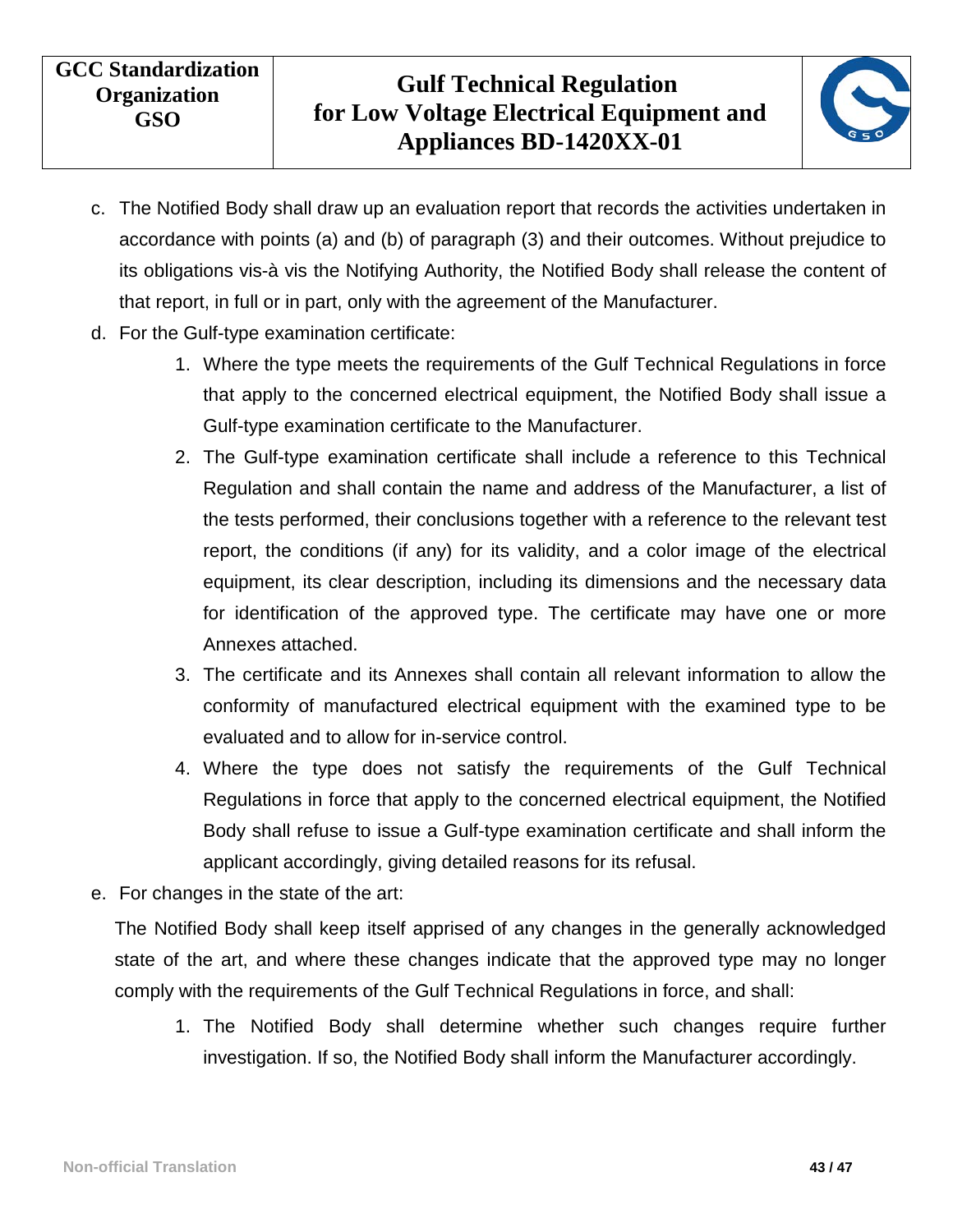

- 2. Review the Gulf-type examination certificate, whenever necessary, in particular in case of a change to the manufacturing process, the raw materials or the components of the electrical equipment, and, in any case, every three years.
- 3. The Manufacturer shall inform the Notified Body that holds the Technical Documentation relating to the Gulf-type examination certificate of all modifications to the approved type that may affect the conformity of the product with the essential requirements of the Gulf Technical Regulations in force or the conditions for validity of the certificate. Such modifications shall require additional approval in the form of an addition to the original Gulf-type examination certificate.
- f. The Gulf-type examination certificate shall be withdrawn if the electrical equipment fails to comply with the safety and electromagnetic compatibility requirements set out in Articles (4) and (6) and Annex (1).
- g. The Manufacturer shall keep a copy of the Gulf-type examination certificate, its Annexes and additions together with the Technical Documentation at the disposal of the Competent National Authorities for 10 years after the product has been placed on the market.

#### 4. **Manufacturing**:

- a. The Manufacturer shall take all measures necessary so that the manufacturing process and its monitoring ensure conformity of the manufactured electrical equipment with the Technical Documentation mentioned in paragraph (2), with the approved type described in the Gulftype examination certificate mentioned in point (d) of paragraph (3) and with the requirements of the Gulf Technical Regulations that apply to them.
- b. The management systems which are in conformity with the relevant Gulf or ISO Standards specifications related to management systems shall presume conformity with the requirements set out in point (a) of this paragraph.

#### 5. **Gulf Conformity Marking and Declaration of Conformity:**

a. The Manufacturer shall affix the Gulf Conformity Marking in accordance with the relevant Gulf Technical Regulations and requirements to each individual electrical equipment that is in conformity with the requirements of the Gulf Technical Regulations in force.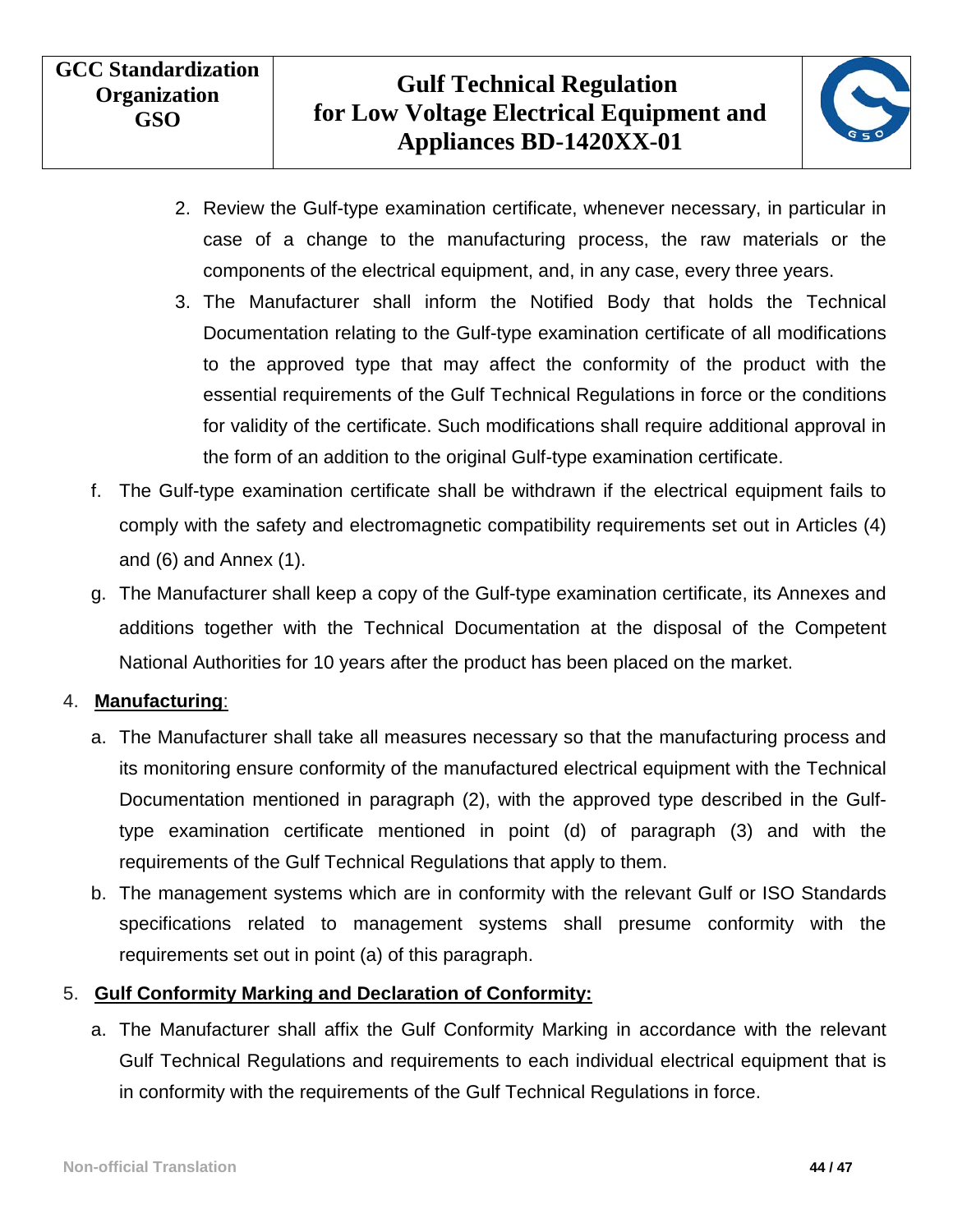

- b. The Manufacturer shall draw up a written Declaration of Conformity for each electrical equipment Model (Manufacturer Declaration of Conformity) in accordance with Article 17(1) and the model sets out in Annex (5), and shall keep it among the Technical Documentation at the disposal of the Competent National Authorities for 10 years after the product has been placed on the market. The Manufacturer Declaration of Conformity shall identify the product Model for which it has been drawn up.
- c. A copy of the Manufacturer Declaration of Conformity shall be made available to the relevant authorities upon request.

#### 6. **The Manufacturer's Authorized Representative:**

The Manufacturer's Authorized Representative may lodge the application referred to in paragraph (1) and fulfill the obligations set out in points (3.e), (3.g), and paragraph (5) on behalf the Manufacturer, provided that they are specified in the mandate.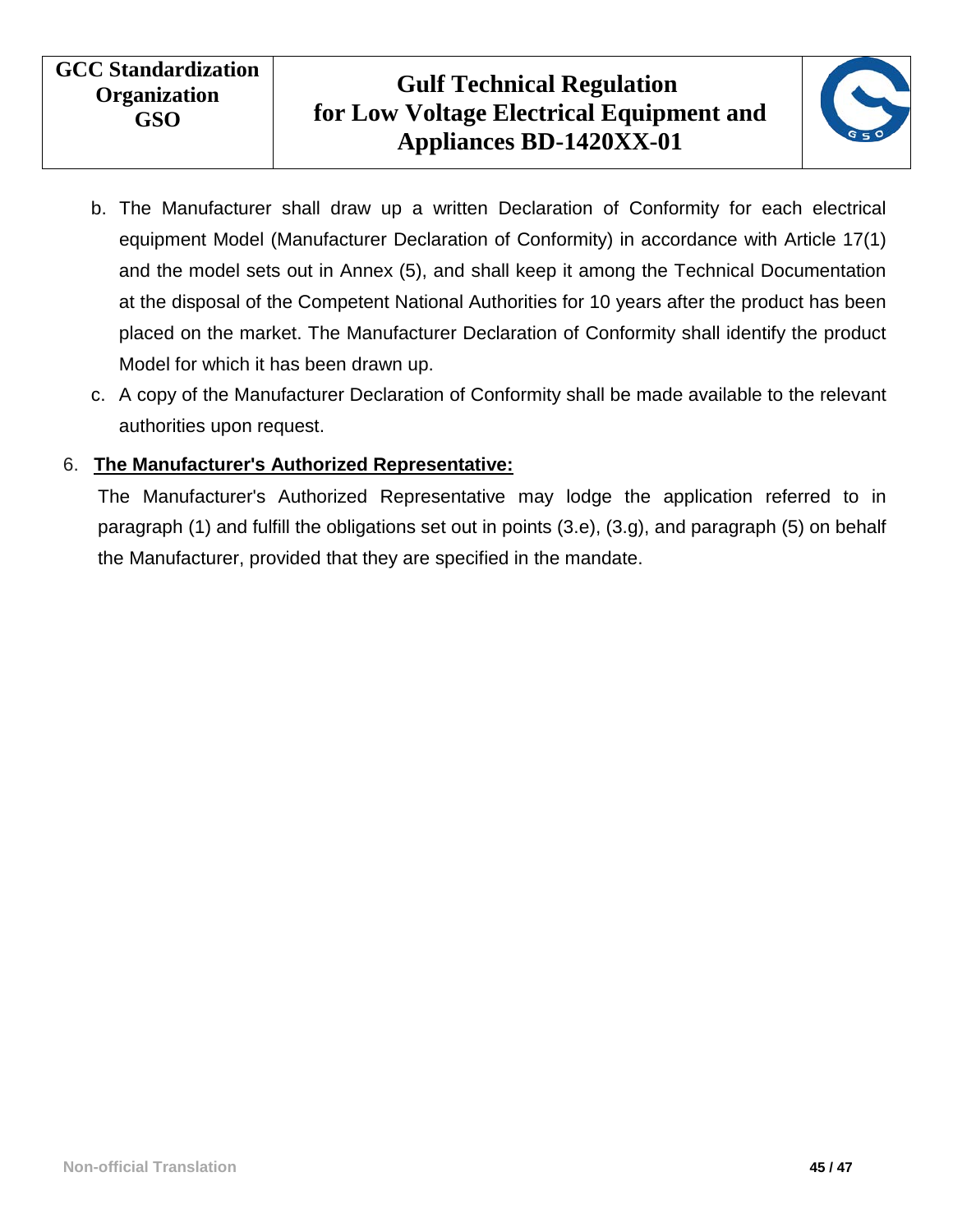# **Gulf Technical Regulation for Low Voltage Electrical Equipment and Appliances BD-1420XX-01**



#### **Annex (5) Manufacturer Declaration of Conformity**

<span id="page-45-0"></span>

|      | <b>Declaration of Conformity</b>                                                                              | الإقرار بالمطابقة                                                             |
|------|---------------------------------------------------------------------------------------------------------------|-------------------------------------------------------------------------------|
|      | 1. Unique identification No of the<br>electrical equipment(i.e Model no)                                      | 1. الرقم التعريفي الوحيد للجهاز أو المعدة<br>الكهربائية (رقم الطراز مثلا)     |
| $2-$ | Name of the manufacturer or his<br>authorized representative                                                  | 2. اسم الصانع أو ممثله الرسمي                                                 |
|      | 3. Address of the manufacturer or his<br>authorized representative                                            | 3. عنوان الصانع أو ممثله الرسمي                                               |
|      | 4. Object of the declaration (identification<br>of electrical equipment allowing                              | موضوع الإقرار (تعريف الجهاز<br>.4                                             |
|      | traceability)                                                                                                 | أو المعدة الكهربائية مع توفير معطيات<br>التتبعية)                             |
| 5.   | The object of the declaration<br>described in point 4 is in conformity<br>with the Gulf Technical Regulations | 5. موضوع الإقرار المبين في الفقرة 4<br>مطابق لمتطلبات اللوائح الفنية الخليجية |
| 6.   | References to the relevant standards<br>used or references to the                                             | 6. الإشارة إلى المواصفات القياسية                                             |
|      | specifications in relation to which<br>conformity is declared                                                 | الخليجية المطبقة، أو المتطلبات الفنية<br>المستخدمة في الإقرار بالمطابقة       |
| 7.   | The notified body name (if any)                                                                               | 7. اسم الجهة المقبولة (إذا لزم)                                               |
| 8.   | Number of the notified body                                                                                   | 8. رقم الجهة المقبولة                                                         |
| 9.   | Notified body scope                                                                                           | 9. نطاق تدخل الجهة المقبو لة                                                  |
|      | 10. Additional information                                                                                    | 10. معطيات إضافية                                                             |
|      | This declaration of conformity is<br>issued under the sole responsibility<br>of the manufacturer              | تم إصدار هذا الإقرار تحت المسؤولية<br>الكاملة للصانع                          |
|      | Signed for and on behalf of:                                                                                  | موقَّع من طرف وبتفويض عن:                                                     |
|      | (place and date of issue)                                                                                     | (مكان وتاريخ الإصدار)                                                         |
|      | (name, function)                                                                                              | (الاسم، الوظيفة)                                                              |
|      | (signature)                                                                                                   | (التوقيع)                                                                     |

#### **Documents to be annexed with this declaration:**

- In case of the intervention of a Notified body the Conformity Assessment Procedure used & certificate issued

**الوثائق الواجب إرفاقها مع هذا الإقرار:**

- في حالة اللجوء إلى جهة مقبولة تحديد إجراء تقويم المطابقة المستخدم ونسخة من الشهادة الصادرة عنه